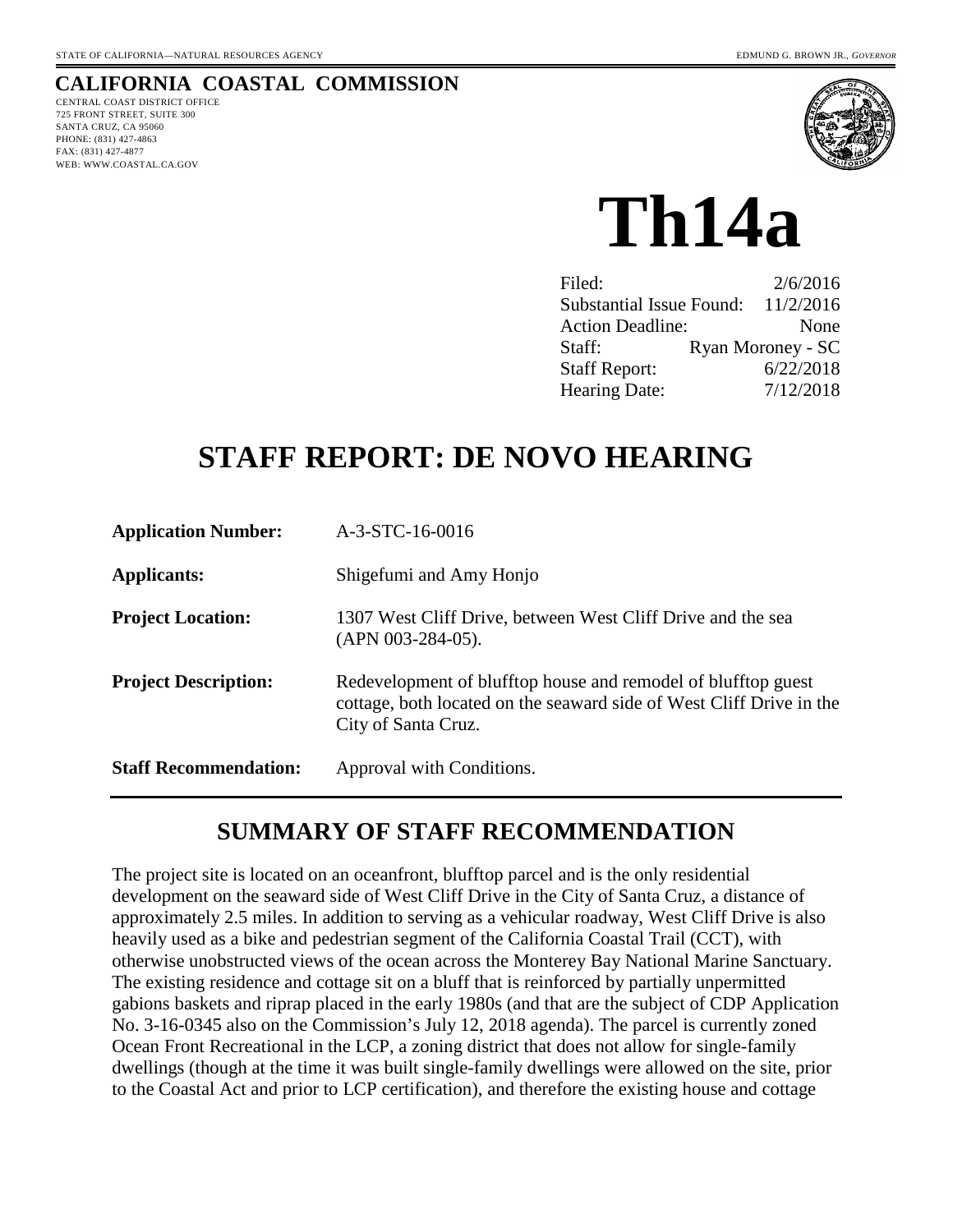are legal nonconforming structures and uses. The parcel also is currently zoned with Shoreline Protection and West Cliff Drive overlays in the LCP, the objectives of which are to ensure the protection of coastal resources and views, and to enhance public access.

The proposed project includes the redevelopment of the main house and remodeling of the existing guest cottage, landscaping, and a new driveway retaining wall. The central question raised by this project is whether and what portions of the proposed project constitute "new" development or "redevelopment" versus ordinary repair and maintenance in the context of the LCP's geologic hazards and nonconforming use policies. The City's LCP does not include a definition for either redevelopment or repair and maintenance and thus, absent such explicit definition in the LCP, the Commission relies on the definitions ordinarily applied under the Coastal Act and its implementing regulations (i.e., Title 14, Division 5.5 of the California Code of Regulations (CCR)). CCR Section 13252(b) specifically states that replacement of 50% or more of a structure, including a single-family residence, is not repair and maintenance under Coastal Act Section 30610(d) but instead constitutes a redeveloped structure. The Commission has in past instances found that a structure will be considered redeveloped if 50% or more (1) of the major structural components, or (2) increase in gross floor area through alteration, has occurred or will occur if a proposed project were to move forward.

In this case, the proposed changes to the main house include a completely new foundation structure, as well as substantial changes to other major structural components, meaning that the main house constitutes a redeveloped structure. Thus, in order to approve these changes, the main house needs to conform to the 50-year minimum bluff setback requirement of the LCP without reliance on shoreline armoring, including because it will no longer be an existing structure entitled to such shoreline protection. Geotechnical information for the house shows that it is adequately set back to meet the LCP's 50-year setback requirement without reliance on any armoring (including the existing armoring). However, in order to ensure that the main house complies with the LCP's requirement that new development does not alter bluffs over the long term, and to prevent the significant adverse impacts to coastal resources that shoreline protective devices are known to cause, the project is conditioned to ensure that the main house will not be allowed shoreline protection in the future, and to ensure that natural processes are allowed to continue. The approval is also conditioned to require the Applicants to assume all of the risk for developing in an area of coastal hazards, to monitor bluff retreat and to remove development that becomes threatened by such hazards. In short, the main house development on the site would be removed over time as determined by specific triggers to allow natural shoreline processes to continue as they would otherwise, as much as possible, and to avoid the loss of beach and other attendant impacts associated with shoreline structures and development at the shoreline interface more broadly.

With respect to the cottage, the Applicants are proposing to limit the scope of the work to a less significant remodel, including less than 50% replacement of the foundation and exterior walls, in such a way as to not be considered redevelopment. Because the cottage was built prior to the Coastal Act, and because there is no evidence that it has been redeveloped since then (or would be in tandem with the improvements proposed now), it can be considered an "existing structure" that is allowed shoreline armoring under the Coastal Act and LCP. In other words, it is not required to be set back to meet LCP geologic hazards and nonconforming use standards because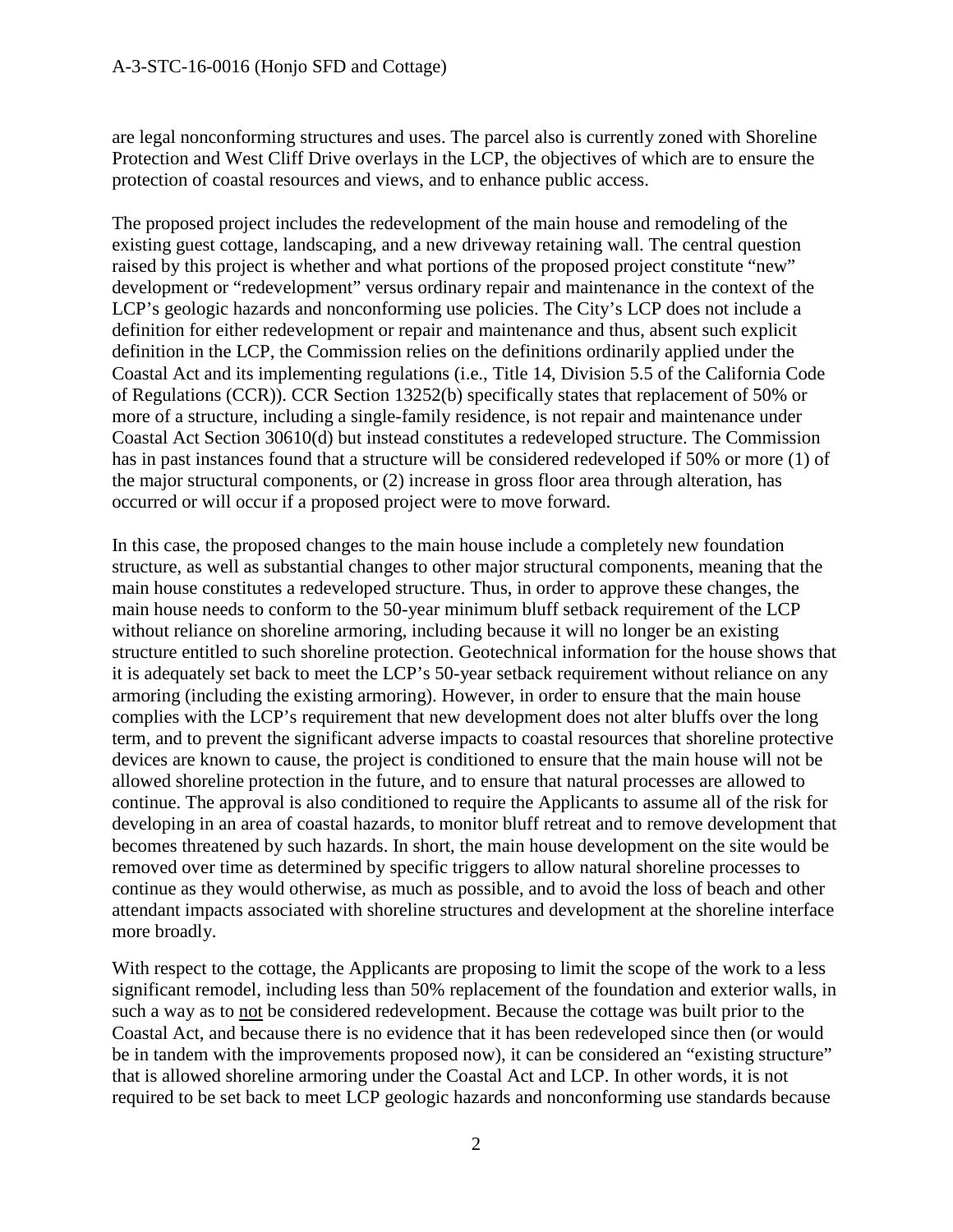it has not met the threshold to require it to be brought into such conformance. Thus, it is allowed armoring under certain circumstances (such as exist here, and such armoring is the subject of complementary CDP Application 3-16-0345 also on the Commission's July 12, 2018 agenda). However, to the extent that the cottage is ever "redeveloped" it would no longer be entitled to armoring, and it and the armoring would therefore need to be removed in order to be consistent with the LCP standards outlined above. Thus to the extent that the cottage is ever redeveloped, it is likewise conditioned to comply with the type of coastal hazard response conditions attached to the main house for the same reasons.

The project is further conditioned to require that public access be maintained during and after construction, that visual impacts are minimized through design criteria and landscaping, and that marine resources are protected during construction through the use of typical best management practices for blufftop construction. Therefore, as conditioned, the project can be found consistent with the LCP and the public access and recreation policies of the Coastal Act, and staff recommends **approval** of the CDP. The motion is found on page 5 below.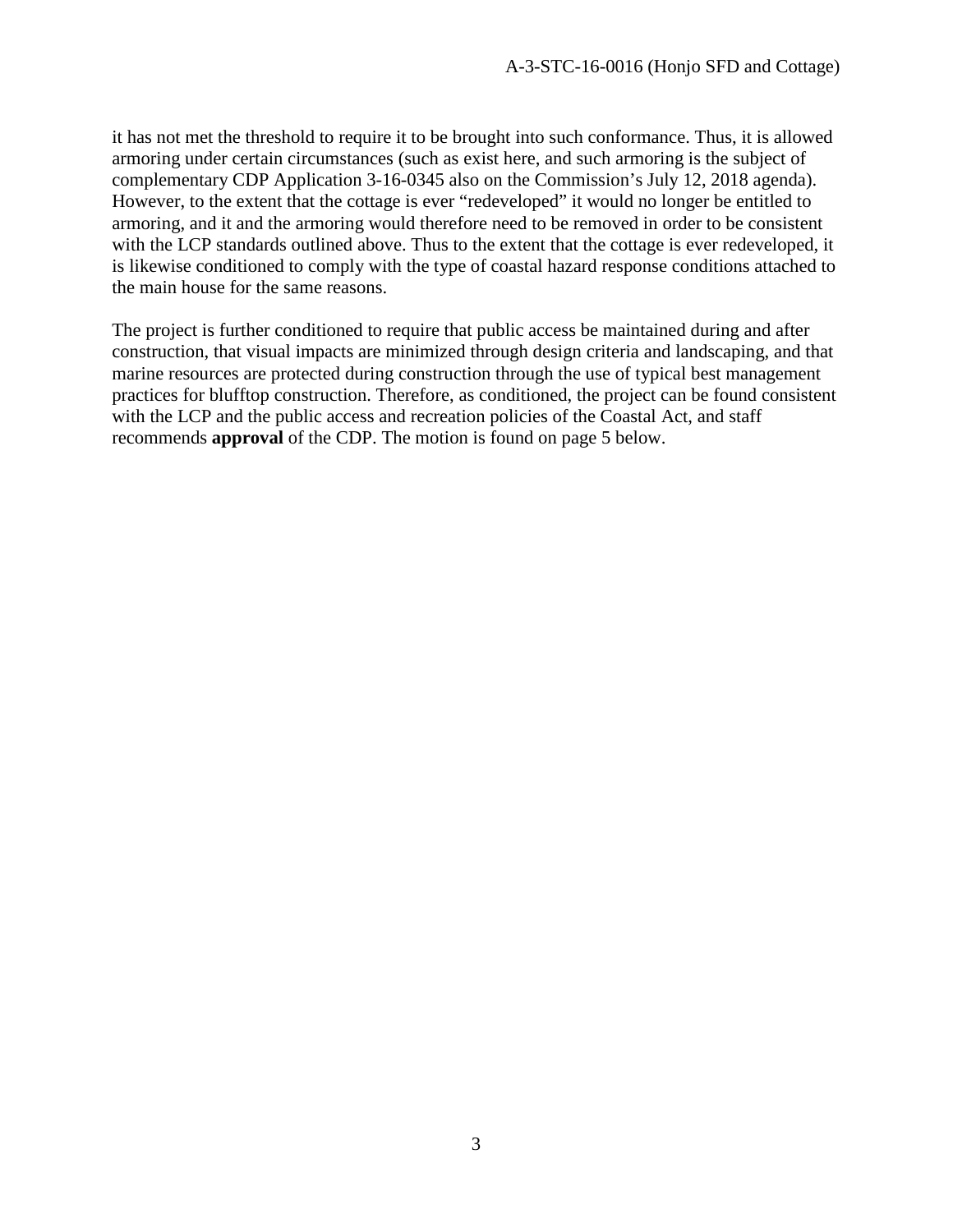# **TABLE OF CONTENTS**

## **APPENDICES**

Appendix A – Substantive File Documents

Appendix B – Staff Contact with Agencies and Groups

## **EXHIBITS**

Exhibit 1 – Regional Location Map

- Exhibit 2 Aerial Photo of Project Site (Coastal Records Project)
- Exhibit 3 Photos of Existing Residence and Cottage
- Exhibit 4 Project Plans and Visual Simulations
- Exhibit 5 Letter from Commission Staff to City Staff dated June 5, 2016
- [Exhibit 6 Zinn Geologic Site Map with revised 50-year setback no armoring.](https://documents.coastal.ca.gov/reports/2018/8/Th14a/Th14a-7-2018-exhibits.pdf)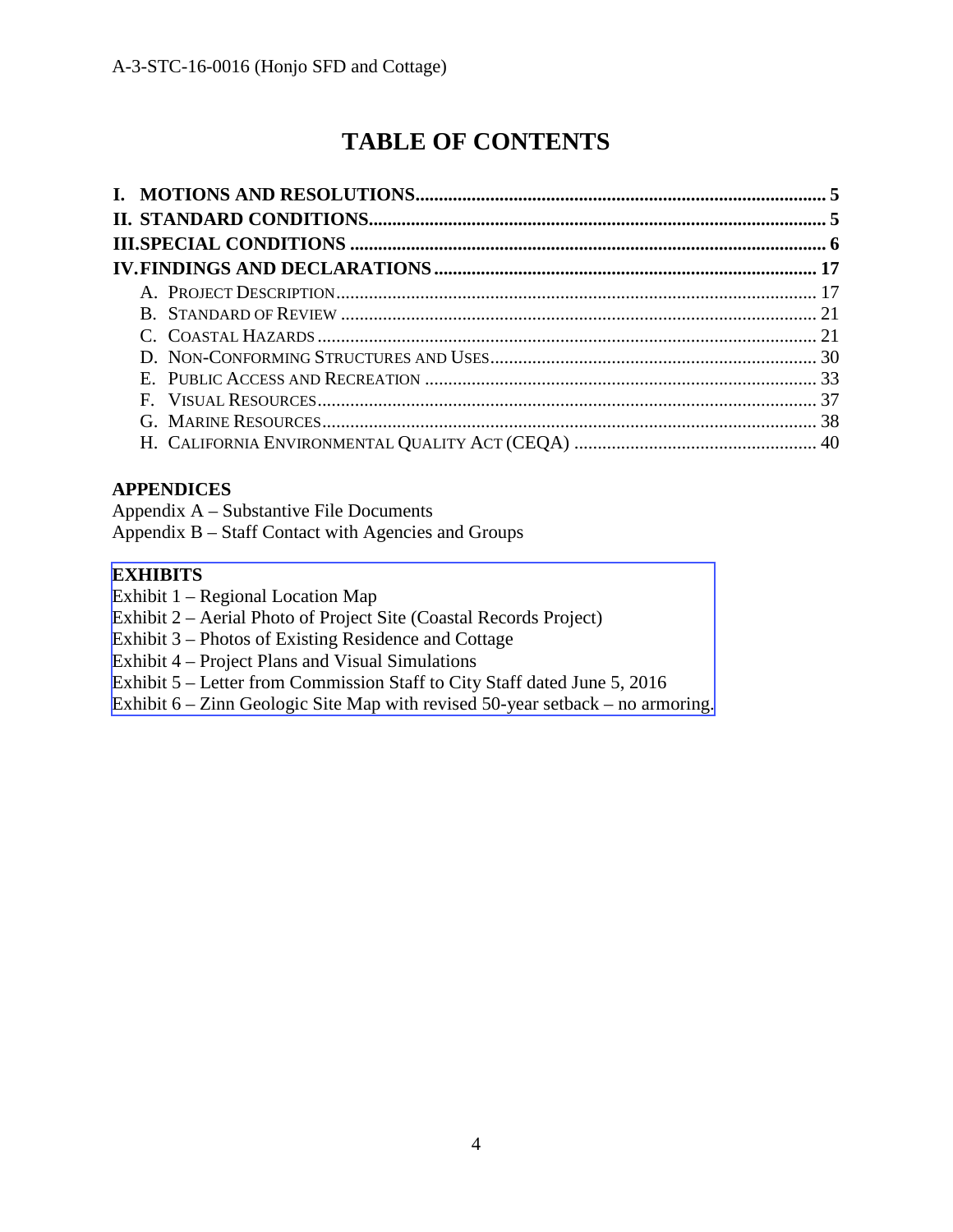# **I. MOTIONS AND RESOLUTIONS**

Staff recommends that the Commission, after public hearing, **approve** a CDP for the proposed development. To implement this recommendation, staff recommends a **YES** vote on the following motion. Passage of this motion will result in approval of the CDP as conditioned and adoption of the following resolution and findings. The motion passes only by affirmative vote of a majority of the Commissioners present.

*Motion: I move that the Commission approve Coastal Development Permit Number A-3- STC-16-0016 pursuant to the staff recommendation, and I recommend a yes vote.* 

*Resolution to Approve CDP: The Commission hereby approves Coastal Development Permit Number A-3-STC-16-0016 and adopts the findings set forth below on grounds that the development as conditioned will be in conformity with the policies of Chapter 3 of the Coastal Act. Approval of the permit complies with the California Environmental Quality Act because either 1) feasible mitigation measures and/or alternatives have been incorporated to substantially lessen any significant adverse effects of the development on the environment, or 2) there are no further feasible mitigation measures or alternatives that would substantially lessen any significant adverse impacts of the development on the environment.* 

# **II. STANDARD CONDITIONS**

This permit is granted subject to the following standard conditions:

- **1. Notice of Receipt and Acknowledgment**. The permit is not valid and development shall not commence until a copy of the permit, signed by the Permittees or authorized agent, acknowledging receipt of the permit and acceptance of the terms and conditions, is returned to the Commission office.
- **2. Expiration.** If development has not commenced, the permit will expire two years from the date on which the Commission voted on the application. Development shall be pursued in a diligent manner and completed in a reasonable period of time. Application for extension of the permit must be made prior to the expiration date.
- **3. Interpretation.** Any questions of intent of interpretation of any condition will be resolved by the Executive Director or the Commission.
- **4. Assignment.** The permit may be assigned to any qualified person, provided assignee files with the Commission an affidavit accepting all terms and conditions of the permit.
- **5. Terms and Conditions Run with the Land.** These terms and conditions shall be perpetual, and it is the intention of the Commission and the Permittees to bind all future owners and possessors of the subject property to the terms and conditions.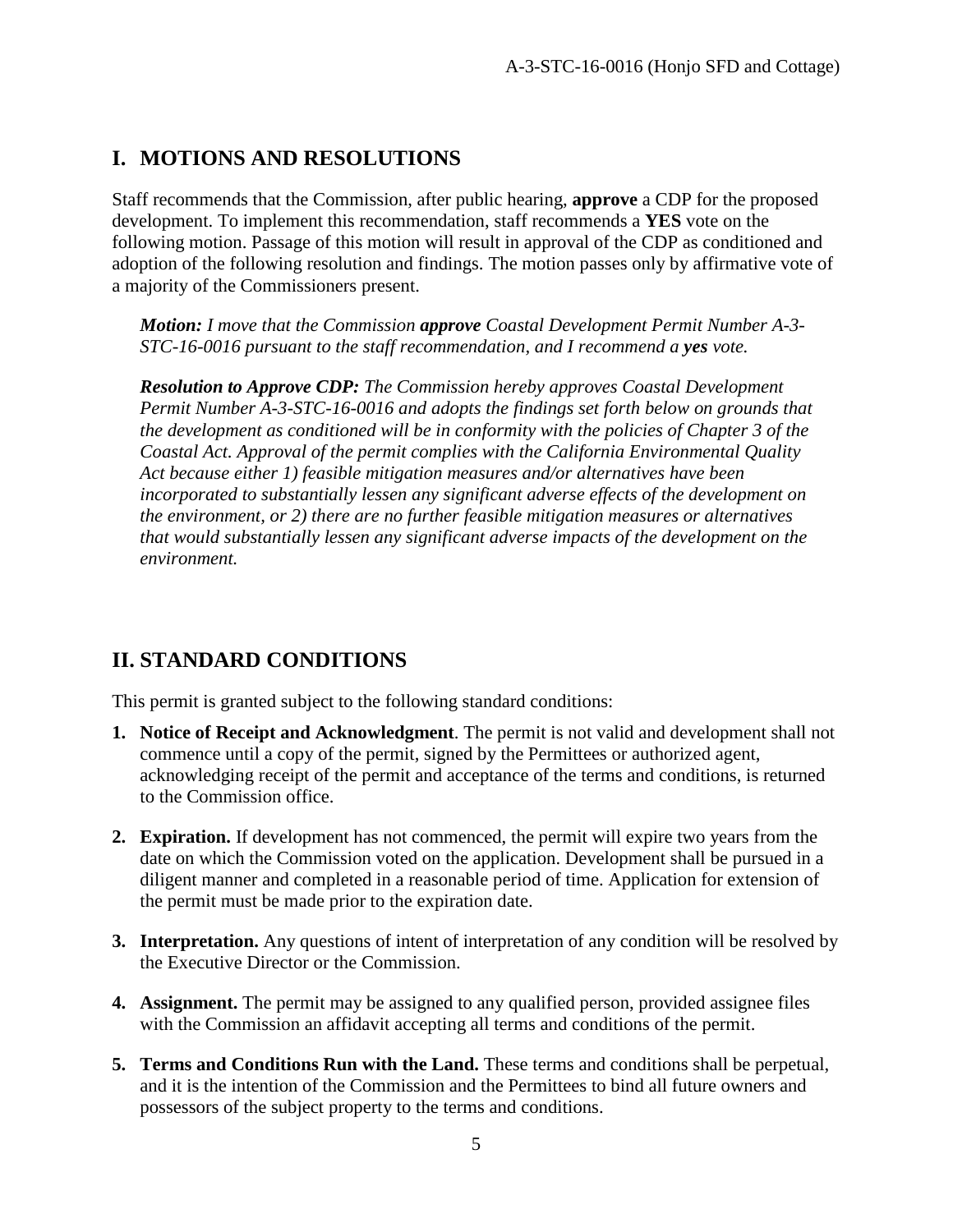# **III. SPECIAL CONDITIONS**

All conditions apply to both the main house and the cottage components of the project, except that Special Condition 4 applies solely to the main house and Special Condition 5 applies solely to the cottage.

This permit is granted subject to the following special conditions:

- **1. Revised Final Plans.** PRIOR TO ISSUANCE OF THE CDP, the Permittees shall submit two full-size sets of Revised Final Plans to the Executive Director for review and written approval. The Revised Final Plans shall be prepared by a licensed professional or professionals (i.e., architect, surveyor, geotechnical engineer, etc.), shall be based on current professionally surveyed and certified topographic elevations for the entire site, and shall include a graphic scale. The Revised Final Plans shall be in substantial conformance with the proposed plans titled "Honjo Residence" dated September 4, 2015 and dated received in the Coastal Commission's Central Coast District Office on September 17, 2015, except that they shall be modified as required below:
	- **(a) Cottage Foundation.** At least 51% of the existing foundation shall be left in its current state. Up to 49% of the foundation may be replaced with a new two-foot-wide by twofoot-deep foundation supported by at most two piers that are a maximum of two feet in diameter and 12 feet deep.
	- **(b) Landscaping.** The landscaping plan shall show the removal of all existing non-native plants (including all iceplant) on the site and the replanting of these areas with appropriate California native coastal bluff species, where vegetation in public view from the West Cliff Drive recreational path is limited to low-lying species (i.e., no more than one-foot tall at maturity and/or as maintained at that height). The plans shall include certification from a licensed landscape professional experienced with native species indicating that all plant species to be used are native and non-invasive. Native bluff species capable of trailing vegetation shall be planted along the three-foot-wide blufftop area adjacent to the portion of the bluff edge that is located above the retained gabion baskets and riprap; these bluff edge plants shall be chosen and planted in such a way as to trail over the armoring as much as possible at maturity in order to help provide softening of armoring features. All landscaped areas shall be maintained in a litter-free, weed-free, and healthy growing condition, and plants shall be replaced as necessary to maintain the approved vegetation over the life of the project. Any irrigation system (if needed to ensure landscaping success consistent with CDP terms and conditions) shall limit water use to the maximum extent feasible, including using irrigation measures designed to facilitate reduced water use (e.g., micro-spray and drip irrigation). No plant species listed as problematic and/or invasive by the California Native Plant Society, the California Invasive Plant Council, or as may be so identified from time to time by the State of California, and no plant species listed as a "noxious weed" by the State of California or the U.S. Federal Government shall be planted or allowed to naturalize or persist on the site.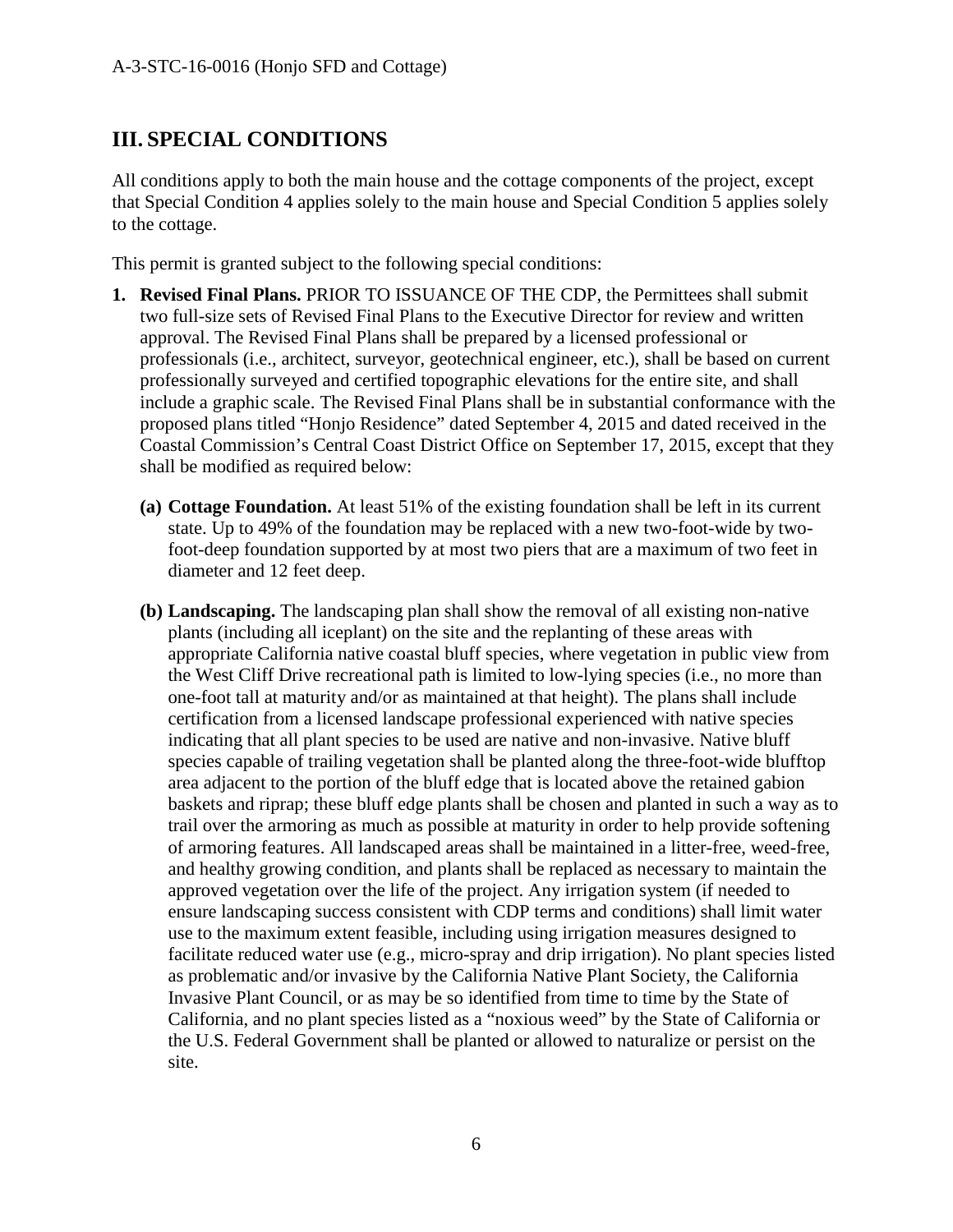- **(c) Access Retained.** Existing accessways (e.g., paths, etc.) located on the parcel in the area upcoast of the cottage shall be retained and/or reconfigured as necessary to ensure continued through public access and utility.
- **(d) Fencing.** The proposed blufftop edge fence shall be eliminated. All other existing and proposed fencing shall be relocated to be completely within the surveyed property lines and removed from the public right-of-way. Any such relocated fencing shall be sited and designed to avoid impacting public views as much as possible, including by limiting its height and allowing through views, and made up of materials that match the environment (e.g., low wooden spilt rail fencing).
- **(e) Design.** All development shall be sited and designed to protect public views as much as possible, including through use of colors and natural materials that are sensitive to the bluff edge location. All windows shall be no glare windows and reflective surfaces shall be avoided. Lighting shall be minimized to protect against light and glare that could significantly affect public views.
- **(f) All Development Shown.** All approved development shall be identified on the plans. Any development (e.g., including, but not limited to, structures, fencing, landscaping, etc.) not specifically identified on the plans and not otherwise authorized by this CDP shall be prohibited.
- **(g) Drainage:** All project runoff shall be directed away from the blufftop edge, and no runoff is allowed to extend seaward of the blufftop edge, whether by pipe or surface flow, or by project design.

All requirements above and all requirements of the approved Revised Final Plans shall be enforceable components of this CDP. The Permittees shall undertake development in conformance with this condition and the approved Revised Final Plans unless the Commission amends this CDP or the Executive Director provides a written determination that no amendment is legally required for any proposed minor deviations.

- **2. Construction Plan.** PRIOR TO ISSUANCE OF THE CDP, the Permittees shall submit two copies of a Construction Plan to the Executive Director for review and written approval. The Construction Plan shall, at a minimum, include the following:
	- **(a) Construction Areas.** The Construction Plan shall identify the specific location of all construction areas, all staging areas, and all construction access corridors in site plan view. All such areas within which construction activities and/or staging are to take place shall minimize impacts on public access, including public parking, and other coastal resources, including by using developed blufftop portions of the Permittees' property for staging and storing construction and materials, and avoiding public properties and public use areas. Special attention shall be given to siting and designing construction areas and activities in order to minimize impacts on the ambiance and aesthetic values of the West Cliff Drive recreational trail, including but not limited to public views across the site.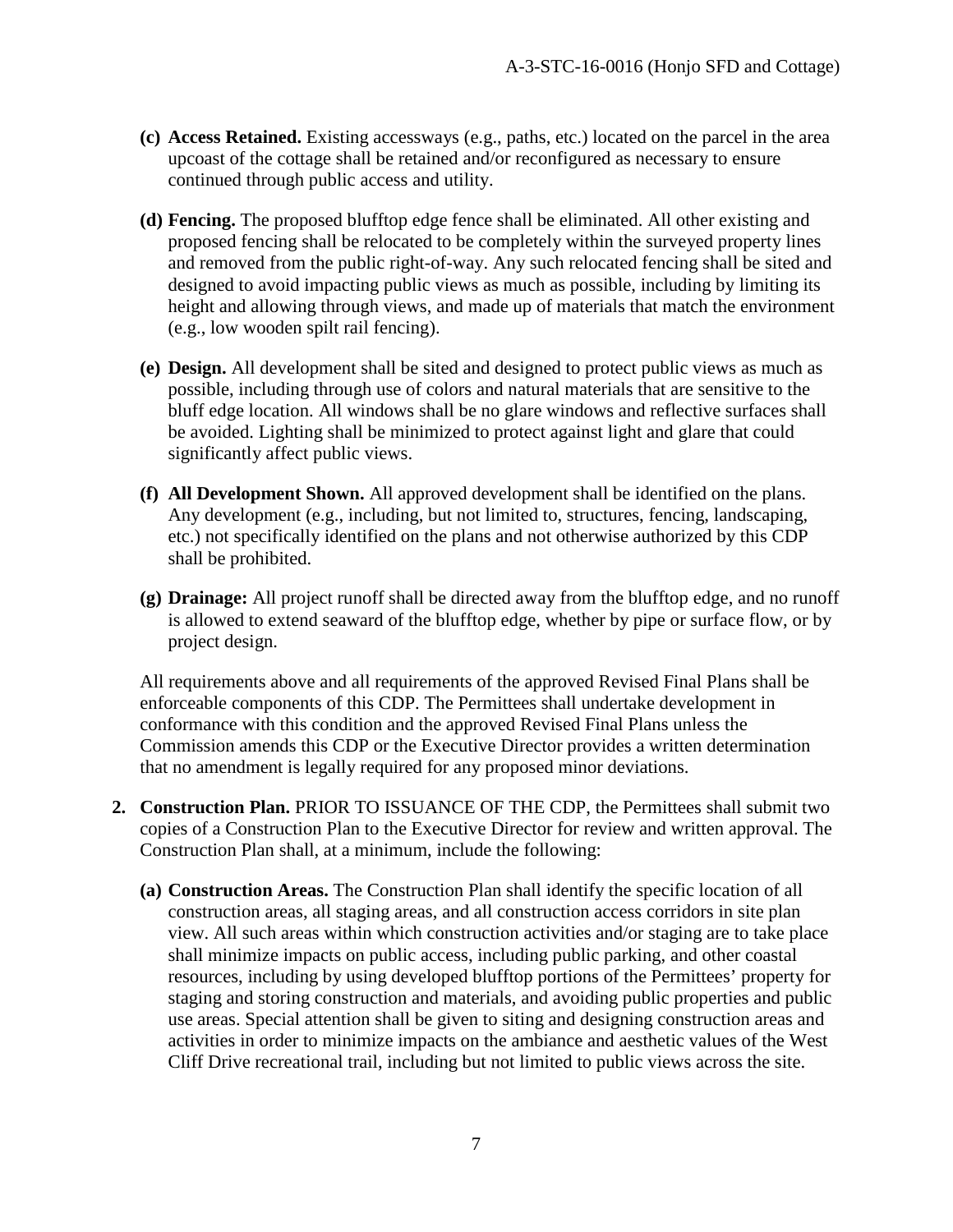- **(b) Construction Methods.** The Construction Plan shall specify the construction methods to be used, including all methods to be used to keep construction areas separated from public properties and public use areas (including through use of unobtrusive fencing and/or other similar measures to delineate construction areas), including verification that equipment operation and equipment and material storage will not significantly degrade public views during construction.
- **(c) Construction Timing.** No work shall occur during weekends unless, due to extenuating circumstances, the Executive Director authorizes such work. Work may take place during the summer months (i.e., from the Saturday of Memorial Day weekend through Labor Day, inclusive) only if the work does not impact public use of the West Cliff Drive recreational trail. In addition, all work shall take place during daylight hours (i.e., from one hour before sunrise to one hour after sunset), except for interior work. Nighttime work (other than interior work) and lighting of the exterior work area are prohibited.
- **(d) Construction BMPs.** The Construction Plan shall identify the type and location of all erosion control/water quality/tree protection best management practices that will be implemented during construction to protect coastal water quality and related coastal resources as well as the existing trees on the site, including at a minimum all of the following:
	- **(1) Runoff Protection.** Silt fences, straw wattles, and equivalent apparatus shall be installed at the perimeter of the construction site to prevent construction-related runoff and/or sediment from discharging from the construction area, and/or entering into storm drains or otherwise offsite. Special attention shall be given to appropriate filtering and treating of all runoff, and all drainage points, including storm drains, shall be equipped with appropriate construction-related containment equipment and treatment materials.
	- **(2) Equipment BMPs.** Equipment washing, refueling, and/or servicing shall take place at an appropriate off-site location to prevent leaks and spills of hazardous materials at the project site.
	- **(3) Good Housekeeping.** The construction site shall maintain good construction housekeeping controls and procedures (e.g., clean up all leaks, drips, and other spills immediately; keep materials covered and out of the rain, including covering exposed piles of soil and wastes; dispose of all wastes properly, place trash receptacles on site for that purpose, and cover open trash receptacles during wet weather; remove all construction debris from the project site; etc.).
	- **(4) Erosion and Sediment Controls.** All erosion and sediment controls shall be in place prior to the commencement of construction as well as at the end of each work day.
	- **(5) Tree Protection.** Tree protection fencing shall be placed around the perimeter of each of the three existing mature trees on the site (and any of their exposed roots) prior to the commencement of construction activities, including construction staging.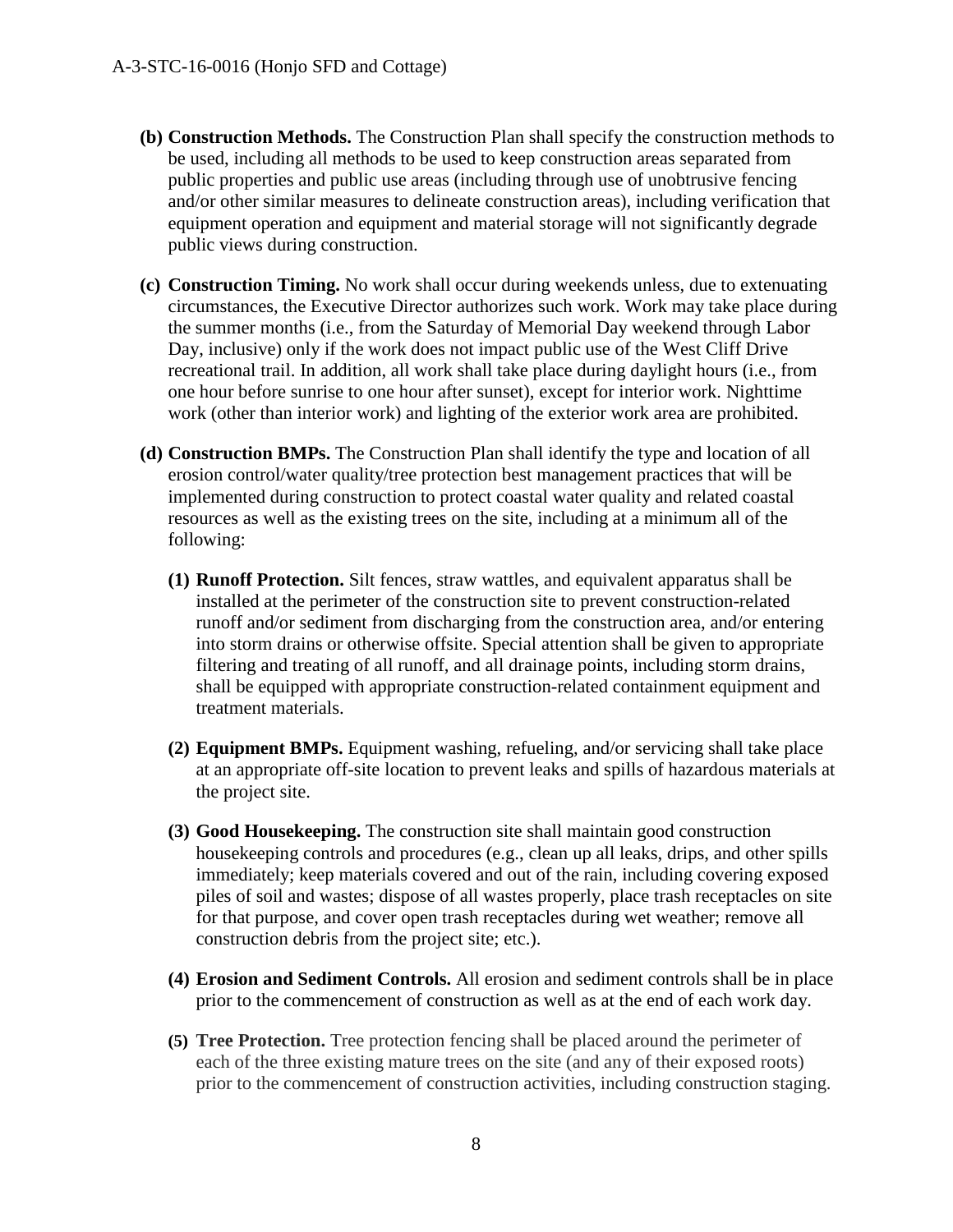Such fencing shall be fixed chain-link securely anchored and placed at the drip line of the tree's canopy and shall remain intact until construction is completed.

- **(e) Restoration.** All public recreational use areas and all beach access points (including informal trails to the beach located just downcoast and upcoast of the work area) impacted by construction activities shall be restored to their pre-construction condition or better within three days of completion of construction. Any native materials impacted shall be filtered as necessary to remove all construction debris.
- **(f) Construction Site Documents.** The Construction Plan shall provide that copies of the signed CDP and the approved Construction Plan be maintained in a conspicuous location at the construction job site at all times, and that such copies are available for public review on request. All persons involved with the construction shall be briefed on the content and meaning of the CDP and the approved Construction Plan, and the public review requirements applicable to them, prior to commencement of construction.
- **(g) Construction Coordinator.** The Construction Plan shall provide that a construction coordinator be designated to be contacted during construction should questions arise regarding the construction (in case of both regular inquiries and emergencies), and that his/her contact information (i.e., address, phone numbers, email address, etc.) including, at a minimum, a telephone number and an email that will be made available 24 hours a day for the duration of construction, is conspicuously posted at the job site where such contact information is readily visible from public viewing areas while still minimizing impacts to public views, along with indication that the construction coordinator should be contacted in the case of questions regarding the construction (in case of both regular inquiries and emergencies). The construction coordinator shall record the contact information (address, email, phone number, etc.) and nature of all complaints received regarding the construction, and shall investigate complaints and take remedial action, if necessary, within 24 hours of receipt of the complaint or inquiry. All complaints and all actions taken in response shall be summarized and provided to the Executive Director on at least a weekly basis.
- **(h) Construction Specifications.** All construction specifications and materials shall include appropriate penalty provisions that require remediation for any work done inconsistent with the terms and conditions of the CDP.
- **(i) Notification.** The Permittees shall notify planning staff of the Coastal Commission's Central Coast District Office at least three working days in advance of commencement of construction, and immediately upon completion of construction.

Minor adjustments to the above Construction Plan requirements may be allowed by the Executive Director if such adjustments: (1) are deemed reasonable and necessary; and (2) do not adversely impact coastal resources. All requirements above and all requirements of the approved Construction Plan shall be enforceable components of this CDP. The Permittees shall undertake development in conformance with this condition and the approved Construction Plan, unless the Commission amends this CDP or the Executive Director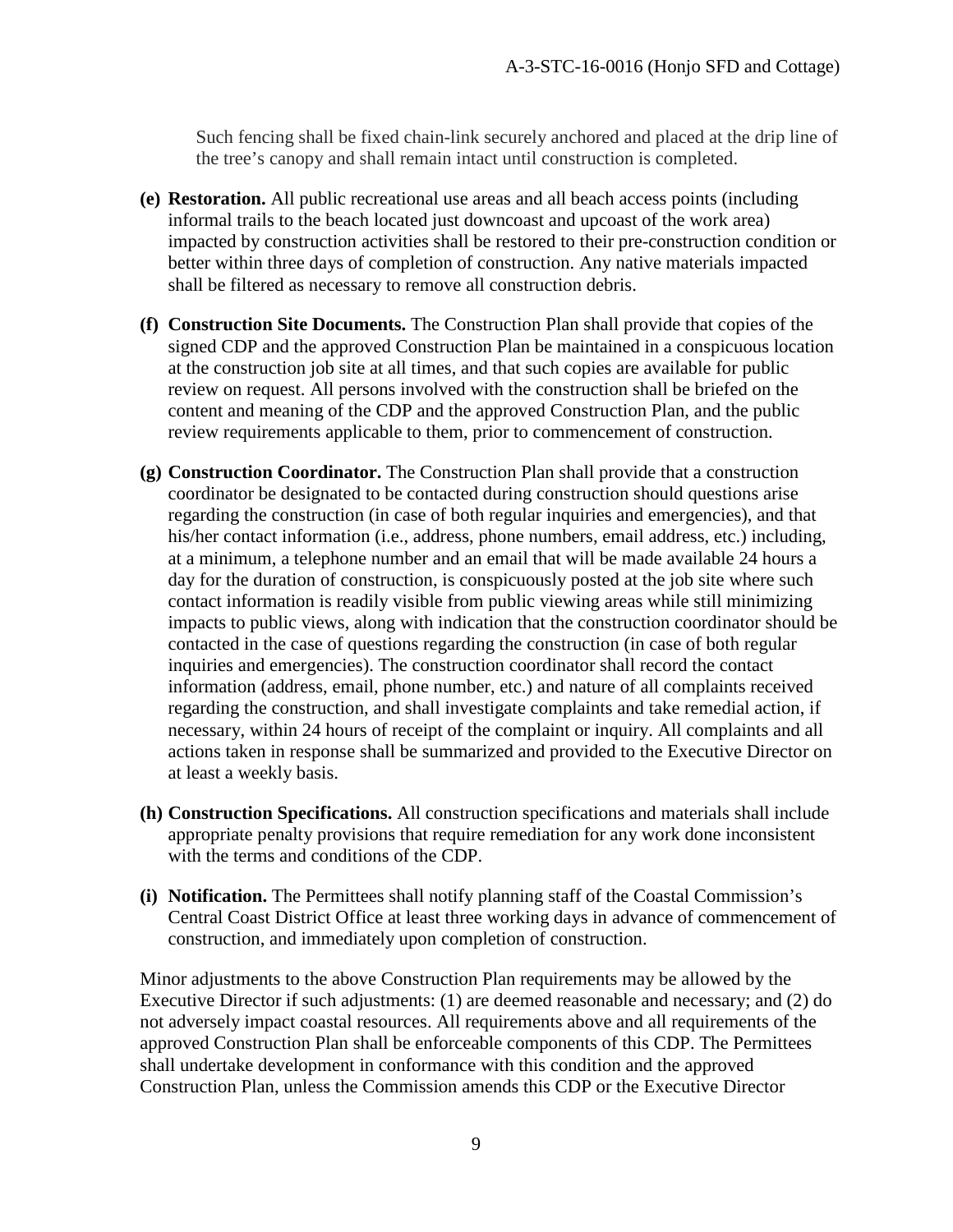provides a written determination that no amendment is legally required for any proposed minor deviations.

- **3. Coastal Hazards Risk**. By acceptance of this CDP, the Permittees acknowledge and agree, on behalf of themselves and all successors and assigns, to all of the following:
	- **(a) Coastal Hazards.** That the site is subject to coastal hazards including but not limited to episodic and long-term shoreline retreat and coastal erosion, high seas, ocean waves, tsunami, tidal scour, coastal flooding, landslides, bluff and geologic instability, bluff retreat, liquefaction and the interaction of same, many of which will worsen with future sea level rise.
	- **(b) Assume Risks.** To assume the risks to the Permittees and the property that is the subject of this CDP of injury and damage from such coastal hazards in connection with this permitted development.
	- **(c) Waive Liability.** To unconditionally waive any claim of damage or liability against the Commission, its officers, agents, and employees for injury or damage from such coastal hazards.
	- **(d) Indemnification.** To indemnify and hold harmless the Coastal Commission, its officers, agents, and employees with respect to the Commission's approval of the development against any and all liability, claims, demands, damages, costs (including costs and fees incurred in defense of such claims), expenses, and amounts paid in settlement arising from any injury or damage due to such coastal hazards.
	- **(e) Property Owners Responsible.** That any adverse effects to property caused by the permitted development shall be fully the responsibility of the property owners.
- **4. Coastal Hazards Response Main House**. By acceptance of this CDP, the Permittees acknowledge and agree, on behalf of themselves and all successors and assigns, to all of the following:
	- **(a) CDP Intent.** The intent of this CDP is to allow for the main house and related development to be redeveloped and used consistent with the terms and conditions of this CDP for only as long it remains safe for occupancy and use without additional measures (beyond ordinary repair and/or maintenance, as articulated in this condition below) to protect the structure from coastal hazards (as these hazards are defined by Special Condition 3(a) above). The intent is also to ensure that the main house or portions of it are removed and the affected area restored under certain circumstances (as further described in this condition) consistent with the Removal and Restoration Plan required in subsection (d) of this special condition.
	- **(b) Shoreline Armoring Prohibited.** Other than the armoring approved by CDP 3-16-0345 to protect the cottage only (including any future amendments to that CDP for that same limited purpose), additional future shoreline armoring (including but not limited to additional or augmented seawalls, revetments, retaining walls, gabion baskets, tie backs,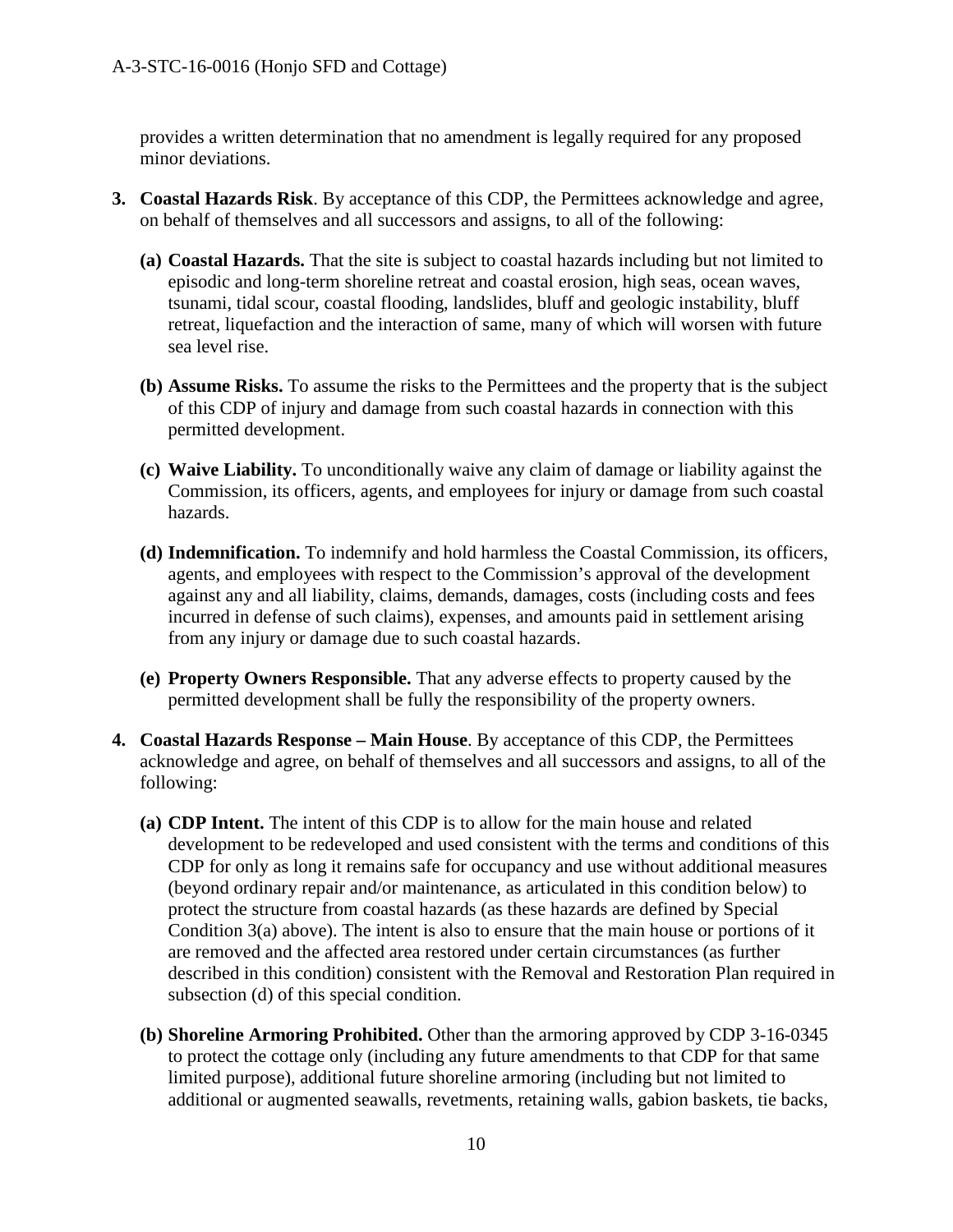piers, groins, caissons/grade beam systems, etc.) that is intended to protect or would have the effect of protecting the main house and related development shall be prohibited.

- **(c) Section 30235 Waiver.** Other than the armoring approved by CDP 3-16-0345 to protect the cottage only (including any future amendments to that CDP for that same limited purpose), any rights that the Permittees may have to construct and/or maintain shoreline armoring to protect the main house and related development, including rights that may exist under Coastal Act Section 30235, the City of Santa Cruz Local Coastal Program, or any other applicable laws, are waived.
- **(d) Removal and Restoration Plan.** The Permittees shall submit two copies of a Removal and Restoration Plan (RRP) to the Executive Director for review and written approval that accounts for the following when any of the following criteria are met:
	- **(1) Unsafe Conditions.** If any portion of the approved main house and related development (including but not limited to the house itself, the driveway, utility infrastructure, subsurface elements, etc., but not the cottage) is threatened and/or damaged by coastal hazards (as defined by Special Condition 3(a)), and if a government agency has ordered that the threatened and/or damaged portion of the approved development is not to be occupied or used, and if such government agency concerns cannot be abated by ordinary repair and/or maintenance, the RRP shall provide that all development meeting the "do not occupy or use" criteria is removed to the degree necessary to allow for such government agency to allow occupancy to and/or use of the remainder of the development after implementation of the approved RRP, including full removal if occupancy and use is not possible for a reduced-scale development. For purposes of this special condition, "ordinary repair and/or maintenance" shall include sealing and waterproofing and repair and/or maintenance that does not involve significant alteration to the main house's major structural components, including exterior walls, floor and roof structures, and foundation.
	- **(2) Major Structural Components.** If any portion of the approved main house's major structural components (including exterior walls, floor and roof structures, and foundation) are subject to threat and/or damage due to coastal hazards (as defined by Special Condition 3(a)) requiring significant alteration (including renovation and/or replacement) to abate those coastal hazards, beyond ordinary repair and maintenance (as further described in subsection  $(d)(1)$  above), then the RRP shall provide that such structural components be removed. For purposes of this special condition, "exterior wall major structural components" shall include exterior cladding and/or framing, beams, sheer walls, and studs; "floor and roof structure major structural components" shall include trusses, joists, and rafters; and "foundation major structural components" shall include any portion of the foundation.
	- **(3) Setback Triggers.** In the event that the edge of the blufftop recedes to within five feet of the main house, but no government agency has ordered that the main house not be occupied, then the RRP shall address whether any portions of the main house are threatened by coastal hazards (as defined by Special Condition 3(a)). The RRP shall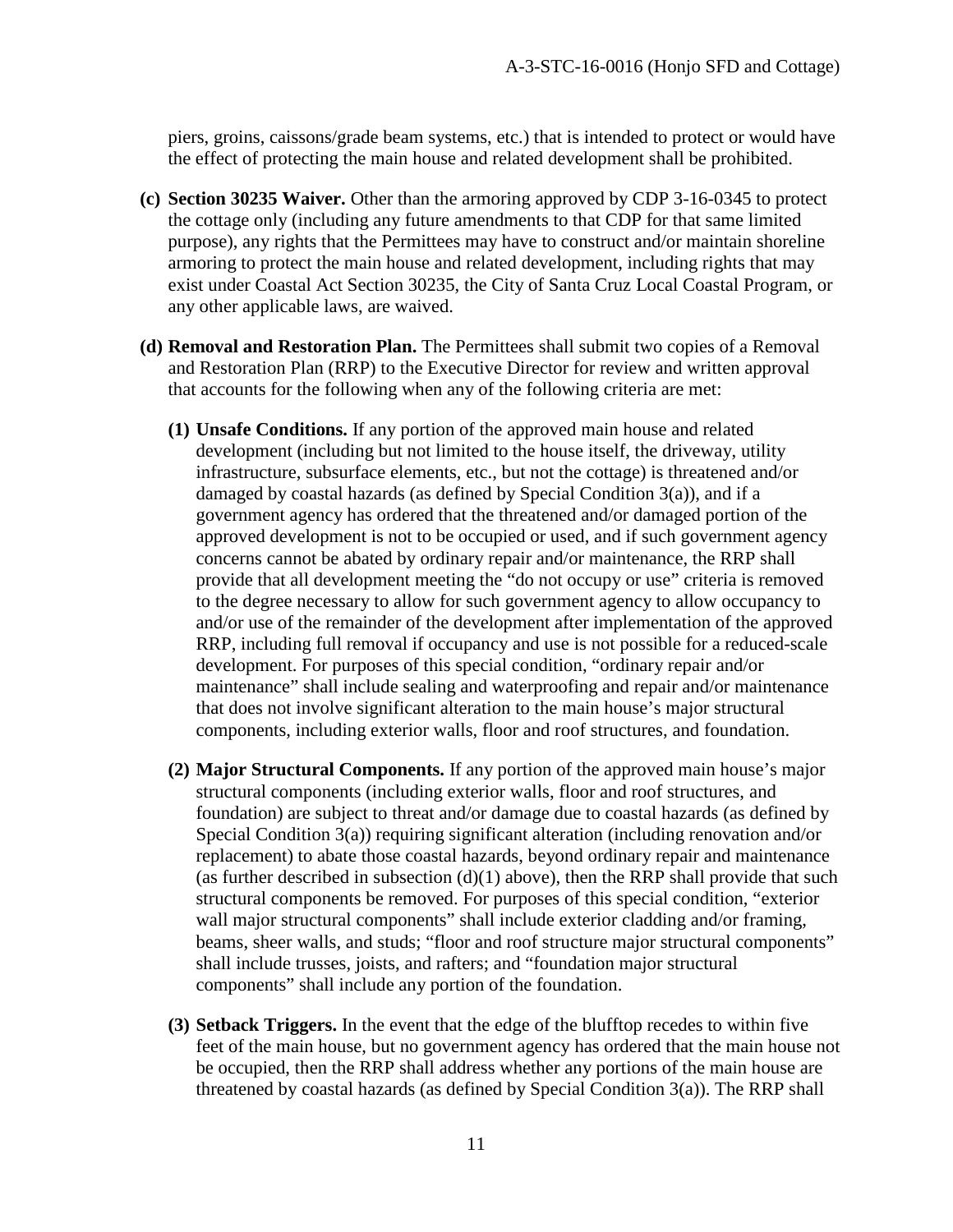identify all those immediate or potential future measures that could stabilize the main house considering those coastal hazards threats without going beyond ordinary repair and maintenance (as further described in subsection  $(d)(1)$  above) and without reliance upon shoreline armoring, including, but not limited to, removal or relocation of portions or all of the main house.

**(4) Daylighting.** If any portion of the approved foundation and/or subsurface elements (including but not limited to foundation elements) for the main house become exposed due to bluff erosion or other coastal hazards, then the RRP shall provide that all development supported by these foundation elements, as well as the foundation elements themselves, be immediately removed.

The RRP shall be submitted as soon as possible, but in no case later than 30 days after any of the above criteria are met. In cases where one or more of the above criteria is met, the RRP shall be required to meet all requirements for all triggered criteria. In all cases, the RRP shall also ensure that: (a) all non-building development necessary for the functioning of the redeveloped main house (including but not limited to access and utilities) is relocated as part of the removal episode; (b) all removal areas are restored as natural areas of a quality consistent with adjacent natural areas; and (c) all modifications necessary to maintain compliance with the terms and conditions of this CDP, including the objectives and performance standards of these conditions, are implemented as part of the RRP.

If the Executive Director determines that an amendment to this CDP or a separate CDP is legally required to implement the approved RRP, then the Permittees shall submit and complete the required application within 30 days of such determination. The RRP shall be implemented immediately upon Executive Director or Commission approval of the RRP, as the case may be. The Permittee shall undertake development in accordance with the approved RRP.

#### **5. Coastal Hazards Response – Cottage.**

- **(a) CDP Intent.** The intent of this CDP is to allow for the cottage and related development to be remodeled and used consistent with the terms and conditions of this CDP for only as long it remains safe for occupancy and use without additional measures beyond normal repair and maintenance work on the cottage up to, but not exceeding, a point of redevelopment (as defined in this special condition below). The intent is also to ensure that the cottage and related development are removed and the affected area restored under certain circumstances (as further described in this special condition), including that all cottage development is required to be removed when it becomes unsafe to occupy or when it reaches the redevelopment threshold identified in subsection (b) below, consistent with the Removal and Restoration Plan required in subsection (d) of this special condition.
- **(b) Cottage Redevelopment.** Any future proposed improvements to the cottage that constitute redevelopment shall result in the requirement that the cottage be sited and designed to ensure geologic and engineering stability without reliance on any shoreline armoring, including any then-existing armoring. As used in this condition,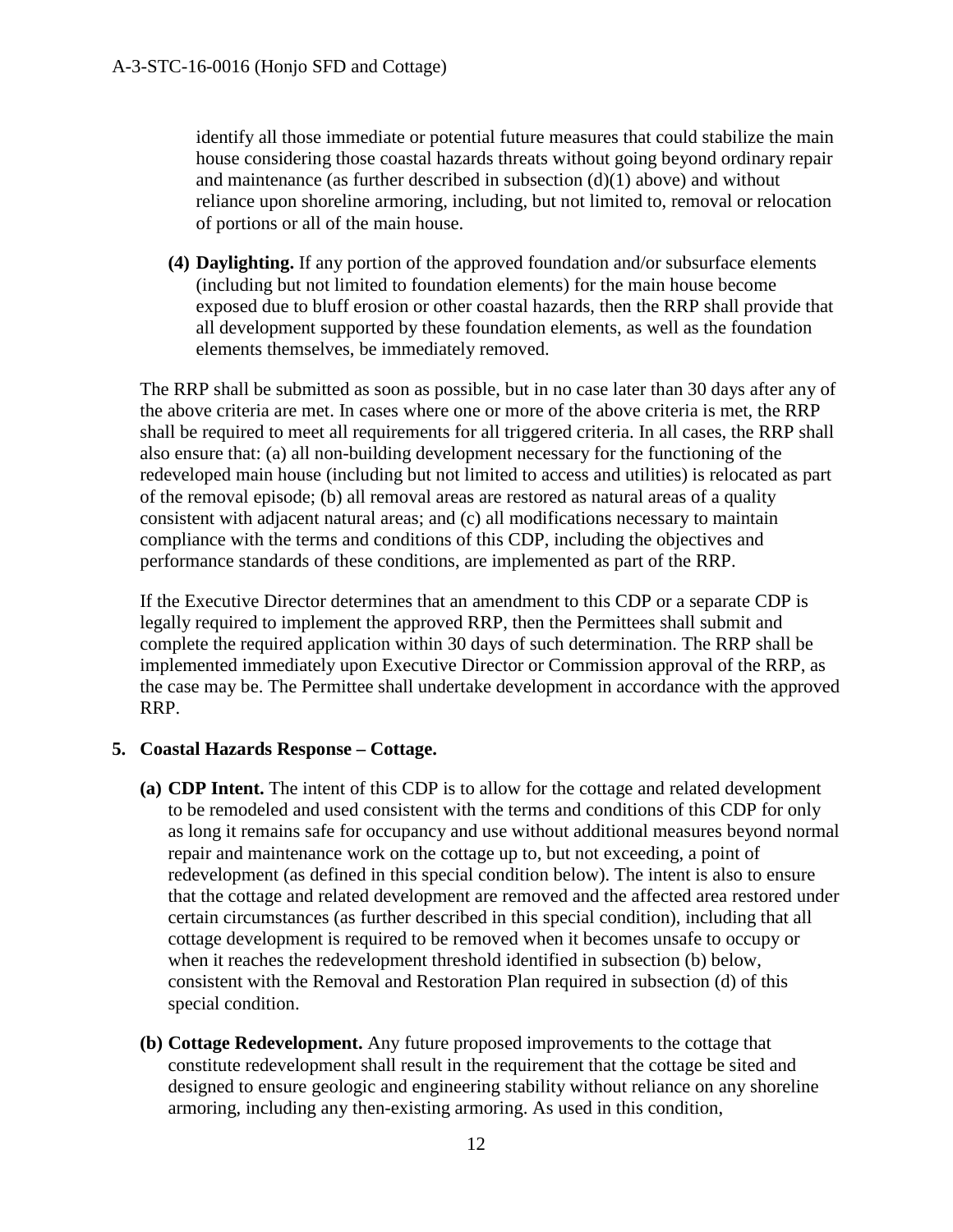"redevelopment" is defined to include: (1) additions to the existing cottage, (2) exterior and/or interior renovations, and/or (3) demolition of the existing cottage, or portions thereof, which result in:

- **(1)** Alteration of any component of the foundation beyond the work approved by this CDP; or
- **(2)** Alteration of 12% or more of the exterior walls beyond the work approved by this CDP; or
- **(3)** Alteration of 50% or more of non-foundation or non-exterior-wall major structural components including floor and roof structures, or a 50% or more increase in floor area. Alterations are not additive between individual major structural components; however, changes to individual major structural components are cumulative over time from the date of approval of this CDP, including the major structural components authorized under this permit; or
- **(4)** Demolition, renovation or replacement of less than 50% of non-foundation or nonexterior-wall major structural components where the proposed alteration would result in cumulative alterations exceeding 50% or more of the major structural components, taking into consideration alterations approved pursuant to this CDP and any other subsequent approvals; or an alteration that constitutes less than a 50% increase in floor area where the proposed alteration would result in a cumulative addition of greater than 50% of the floor area, taking into consideration previous additions approved pursuant to this CDP and any other subsequent approvals.
- **(c) Section 30235 Waiver.** Other than the armoring approved by CDP 3-16-0345 to protect the remodeled cottage (including any future amendments to that CDP for that same limited purpose), any rights that the Permittees may have to construct shoreline armoring to protect a redeveloped cottage and related development, including rights that may exist under Coastal Act Section 30235, the City of Santa Cruz Local Coastal Program, or any other applicable laws, are waived.
- **(d) Removal and Restoration Plan.** The Permittees shall submit two copies of a Removal and Restoration Plan (RRP) to the Executive Director for review and written approval that accounts for the following when any of the following criteria are met:
	- **(1) Unsafe Conditions.** If any portion of the cottage and related development (including but not limited to the cottage itself and its associated utility infrastructure, subsurface elements, etc.) is threatened and/or damaged by coastal hazards (as defined by Special Condition 3(a)), and if a government agency has ordered that the threatened and/or damaged portion of the cottage is not to be occupied or used, and if such government agency concerns cannot be abated by ordinary repair and/or maintenance, the RRP shall provide that all development meeting the "do not occupy or use" criteria is removed to the degree necessary to allow for such government agency to allow occupancy to and/or use of the remainder of the development after implementation of the approved RRP, including full removal if occupancy and use is not possible for a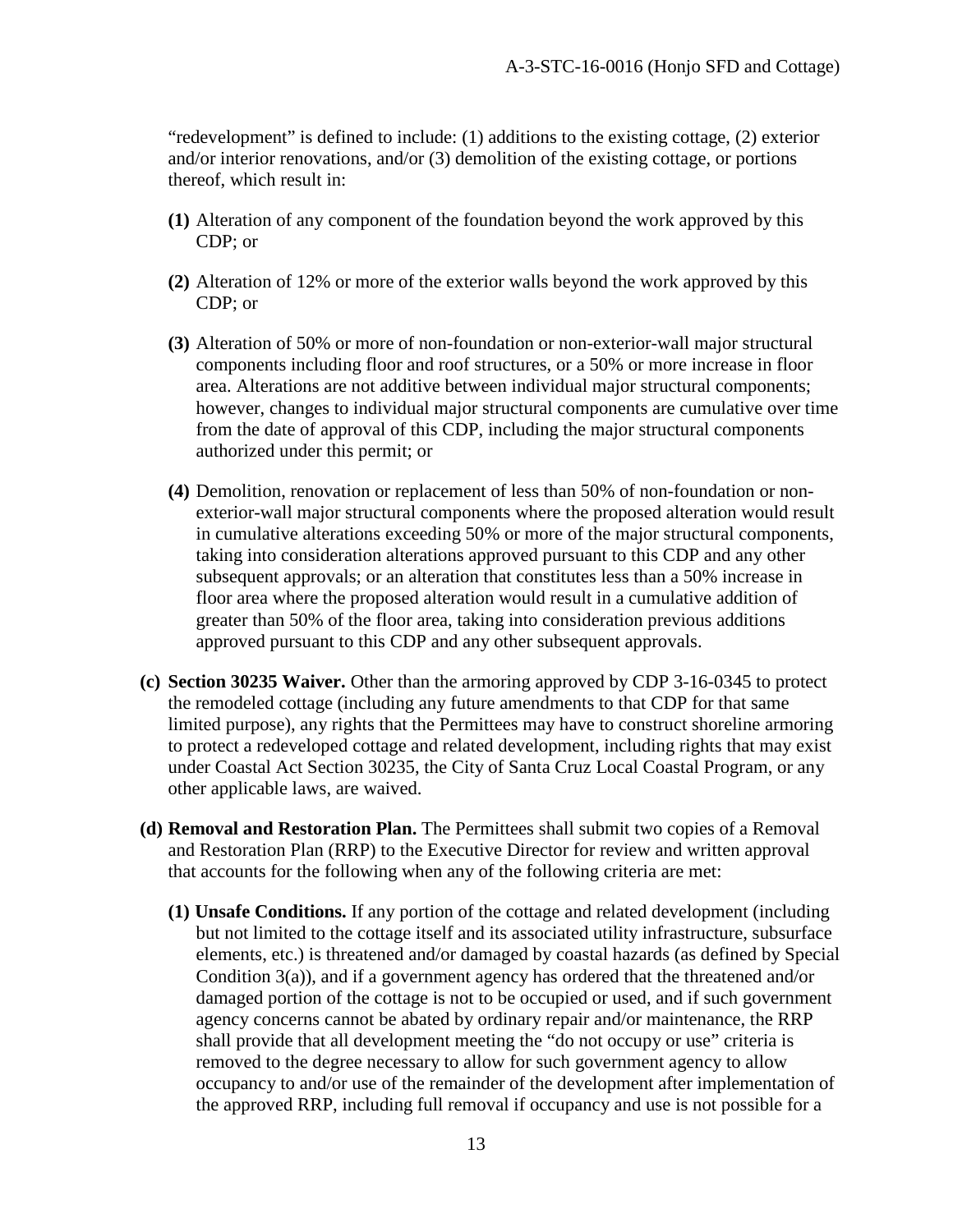reduced-scale development. For purposes of this special condition, "ordinary repair and/or maintenance" shall include sealing and waterproofing and repair and/or maintenance that does not involve significant alteration to the cottage's major structural components, including exterior walls, floor and roof structures, and foundation.

- **(2) Major Structural Components.** If any portion of the approved cottage's major structural components (including exterior walls, floor and roof structures, and foundation) are subject to threat and/or damage due to coastal hazards (as defined by Special Condition 3(a)) requiring significant alteration (including renovation and/or replacement) to abate those coastal hazards, beyond ordinary repair and maintenance (as further described in subsection  $(d)(1)$  above), then the RRP shall provide that such structural components be removed. For purposes of this special condition, "exterior wall major structural components" shall include exterior cladding and/or framing, beams, sheer walls, and studs; "floor and roof structure major structural components" shall include trusses, joists, and rafters; and "foundation major structural components" shall include any portion of the foundation.
- **(3) Setback Triggers.** In the event that the edge of the blufftop recedes to within five feet of the cottage, but no government agency has ordered that the cottage not be occupied, then the RRP shall address whether any portions of the cottage is threatened by coastal hazards (as defined by Special Condition 3(a)). The RRP shall identify all those immediate or potential future measures that could stabilize the cottage considering those coastal hazards threats without going beyond ordinary repair and maintenance (as further described in subsection (d)(1) above) and without reliance upon bluff or shoreline protective device(s), including but not limited to removal or relocation of portions or all of the cottage.
- **(4) Daylighting.** If any portion of the approved foundation and/or subsurface elements (including but not limited to foundation elements) for the cottage become exposed due to bluff erosion or other coastal hazards, then the RRP shall provide that all development supported by these foundation elements, as well as the foundation elements themselves, be immediately removed.
- **(5) Armoring Removal.** If the cottage is no longer useable and/or is removed (whether as required by the RRP or otherwise), then the RRP shall also provide that the armoring approved by CDP 3-16-0345 (including any future amendments to that CDP) is removed and the area affected by its removal restored to natural bluff and beach conditions.

The RRP shall be submitted as soon as possible, but in no case later than 30 days after any of the above criteria are met. In cases where one or more of the above criteria is met, the RRP shall be required to meet all requirements for all triggered criteria. In all cases, the RRP shall also ensure that: (a) all non-building development necessary for the functioning of the cottage (including but not limited to access and utilities) is relocated as part of the removal episode; (b) all removal areas are restored as natural areas of a quality consistent with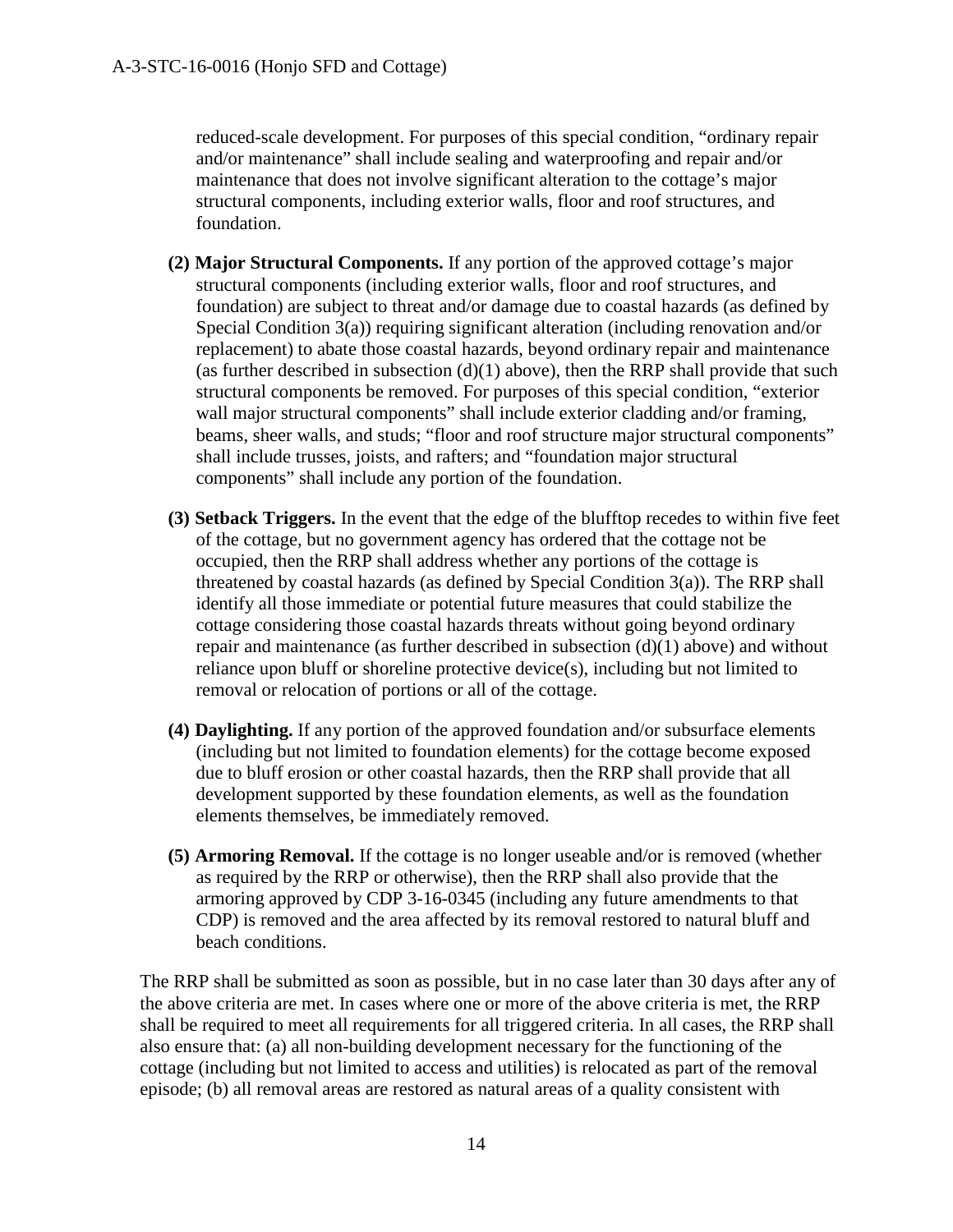adjacent natural areas; and (c) all modifications necessary to maintain compliance with the terms and conditions of this CDP, including the objectives and performance standards of these conditions, are implemented as part of the RRP.

If the Executive Director determines that an amendment to this CDP or a separate CDP is legally required to implement the approved RRP, then the Permittees shall submit and complete the required application within 30 days of such determination. The RRP shall be implemented immediately upon Executive Director or Commission approval of the RRP, as the case may be. The Permittees shall undertake development in accordance with the approved RRP.

- **6. Public Rights.** The Coastal Commission's approval of this CDP shall not constitute a waiver of any public rights that may exist on the property. The Permittees shall not use this CDP as evidence of a waiver of any public rights that may exist on the property now or in the future.
- **7. Future Permitting.** This permit is only for the development described in CDP A-3-STC-16- 0016. Pursuant to Title 14 California Code of Regulations (CCR) Section 13253(b)(6), the exemptions otherwise provided in Public Resources Code (PRC) Section 30610(b) shall not apply to the development governed by this CDP. Accordingly, any future improvements to the main house, the guest cottage, and the associated development authorized by this permit shall require an amendment to this CDP from the Commission or shall require an additional CDP from the Commission. In addition, an amendment to this CDP from the Commission or an additional CDP from the Commission shall be required for any repair or maintenance identified as requiring a permit in PRC Section 30610(d) and Title 14 CCR Sections  $13252(a)-(b)$ .
- **8. City of Santa Cruz Conditions.** This CDP has no effect on conditions imposed by the City of Santa Cruz pursuant to an authority other than the Coastal Act, except as provided in this condition. The Permittees are responsible for compliance with all terms and conditions of this CDP in addition to any other requirements imposed by the City pursuant to the City's non-Coastal Act authority. In the event of conflicts between terms and conditions imposed by the City and those of this CDP, the terms and conditions of this CDP shall prevail.
- **9. Real Estate Disclosure.** Disclosure documents related to any future marketing and sale of the subject property, including, but not limited to, specific marketing materials, sales contracts and similar documents, shall notify potential buyers of the terms and conditions of this CDP including, but not limited to, explicitly identifying all requirements associated with Special Conditions 3, 4, and 5. A copy of this CDP shall be provided in all real estate disclosures.
- **10. Deed Restriction.** PRIOR TO ISSUANCE OF THE CDP, the Permittees shall submit to the Executive Director for review and approval documentation demonstrating that the Permittees have executed and recorded against the parcel governed by this CDP a deed restriction, in a form and content acceptable to the Executive Director: (1) indicating that, pursuant to this CDP, the California Coastal Commission has authorized development on the subject property, subject to terms and conditions that restrict the use and enjoyment of that property; and (2) imposing the special conditions of this CDP as covenants, conditions and restrictions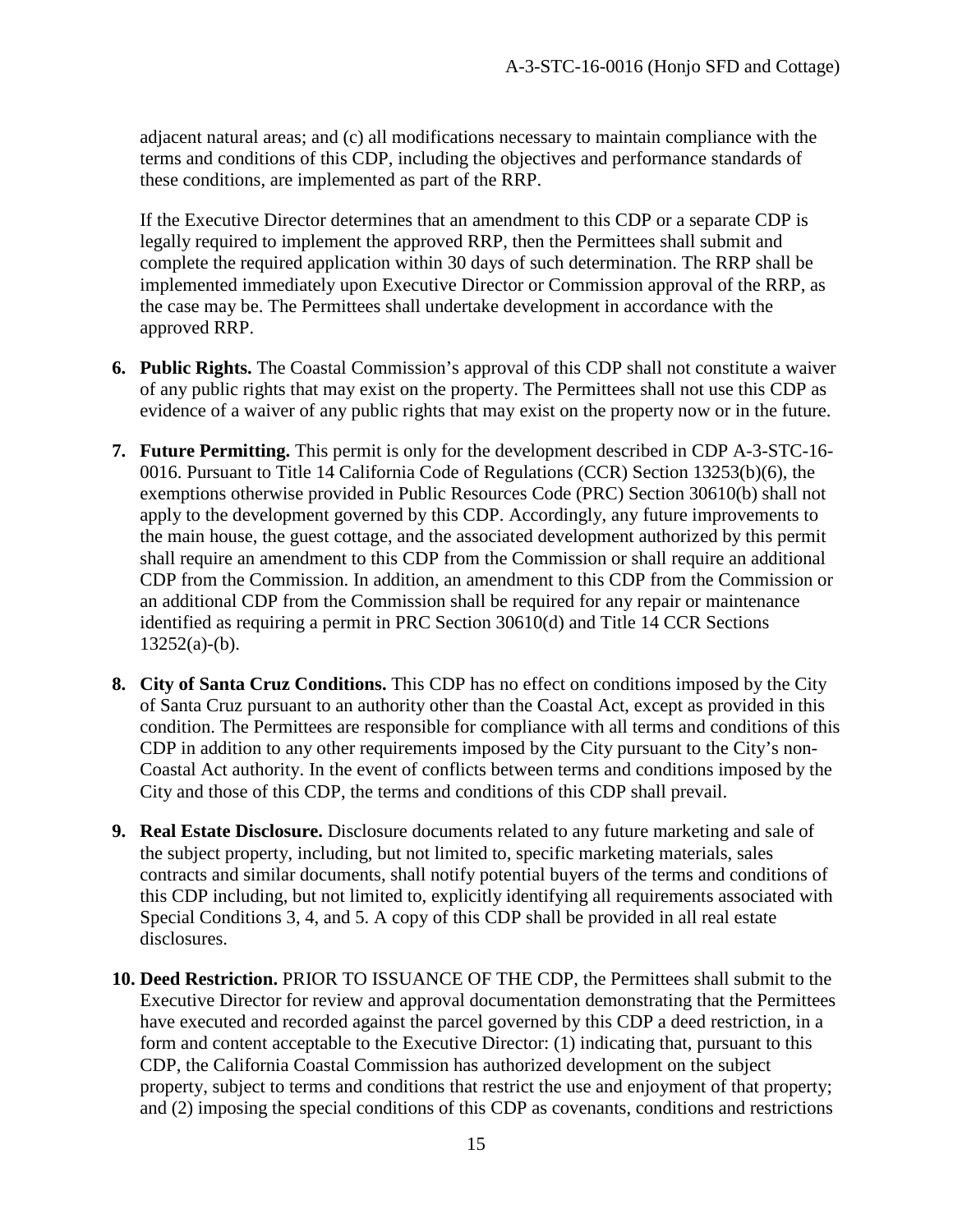on the use and enjoyment of the property. The deed restriction shall include a legal description and site plan of the entire parcel or parcels governed by this CDP. The deed restriction shall also indicate that, in the event of an extinguishment or termination of the deed restriction for any reason, the terms and conditions of this CDP shall continue to restrict the use and enjoyment of the subject property so long as either this CDP or the development it authorizes, or any part, modification, or amendment thereof, remains in existence on or with respect to the subject property.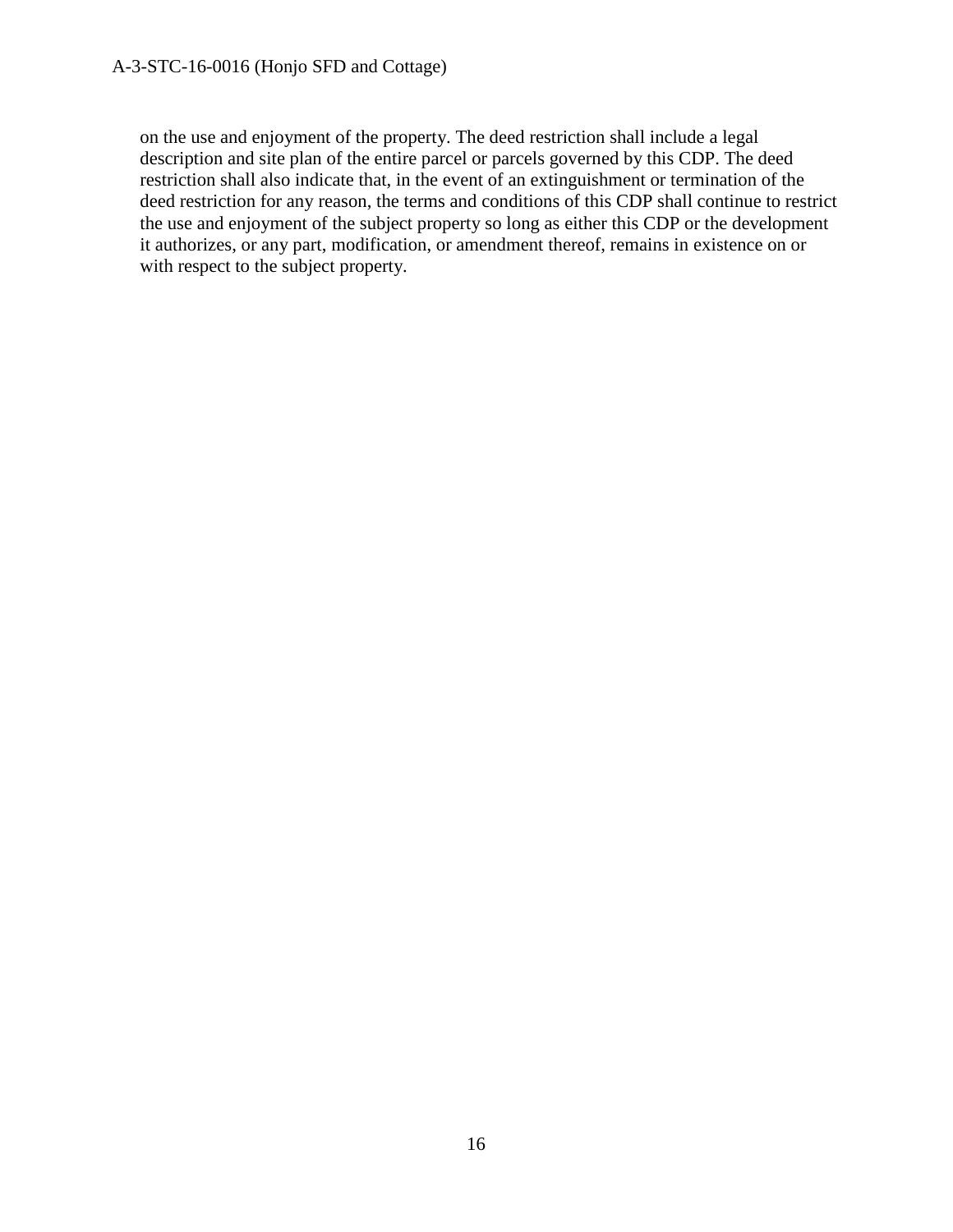# **IV. FINDINGS AND DECLARATIONS**

# **A. PROJECT DESCRIPTION**

#### **Project Location**

The project is located on an oceanfront, blufftop parcel at 1307 West Cliff Drive, and is the only residence located seaward of West Cliff Drive in the City of Santa Cruz. In addition to serving as a vehicular roadway, West Cliff Drive is also heavily used as a bike and pedestrian segment of the California Coastal Trail (CCT), with otherwise unobstructed views of the ocean across the Monterey Bay National Marine Sanctuary. The existing main residence and guest cottage sit on a bluff that is partially reinforced by gabion baskets and riprap. This armoring, most of which is unpermitted, was placed in the early 1980's and is subject of Commission enforcement case V-3- 15-0124 (and the subject of complementary CDP Application No. 3-16-0345 also being considered by the Commission at its July 12, 2018 meeting).

The parcel is zoned in the LCP as Ocean Front Recreational (OF-R), which does not allow for single-family dwellings and related residential development (though at the time the house and cottage were built (prior to LCP certification) it was allowed, and therefore the existing house and cottage are legal nonconforming structures and uses. The parcel is also zoned in the LCP with Shoreline Protection (SP-O) and West Cliff Drive (WCD-O) overlays. The LCP's objectives for these overlay districts are to ensure the protection of coastal resources and views, and to enhance public access along this stretch of coast. **See Exhibit 1** for a location map, **Exhibit 2** for an aerial photo of the site, and **Exhibit 3** for other photos of the site.

#### **Project Background and History**

The property is currently developed with a single-family dwelling and a guest cottage that were both built around 1940 when the parcel was zoned R-1. Based on research of the site, the City rezoned the subject property from R-[1](#page-16-0) to OF-R sometime between 1954 and 1970.<sup>1</sup> On July 8, 1977, the prior property owner, Dr. Larimore Cummins,<sup>[2](#page-16-1)</sup> applied to the City to rezone the property from  $(OF-R)$  to Single-Family Residential  $(R-1-5)$ .<sup>[3](#page-16-2)</sup> The purpose of the rezoning request was essentially to eliminate the then-existing legal nonconforming restrictions on the property, including then Municipal Code Section 24.52.010, which stated that "Any nonconforming use within the City of Santa Cruz is detrimental to the orderly development of the City and detrimental to the general welfare of persons and property. It is the intent of this chapter that non-conforming uses shall be eliminated as rapidly as may be done."

On August 3, 1977, the City Planning Commission denied the rezoning application by unanimous vote. The resolution of denial found that the proposed rezoning would "not serve the

<span id="page-16-0"></span> $\overline{a}$  $1$  City records include a denial of a 1954 Use Permit application to run an antique shop in the home, and that application indicated the zoning for the parcel was R-1.

<span id="page-16-1"></span><sup>&</sup>lt;sup>2</sup> Dr. Cummins owned the property until it was sold to the current Applicants in July 2014.

<span id="page-16-2"></span><sup>&</sup>lt;sup>3</sup> Based on current research, it is unclear when Dr. Cummins purchased the property; however, minutes from the August 3, 1977 City Planning Commission meeting indicate that he was aware of the OF-R zoning designation (and its restrictions on development) when he purchased the property.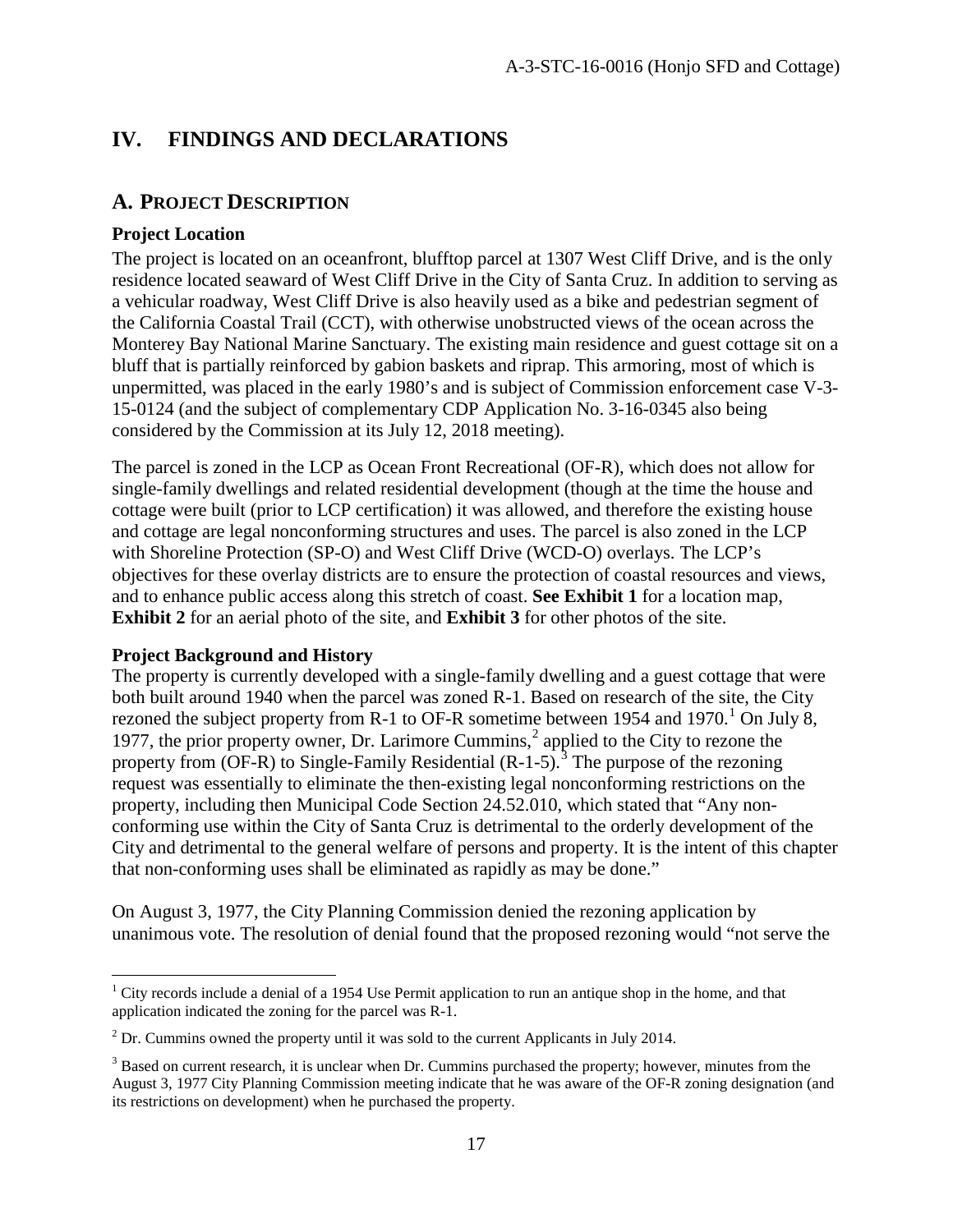public necessity and promote the public convenience and general community welfare, and is not in general conformance with the principles and policies set forth in the General Plan." The meeting minutes also included comments from the Planning Commissioners, including that "the intent of the OF-R was that eventually all non-conformities would disappear." Also included in the record before the Planning Commission was a letter from the West Cliff Advisory Committee (then commonly known as the Bike Path Committee) opposing the application on the basis that the proposed rezoning: 1) could open the door to additions or alterations, which would further block the view and detract from the oceanfront appeal of the bicycle path; 2) would constitute a "dangerous precedent;" and 3) may not be in conformity with the Coastal Act.<sup>[4](#page-17-0)</sup>

Dr. Cummins appealed the Planning Commission's denial to the City Council. The City staff report to the Council noted that the OF-R zoning was established prior to 1970 and that its purpose is "[t]o ensure the safe occupancy and the reasonable use of lands subject to continuous erosion, such as the cliffs and beaches adjacent to the Santa Cruz shoreline. Changes of zoning from OF-R to any other zoning district shall be made only in general accordance with the General Plan." The staff report also noted that a request was made in 1973 to modify the OF-R regulations to permit limited enlargement or reconstruction of existing structures in this zone, which was denied by the City Council. City staff's preliminary recommendation to the City Council in 1977 with respect to Dr. Cummins' rezoning request was the following:

*To break in the OF-R Zone to permit further development along the south side of West Cliff Drive would be, in the Staff's opinion, a major policy decision with which we cannot agree. The applicant presently enjoys the use of the property and reasonable maintenance of this dwelling is also assured. Staff recommends denial of the rezoning request. The applicant is not being denied use of his property. This restriction was on the property when he purchased it.* 

At its August 23, 1977 meeting, the City Council referred the matter back to the Planning Commission with direction to work out an acceptable alternative. On December 7, 1977, the Planning Commission again took up the matter. As a compromise solution, City staff recommended that the Planning Commission approve a proposed text amendment to the OF-R zone to allow for reconstruction of the existing single-family structure in the case of a natural disaster, but to otherwise deny the rezoning request. The Commission approved the text amendment (by a vote of 3-2) and denied the rezoning (by a vote of 5-0).

The text amendment (Ordinance 78-02) to the OF-R zone district was subsequently approved by the City Council on January 24, 1978. This amendment allowed for reconstruction of any existing nonconforming single-family dwelling in the OF-R district if more than 60 percent of such dwelling's market value was damaged by fire, flood, or other "act of God." The ordinance also required that the rebuilt "structure's location, size, height, external design, area, and other external specifications will be substantially similar in all significant respects to such specifications before the structure was damaged…" Mr. Cummins then withdrew his application for rezoning and made no further efforts to rezone the property. Although the City approved this

<span id="page-17-0"></span> $\overline{a}$ <sup>4</sup> The Coastal Act had just come into effect on January 1, 1977, and the City at the time did not have a certified LCP (ultimately certified in 1985).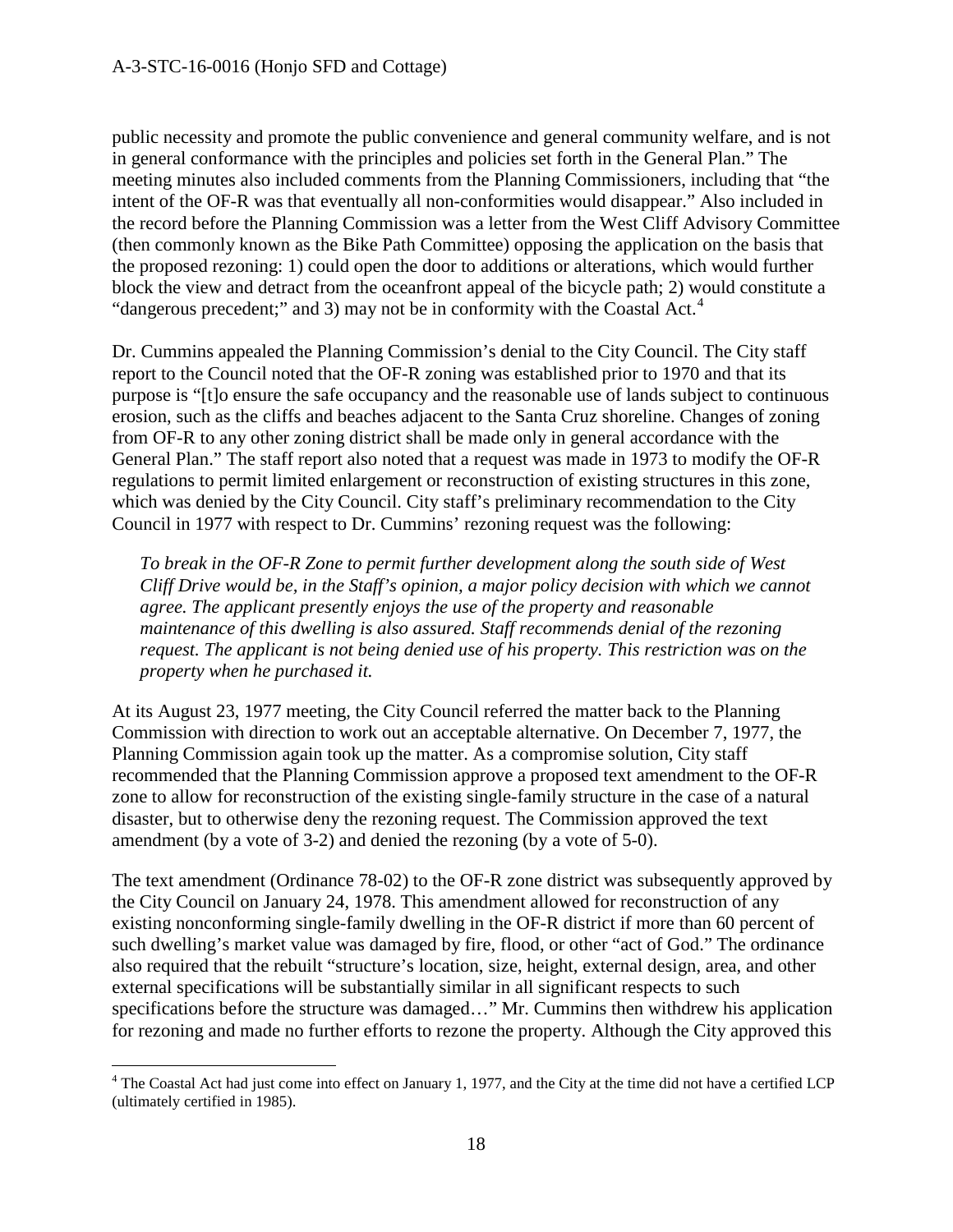ordinance text in 1978, the City did not include this text in its submittal of the City's Local Coastal Program (LCP), which the Coastal Commission certified in 198[5](#page-18-0).<sup>5</sup>

In 1982, in the wake of severe El Niño storms, Dr. Cummins installed substantial shoreline armoring on the beach and bluff at the subject location, including gabion baskets<sup>[6](#page-18-1)</sup> and approximately 900 cubic yards (cy) of riprap,<sup>[7](#page-18-2)</sup> in order to protect the house and cottage. The current owners/Applicants assert that the shoreline protection work was done under a verbal emergency authorization from Coastal Commission staff, though no written documentation has been identified to substantiate this claim, and Commission staff have not been able to corroborate that staff was involved at all. Although Dr. Cummins did submit a CDP application (CDP Application No. 3-83-152) seeking after-the-fact authorization for the placement of the gabion baskets and the 900 cy of riprap in the subject location, that process was never completed and thus no CDP was ever issued to authorize the placement of the gabion baskets and 900 cy of riprap on the beach and bluff fronting the residence.<sup>[8](#page-18-3)</sup> Thus, the gabion baskets and 900 cy of riprap have been retained without benefit of a CDP for over three decades, and are currently considered a violation of the Coastal Act.<sup>[9](#page-18-4)</sup>

In 1992, Dr. Cummins applied for a different CDP to place some 300 cubic yards of riprap at the site (CDP Application No. 3-92-78). That CDP was ultimately approved, and 300 cy of riprap was placed per the permit. At that time, the record indicates that the Commission was unaware that the early 1980s unpermitted armoring work had not been permitted, and thus the Commission's CDP did not evaluate or approve that prior work at that time. Thus, 300 cy of riprap has been legally permitted at the site, but the remainder of the armoring (i.e., about 900 cy of riprap and the gabion baskets) remains unpermitted, and is the subject of Commission enforcement case V-3-15-0124.

The Applicants purchased the property from Dr. Cummins in July 2014 and submitted an application to the City in September 2015 to redevelop the existing residential structures. Commission staff met with City staff to discuss the project, including with respect to concerns regarding the unpermitted shoreline protection work. Commission staff also submitted comments

 $\overline{a}$ 

<span id="page-18-0"></span> $<sup>5</sup>$  A "Preliminary Plan Review" from the City to the current Applicants states that this section was in the Zoning</sup> Ordinance until January of 1985 when an entirely new Zoning Ordinance was adopted for the City's Coastal Commission-adopted LCP Implementation Plan (IP), and that the City was unable to locate any documentation as to the reason for the deletion of this section; however, the former City Senior Planner during that time stated that it likely was deleted because it did not meet Coastal Act requirements.

<span id="page-18-1"></span><sup>&</sup>lt;sup>6</sup> A gabion (from Italian gabbione meaning "big cage"; from Italian gabbia and Latin cavea meaning "cage") is a cage, cylinder, or box filled with rocks, concrete, or sometimes sand and soil for use in civil engineering, road building, military applications and landscaping.

<span id="page-18-2"></span> $<sup>7</sup>$  Application No. 3-83-152 identified the amount as 850 tons of rip rap; however current estimates from CDP</sup> Application 3-16-0345 indicate the amount is closer to 900 cy.

<span id="page-18-3"></span><sup>&</sup>lt;sup>8</sup> Thus, even assuming that Dr. Cummins did obtain verbal emergency permit authorization from Coastal Commission staff to place the shoreline protection work on a temporary basis (and there is no evidence to suggest same), the armoring never received an actual emergency CDP nor a regular CDP as required.

<span id="page-18-4"></span><sup>&</sup>lt;sup>9</sup> See, Commission Enforcement Case No. V-3-15-0124. The Applicants are proposing to remedy the violation as part of the related shoreline armoring CDP Application No. 3-16-0345.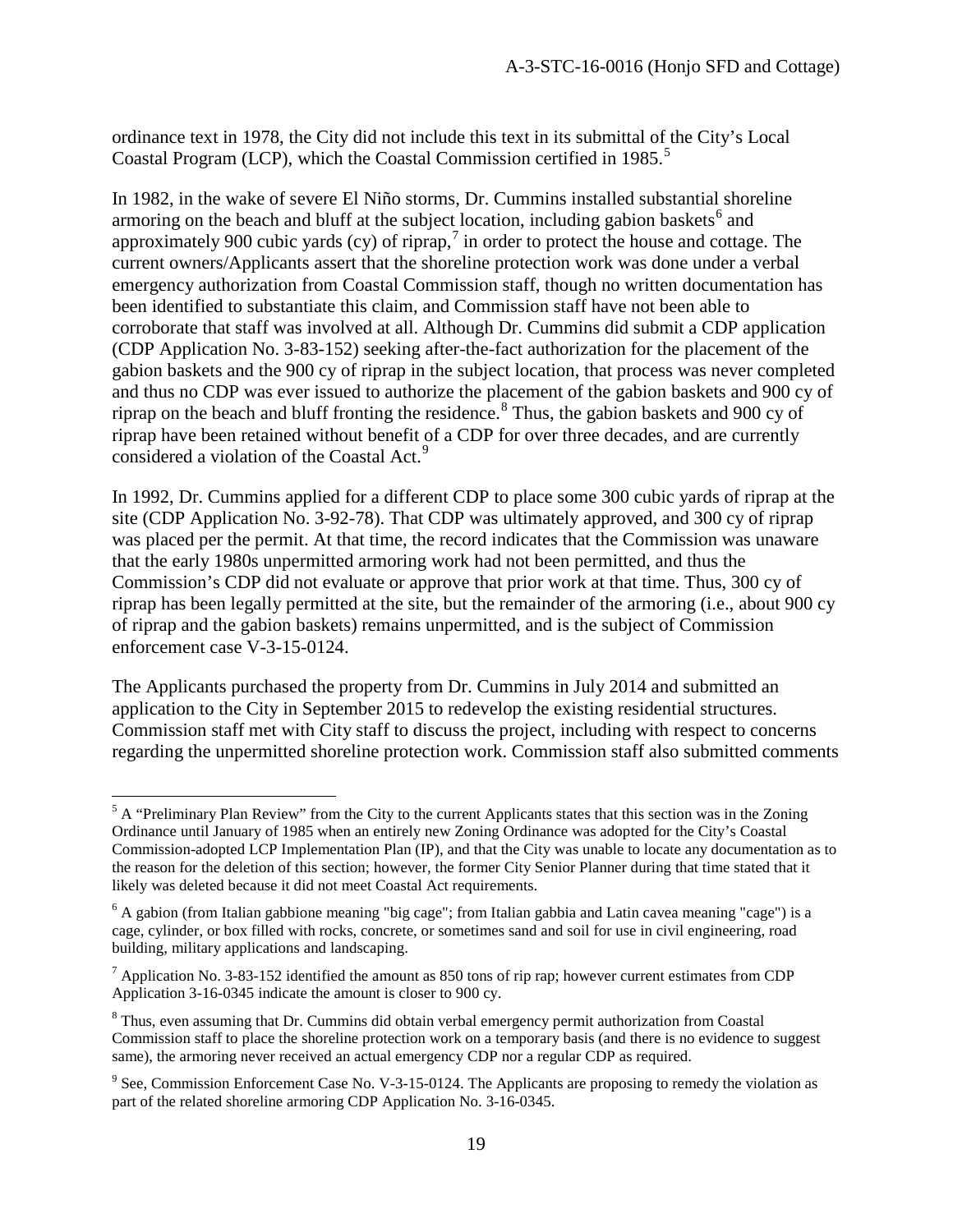to the City prior to the City taking action outlining concerns with respect to the project's consistency with the OF-R zoning designation, with the Shoreline Protection Overlay, and with the West Cliff Drive Overlay, and the unpermitted shoreline protection work (see **Exhibit 5**). Notwithstanding the significant issues raised by Commission staff at that time, the City Zoning Administrator proceeded to approve the project on January 6, 2016.

The project was appealed to the Commission on February 2, 2016, and on November 2, 2016 the Commission determined that the appeal raised a substantial issue regarding conformance with the City's LCP and the public access policies of the Coastal Act, and took jurisdiction over the CDP.

#### **Proposed Project Description**

The proposed project includes the redevelopment of the existing main house and remodeling (less than redevelopment) of the guest cottage, landscaping, and a new driveway retaining wall. The proposed redevelopment of the main house includes a new foundation, which will raise the structure by six inches; a new seismic system with new lateral elements and a new diaphragm transfer system (i.e., new structural supports) in the floors and roof; removal of the fireplace and chimney; new electrical, mechanical, and plumbing systems; new windows, doors, trim, wood siding, copper gutters, and roof; new air and water barriers on exterior walls; extension of the front porch area; removal of dormers; and a new deck located one foot above grade with stairs to the back yard area. The proposed remodeling of the guest cottage includes repairs/upgrades to 49% of the foundation, including two new 12-foot-deep piers; conversion of a closet to a full bathroom; replacement of 38% of the exterior walls; removal of the existing bathroom pop-out; new French doors, windows, trim, wood siding, copper gutters, and roof; and new air and water barriers on exterior walls. On both the main house and the guest cottage, a Japanese torching method called *shou sugi ban[10](#page-19-0)* would be used to finish the wood. The process acts as an additional weather retardant and would slightly darken the wood siding. Also, the new windows would have decorative wood shutters, and the new roofs would have cedar shingles with copper flashing.

The proposed landscaping plans include: removing the existing non-native plants and replanting with native coastal bluff plants; repairing an existing stake fence; restoring the gravel and crushed granite pathways; removing the lawn and planting no-mow grass; planting three new canopy fruit trees; relocating the existing fire-pit and seating; installing a new safety fence along the bluff edge; planting new native flowering perennials, and trimming the existing cypress and eucalyptus trees. The project also proposes a new retaining wall around the outer edge of the existing driveway to protect against erosion from runoff from West Cliff Drive.

See **Exhibit 4** for the proposed project plans and visual simulations, and **Exhibits 2 and 3** for site area photos.

<span id="page-19-0"></span> $\overline{a}$ <sup>10</sup> Shou sugi ban is an ancient Japanese exterior siding technique that preserves wood by charring it with fire. The process involves charring the wood, cooling it, cleaning it, and finishing it with oil. It is generally considered an environmentally friendly way to preserve timber because it makes it fire-resistant and avoids the need for chemical preservatives, paints and retardants.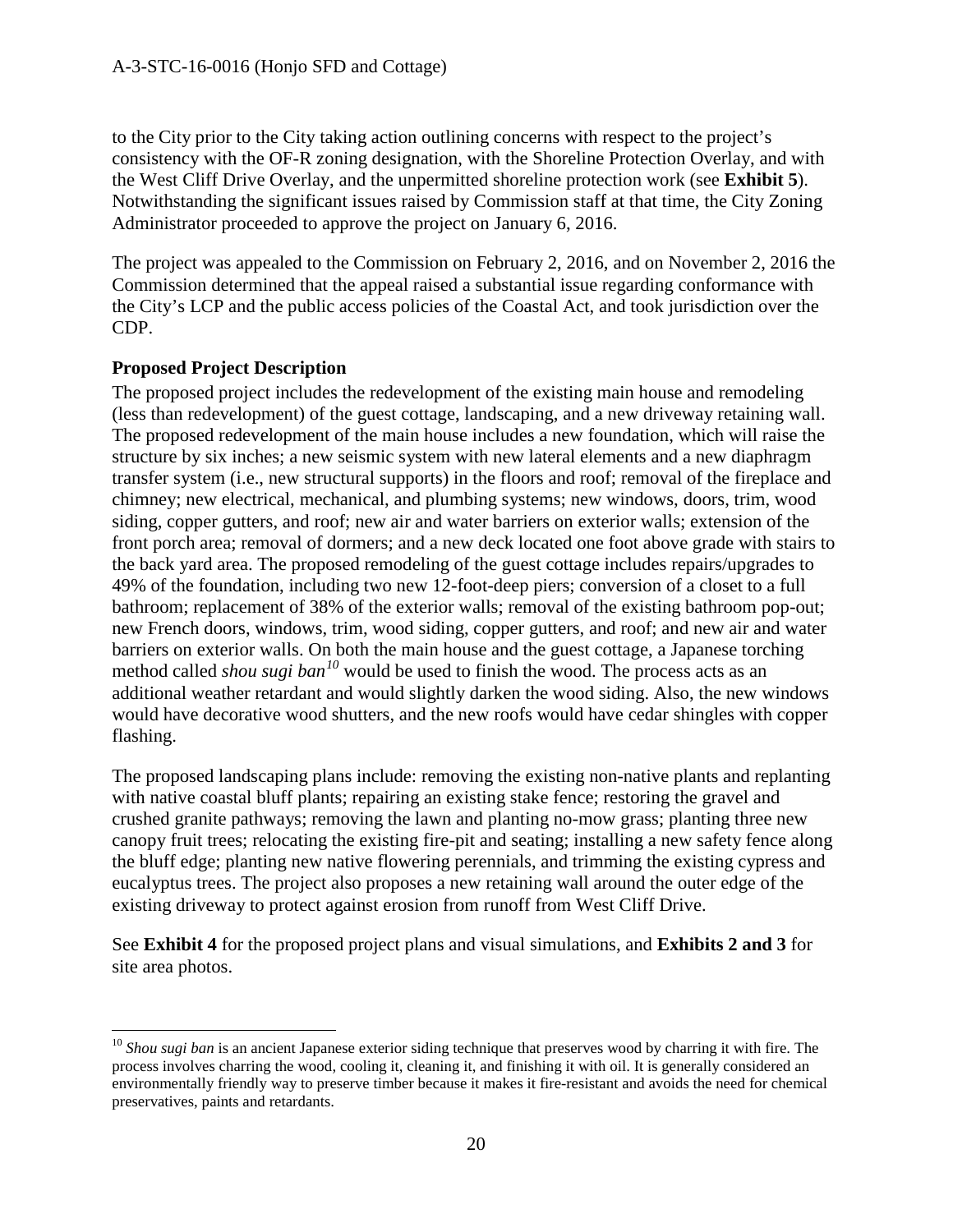# **B. STANDARD OF REVIEW**

The standard of review for this CDP determination is the City of Santa Cruz certified LCP and, because it is located between the first public road and the sea, the access and recreation policies of the Coastal Act.

# **C. COASTAL HAZARDS**

#### **Applicable Provisions**

The project site is located on the bluff, seaward of West Cliff Drive, in an area subject to significant coastal hazards, including from storm, waves, and coastal flooding, as well as episodic and longer term coastal erosion. Applicable LCP provisions include:

*Land Use Plan (LUP) Safety Element Policy 1.2. Mitigate hazards posed by cliff retreat.* 

- *1.2.1 For development adjacent to cliffs, require setbacks for buildings equal to 50 years of anticipated cliff retreat.*
- *1.2.2. Require site specific geologic investigations for all development within 100 feet of existing coastal bluffs.*
- *1.2.3 Revetments, breakwaters, groins, harbor channels, seawalls, cliff retaining walls, and other construction that alters natural shoreline processes shall be permitted when required to serve coastal dependent uses or protect existing structures in danger from erosion, and when designed to eliminate or mitigate adverse impacts on local shoreline sand supply.*

*Implementation Plan (IP) Section 24.10.2430. Before approving a coastal permit in the Shoreline Protection Overlay District, the hearing body must find that the proposed development will:*

- *1. Protect trees and vegetation and sensitive wildlife habitat;*
- *2. Be consistent with the following criteria for bluff or cliff development:*
	- *a. The development is sited and designed to assure stability and structural integrity of its expected economic life span and minimize alterations to natural land forms.*
	- *b. The development will not create or contribute significantly to problems of erosion or geologic instability on the site or on surrounding geologically hazardous areas.*
	- *c. The development minimizes alteration of cliffs, bluff tops, faces or bases, and will not interfere with sand movement.*
	- *d. The development which proposes use of retaining walls shall be allowed only to stabilize slopes. Sea walls at the toe of sea cliffs to check marine erosion shall be allowed only where there is no less environmentally damaging alternative.*
	- *e. The development within one hundred feet of any cliff or bluff line shall follow the recommendations of an approved geologic report by a registered geologist. The*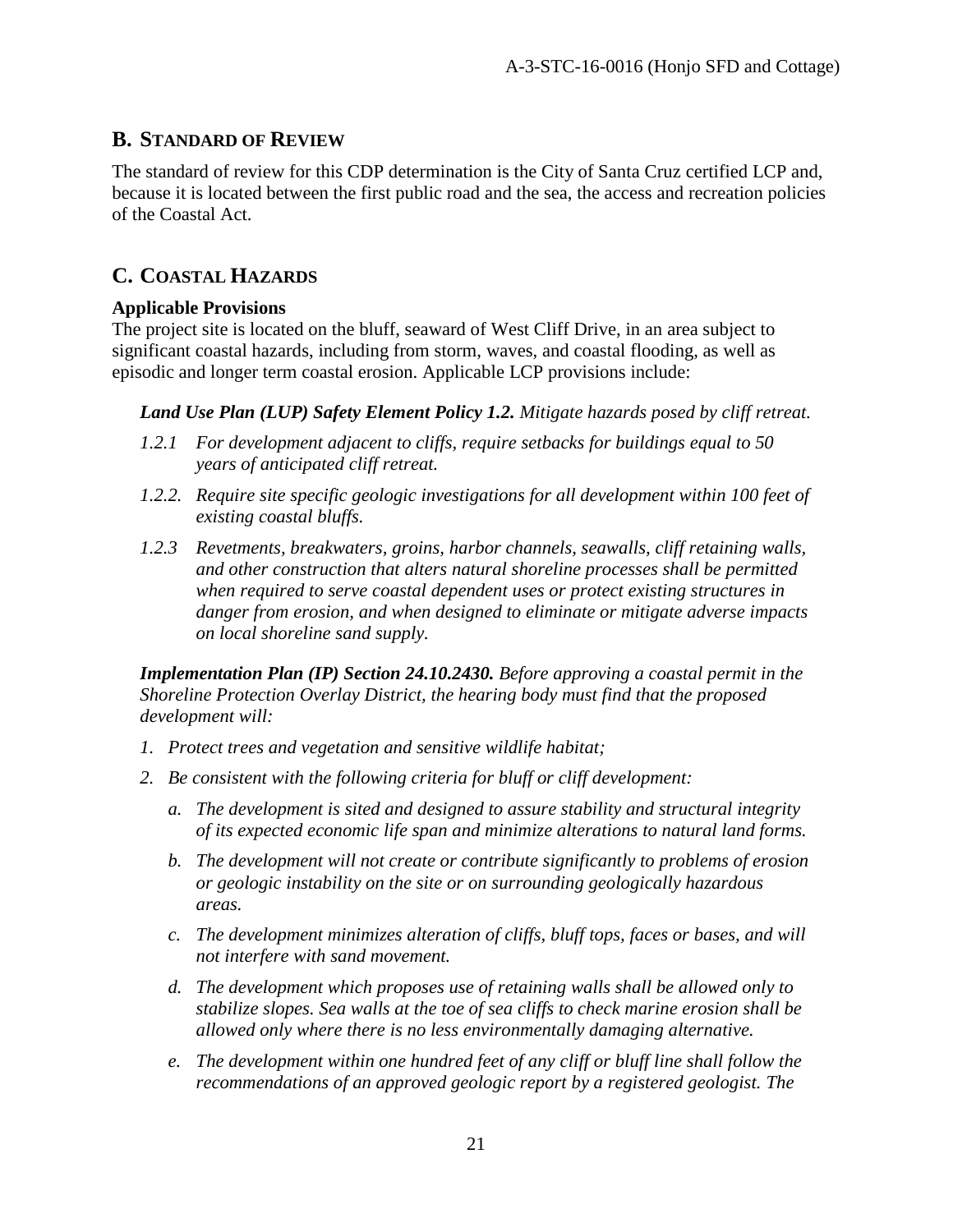*area where such a report is required may be increased where the issue of slope stability requires a greater distance from any cliff or bluff line.*

- *3. Provide maximum erosion protection, using accepted engineering practices and other methods and specifications set forth in this title;*
- *4. Maintain public view corridors between the sea and the first public roadway parallel to the sea and maintain natural views of the coastline;*
- *5. Protect paleontological resources as prescribed in the Land Use Plan;*
- *6. Protect and enhance free public access to or along the beach, and sign such access when necessary;*
- *7. Include mitigation measures prescribed in any applicable environmental document;*
- *8. Be compatible with the established physical scale of the area;*
- *9. Be consistent with the design review guidelines of this title and the policies of any applicable area plan;*
- *10. Be consistent with the policies of the Local Coastal Program, the General Plan, and the California Coastal Act.*

LCP Safety Element Policy 1.2 *et seq.* requires that new development adjacent to bluffs include site specific geotechnical analysis, and that it be adequately set back to ensure safety for at least 50 years. To implement this policy, the standards of the LCP's SP-O district (IP Section 24.10.2430) require, among other things, that all new development proposed within areas subject to natural hazards be sited and designed to minimize risks to human life and property. In addition, other specific coastal hazards findings required for projects in the SP-O district include that the development maintains natural landforms, public views, public access, and sand processes, avoids shoreline armoring, and is otherwise consistent with the Coastal Act and the LCP.

The threshold question that often arises in the context of the provisions cited above is whether the proposed project constitutes "new" development or "redevelopment" (in which case the provisions above clearly apply) versus ordinary repair and maintenance to an existing structure (in which case such provisions may not be implicated). The City's LCP does not include a definition for either redevelopment or repair and maintenance and thus, absent such explicit definition in the LCP, the Commission relies on the definitions ordinarily applied under the Coastal Act and its implementing regulations. [11](#page-21-0) CCR Section 13252(b) specifically states that replacement of 50% or more of a structure, including a single-family residence, is not repair and maintenance under Coastal Act Section 30610(d) but instead constitutes a redeveloped structure. In applying Section 13252(b), the Commission has in the past found that a structure will be considered redeveloped if at least one of the following takes place: 1) 50% or more of the major structural components are replaced;  $12$  2) there is a 50% increase in gross floor area; 3)

 $\overline{a}$ 

<span id="page-21-0"></span><sup>&</sup>lt;sup>11</sup> Specifically, Coastal Act Section 30610(d), and Title 14 of California Code of Regulations (CCR) Section 13252(b).

<span id="page-21-1"></span> $12$  Major structural components include exterior walls, floor, roof structure, or foundation. Alterations are not additive between individual structural components.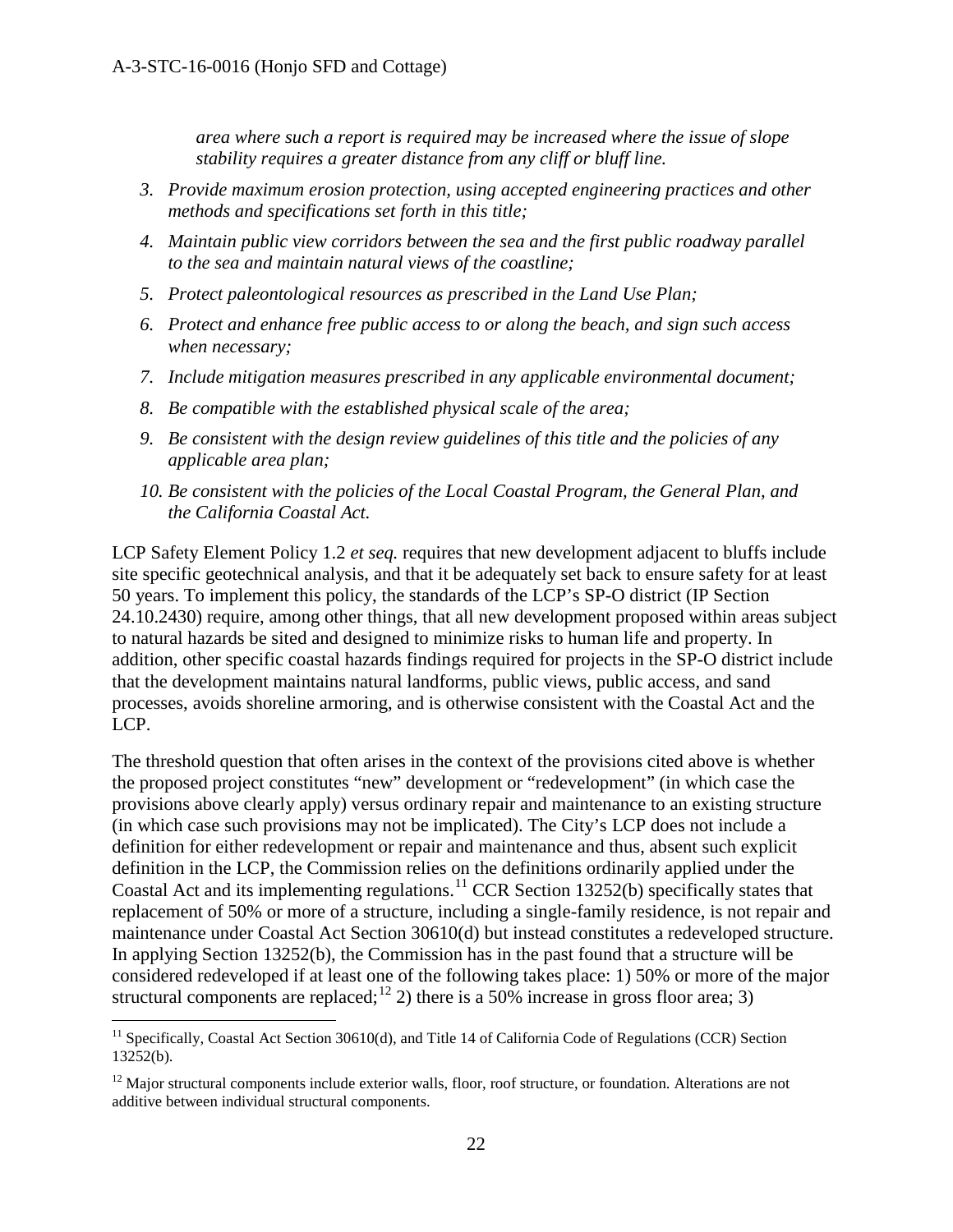replacement of less than 50% of a major structural component results in cumulative alterations exceeding 50% or more of that major structural component (taking into account previous replacement work undertaken); 4) a less than a 50% increase in floor area where the alteration would result in a cumulative addition of 50% or more of the floor area, taking into account previous additions to the structure.

In this case, the proposed changes to the main house include a new foundation as well as substantial changes to other major structural components, meaning that the main house will be a redeveloped structure. Thus, the main house would need to conform to the 50-year minimum bluff setback requirement of the LCP without reliance on shoreline armoring, including that it will no longer be an existing structure entitled to such shoreline protection. However, the Applicants are proposing to limit the scope of the work to the cottage to a less significant remodel, including less than 50% replacement of the foundation and exterior walls, in such a way as to not be considered redevelopment. Specifically, 49% of the cottage's foundation and 38% of its exterior walls will be modified, meaning that the cottage improvements do not constitute redevelopment. Because the cottage was built prior to the Coastal Act, and because there is no evidence that it has been redeveloped since then, it can therefore be considered an "existing structure" that is allowed shoreline armoring under the Coastal Act and LCP. In other words, it is not required to be set back to meet LCP geologic hazards and nonconforming use standards (see also findings below) because it has not met the threshold to require it to be brought into such conformance.

#### **Consistency Analysis**

 $\overline{a}$ 

#### *Single-Family Residence*

In the time since the Commission took jurisdiction over the CDP, the Applicants have provided geologic evidence indicating that the single-family residence, which will be redeveloped in its existing location on the site, will be set back for 50 years of anticipated bluff retreat without reliance on shoreline protection.<sup>[13](#page-22-0)</sup> Specifically, based on the Applicants' geotechnical assessment,<sup>[14](#page-22-1)</sup> while the bluff top edge is retreating at a variable rate, a conservative analysis of bluff erosion assuming an unarmored bluff shows that the main house is set back behind the anticipated 50-year erosion line (see **Exhibit 6**). Thus, the proposed redevelopment of the singlefamily residence is set back to be inland of 50 years of anticipated erosion, as required by LCP Safety Element Policy 1.2.1.

However, as described above, the site is not without coastal hazards risk. The proposed project is located in an area that is subject to coastal hazards due to the inherent nature of its blufftop and shoreline location. Moreover, the predicted 50-year erosion line comes to within approximately three feet of the residence in some locations (see **Exhibit 6**) which raises issues with respect to whether the location of the main house meets the intent of the LCP policies that new development be sited and designed to assure stability and structural integrity over its expected

<span id="page-22-0"></span><sup>&</sup>lt;sup>13</sup> The site is protected by a mixture of permitted and unpermitted shoreline armoring, which is the subject of an open violation case and a pending CDP application (CDP application No. 3-16-0345) to resolve that violation by removing some existing shoreline armoring (riprap and gabion baskets) and retaining a modified armoring structure to protect the cottage only.

<span id="page-22-1"></span><sup>&</sup>lt;sup>14</sup> See June 13 2018 "Revised 50-year Bluff Retreat Analysis" prepared by Zinn Geology.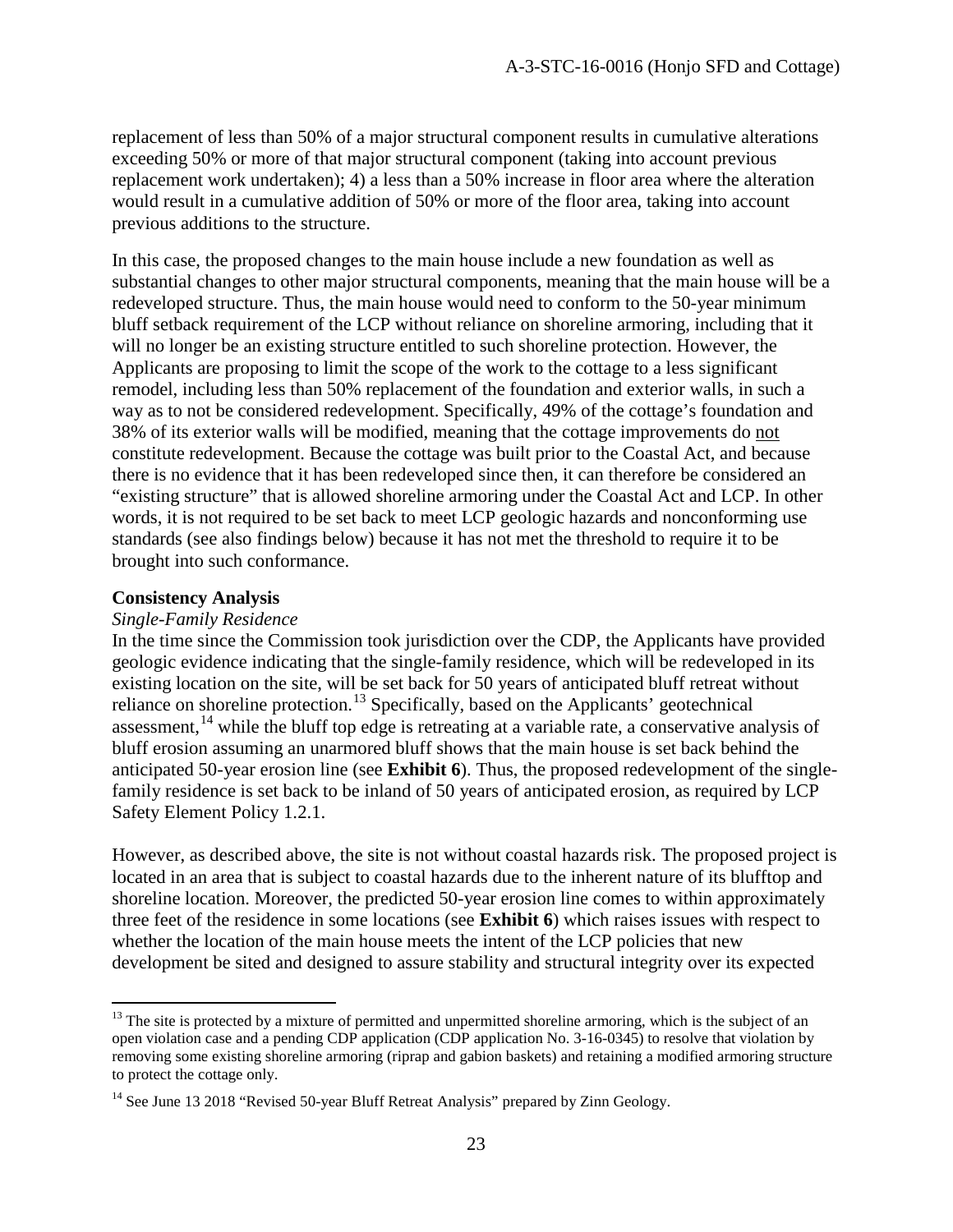$\overline{a}$ 

economic life span. In other words, given how close the predicted 50-year erosion line is to the house, a larger setback could arguably be necessary to conclude the main house would be safe for 50 years. Thus, in order to ensure that the main house complies with this LCP requirement, the approval is also conditioned to require the Applicants to assume all of the risk for developing in an area of coastal hazards, to monitor bluff retreat and to remove development that becomes threatened by such hazards, based on actual circumstances and triggers over time. In this way, the project meets the intent of the LCP, and won't be allowed armoring in the future. See **Special Condition 4**.

In addition, and more broadly in terms of hazards risk at the site, and in terms of recognizing and assuming the hazard risks for shoreline development, the Commission's experience in evaluating proposed developments in areas subject to hazards has been that development has continued to occur despite periodic episodes of heavy storm damage and other such occurrences. Development in such dynamic environments is susceptible to damage due to such long-term and episodic processes. Past occurrences statewide have resulted in public costs (through low interest loans, grants, subsidies, direct assistance, etc.) in the tens and hundreds of millions of dollars. As a means of allowing continued development in areas subject to these hazards while avoiding placing the economic burden for damages onto the people of the State of California, applicants are regularly required to acknowledge site hazards and agree to waive any claims of liability on the part of the Commission for allowing the development to proceed. Accordingly, this approval is conditioned for the Applicants to assume all risks for developing at this location (see **Special Condition 3**).

The next hazards policy consistency evaluation is whether the proposed project meets LCP requirements prohibiting new development from relying upon shoreline protective devices, both now and in the future. Although the main house meets the LCP's minimum 50-year setback, the project is not sited in such a manner that the Commission can find with confidence that it would never need shoreline armoring to protect it in place at some point in the future, especially considering the uncertainties associated with sea level rise and associated wave run-up and overtopping of the bluff. The Commission must still find, however, that the project is consistent with two requirements: it must not rely upon shoreline armoring in its approved design and configuration, and it must include appropriate restrictions that prohibit armoring in the future, taking into consideration the significant adverse impacts to coastal resources caused by shoreline protection, including adverse effects on sand supply, public access, coastal views, natural landforms, and overall shoreline beach dynamics on and off site, which ultimately result in the loss of beach.<sup>[15](#page-23-0)</sup> With respect to the former, the proposed foundation system for the main house is

<span id="page-23-0"></span><sup>&</sup>lt;sup>15</sup> See, for example, Griggs, Gary. *The Impacts of Coastal Armoring*, Shore & Beach Vol. 73, No. 1, Winter 2005, pp. 13-22. Print. See, also, Herzog, Megan & Hecht, Sean. *Combating Sea-level Rise in Southern California: How Local Governments Can Seize Adaptation Opportunities While Minimizing Legal Risk*, 19 Hastings West Northwest J. Envtl. L. & Pol'y 463 (2013). Print. "Although hard armoring can be effective at preventing flooding from damaging critical infrastructure and densely developed areas, hard structures have high economic, environmental, and social costs. By preventing the natural landward migration of beaches and deflecting wave energy, hard armoring contributes to beach and wetland erosion. Erosion negatively impacts both ecosystem functions and the public's ability to access the coast. Over time, the inundation and erosion related to sea-level rise could cause dune, beach, and wetland ecosystems backed by hard armoring to disappear. Hard armoring also interferes with the ability of coastal ecosystems to filter water, buffer coastal communities from storms, support fisheries, and provide other valuable ecosystem services that would be costly for coastal communities to replace. In addition to the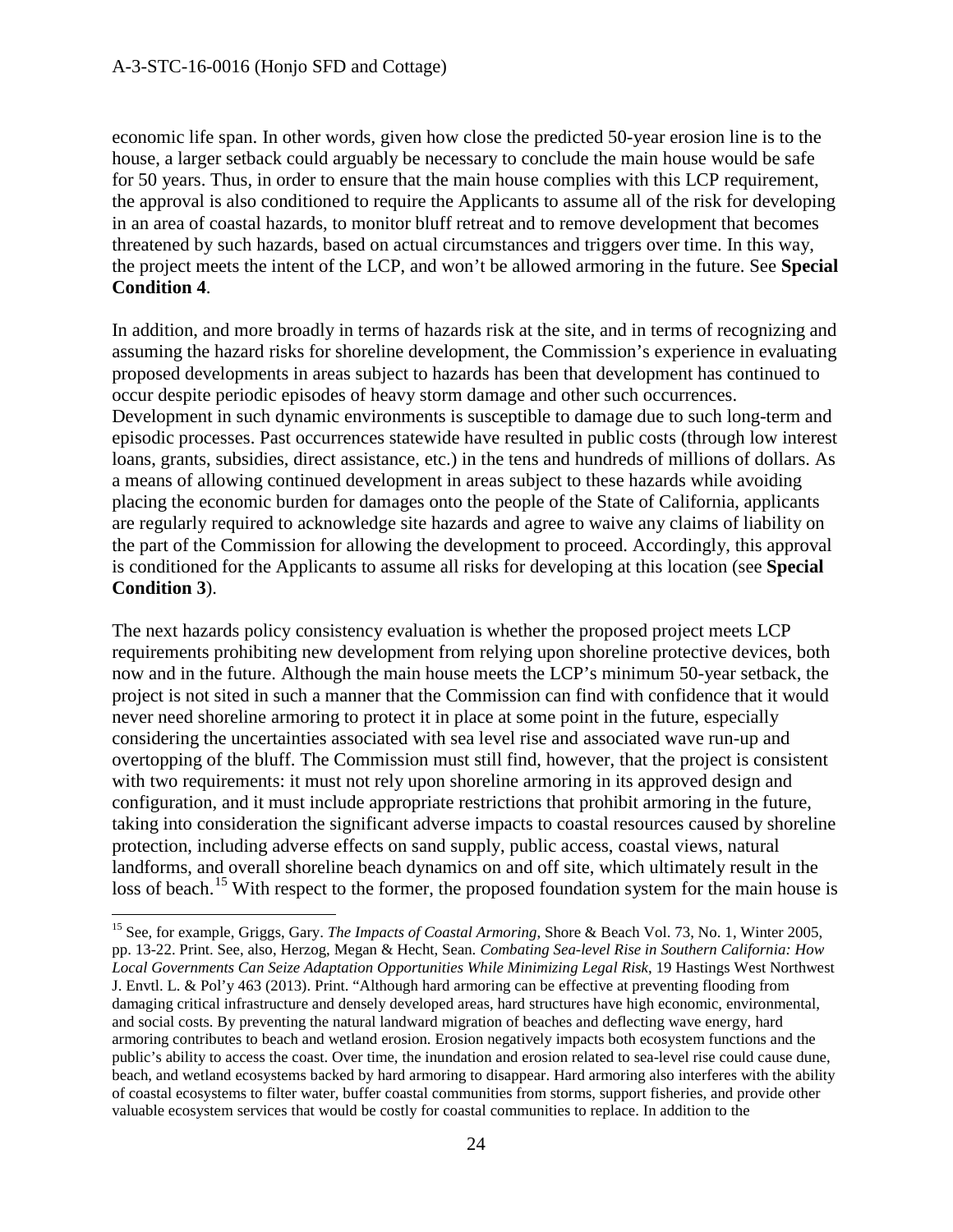a fairly standard perimeter foundation system that does not include any extraordinary foundational superstructures that might categorize it as armoring. With respect to whether the approved project includes appropriate restrictions against future armoring, the project must be conditioned to define specific trigger points for deeming the residential development to be hazardous, and to identify allowable repair and maintenance actions short of armoring to address any potential damage from coastal hazards. Clear and unambiguous language defining these trigger points is particularly important for determining when a structure is at risk, particularly when it implicates the removal of portions or even all of the single-family residence.

In order to ensure that the proposed development maintains its prohibition on shoreline armoring in the future, **Special Condition 4(b)** prohibits shoreline protective structures (except the armoring authorized by CDP 3-16-0345, which is allowed only to protect the cottage – see also findings below), including but not limited to seawalls, revetments, groins, and caisson/grade beam systems in the event the development is threatened in the future, and **Special Condition 4(c)** waives any potential rights that may exist to construct such shoreline protective devices for the approved development. **Special Condition 4(a)** articulates that the intent of the CDP is to ensure that the approved development does not use armoring as a mechanism to cope with any potential coastal hazards, and that, in lieu of armoring, the response to abate such hazards is through removal and restoration over time. **Special Condition 4(d)** ensures that the main house will only be allowed to remain onsite if it is safe for occupancy and use without additional measures beyond ordinary repair and maintenance and without shoreline protection. The condition is meant to define when the main house (or a portion of the main house) is impermissibly situated within a hazardous location and/or subject to a hazardous situation necessitating shoreline armoring. When this situation arises, the project will then be inconsistent with the Coastal Act and the LCP because it is not allowed armoring, and thus special conditions are required that do not allow armoring to abate these coastal hazards. Specifically, the condition requires the Applicants to submit a plan for removal of the main house development if any of four triggers is met: (1) if a government agency has ordered that any portion of the approved residence is not to be occupied or used due to one or more coastal hazards, and such government agency concerns cannot be abated by ordinary repair and/or maintenance; (2) if any portions of the residence's major structural components, including exterior walls, floor and roof structures, and foundation, must be significantly altered (including renovation and/or replacement) to abate coastal hazards; (3) if the bluff edge recedes to within five feet of any portion of the development; or (4) if any portion of the approved foundation becomes exposed due to bluff erosion.

Furthermore, **Special Conditions 4(d)(1)** and **(2)** define when the project site is subject to hazards at a frequency and/or magnitude at which the site would be deemed hazardous and therefore when it would require partial or complete relocation due to the fact that the special

 $\overline{a}$ 

environmental impacts, the visual impacts of a concrete coast are stark and may be offensive to local residents and beachgoers. As successive property owners armor the coast, hard armoring may lower property values in the larger community. Consequently, many governments are moving away from hard armoring as a primary sea-level rise adaptation strategy. Shoreline armoring is banned or severely restricted in Maine, Massachusetts, North Carolina, Oregon, Rhode Island, South Carolina, and Texas. Instead, innovative governments are increasingly turning to soft armoring to protect development."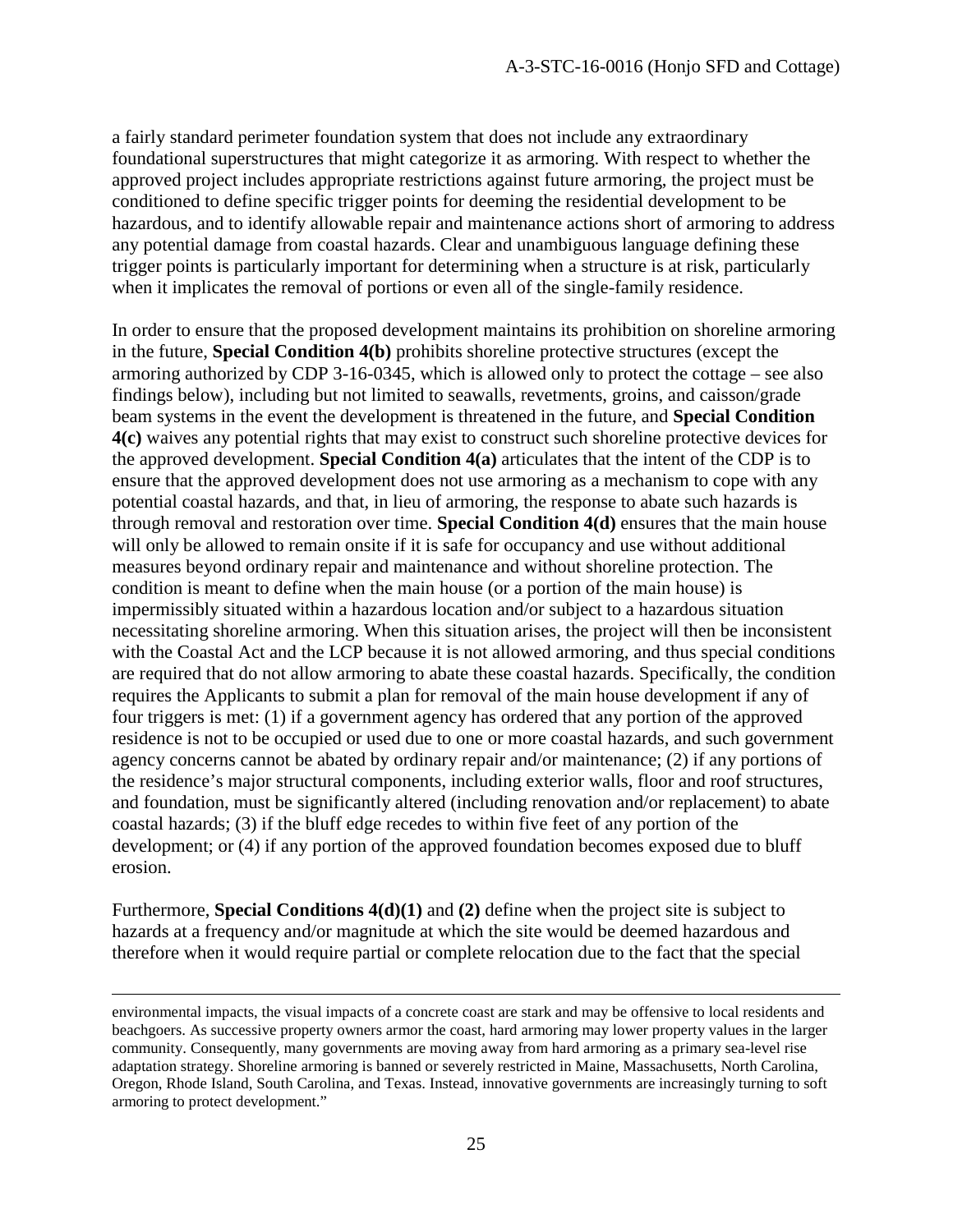$\overline{a}$ 

conditions prohibit shoreline protection to protect the approved development from coastal hazards. These conditions define the points at which this determination would be made by the extent of damage, and the resultant type of necessary repair work, caused by coastal hazards. These conditions specify that ordinary repair work,<sup>[16](#page-25-0)</sup> including waterproofing and alterations to non-structural components, would be authorized. Thus, if high seas and waves from a large storm caused some minor damage to the structure, but that damage was very minimal and could be addressed by simple repair work, then such a situation does not rise to the threshold for deeming the site hazardous and unsafe for continued use without requiring shoreline armoring (which is not allowed). However, when the hazard causes enough damage that significant alteration, including replacement of the residence's major structural components is necessary, then the site is subject to hazards at a level unsafe for continued human use and occupancy which cannot be remediated by work other than that beyond ordinary repair and maintenance.

Essentially, the amount/level of repair work defines the point at which the site is deemed hazardous. When hazards are infrequent and/or weak enough to where simple repair work is sufficient, such work is allowed under the permit. Conversely, if such hazards are strong and/or frequent enough in which major repair work to fix damaged structural elements is necessary, the trigger point for determining that the development is located in an impermissible hazardous site and/or subject to an impermissible hazardous situation has been reached, and therefore removal of the affected portion of the development must take place (since the approved house may not subsequently be protected under these circumstances by shoreline armoring, per the special conditions). Allowing for repair work from coastal hazard events that are strong/frequent enough that the residence's major structural elements, including its foundation and/or walls, are damaged to an extent at which such elements would need to be replaced is a trigger point that defines when allowing such work would inappropriately perpetuate structural development and human occupancy within a hazardous location absent some type of shoreline protection.

**Special Condition 4(d)(3)** specifies another trigger point for preparation of a Removal and Restoration Plan (RRP) that is in the event that the edge of the blufftop recedes to within five feet of the approved development. In that case, the RRP must address the threat and identify measures that could stabilize the development without shoreline armoring, including potential removal of the entire structure. Finally, **Special Condition 4(d)(4)** specifies the final trigger point for preparation of an RRP, being exposure of any of the foundation and/or subsurface elements of the main house.

**Special Condition 7** requires that any changes to the approved development will require a new permit or permit amendment from the Commission. The Commission's action on this CDP has no effect on conditions imposed by the City of Santa Cruz pursuant to an authority other than the Coastal Act. Thus, **Special Condition 8** specifies that in the event of conflict between the terms

<span id="page-25-0"></span><sup>&</sup>lt;sup>16</sup> With respect to what defines and differentiates ordinary repair and/or maintenance versus major structural alteration, **Special Condition 4** is modelled after language approved in other recent LCP updates (including for Solana Beach), which indicates the direction that the Commission is heading on this issue. This language differentiates between these two types of repair work, including by specifying the types of building components that would be considered structural. Therefore, **Special Condition 4** is informed by recent Commission actions on both relevant LCPs and CDPs to define when the site is hazardous and would need structural protection, and thus, when the structure must be removed and the site restored.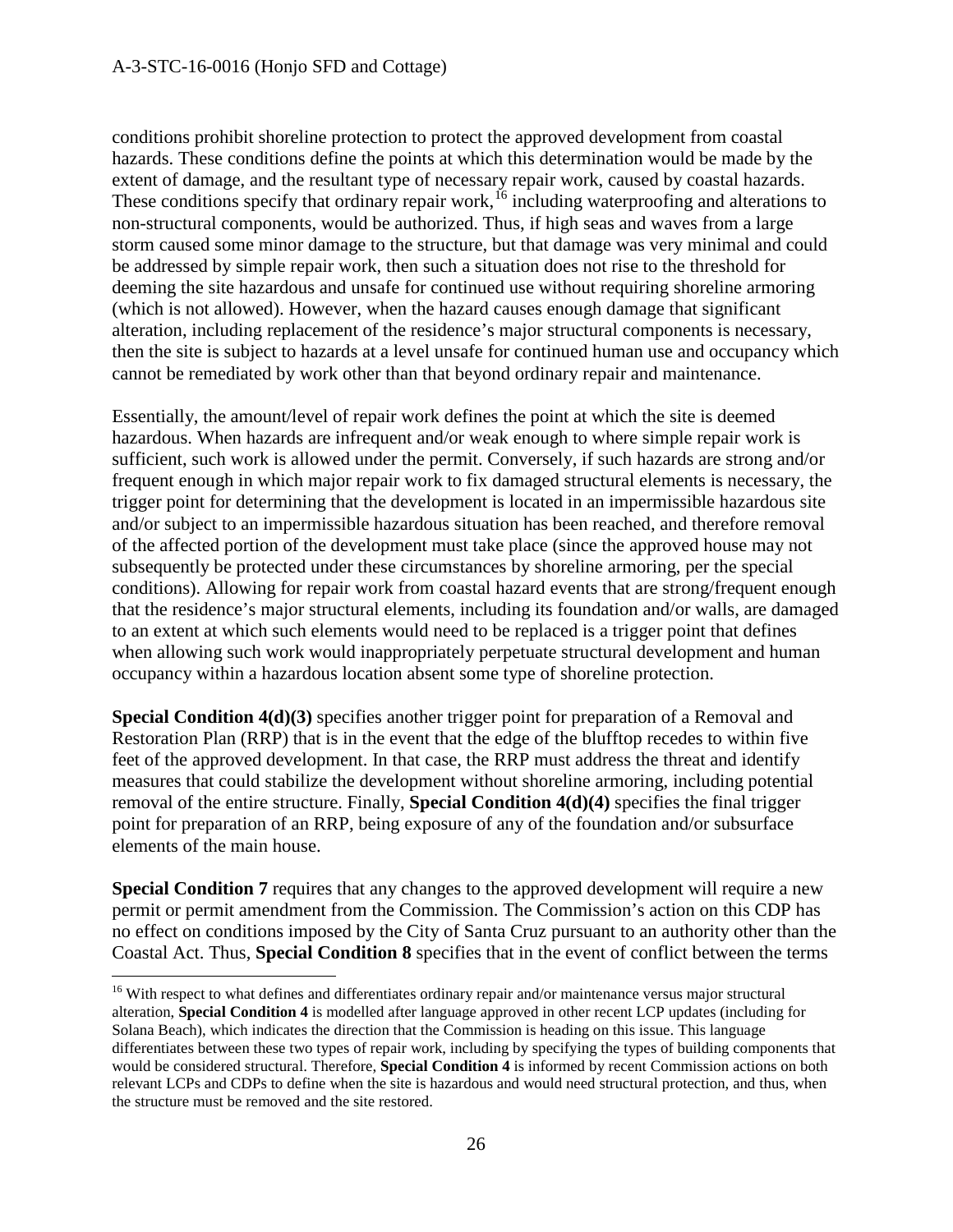and conditions imposed by the local government pursuant to an authority other than the Coastal Act/LCP and those of this CDP, the terms and conditions of this CDP shall prevail. The terms and conditions of this approval are meant to be perpetual. **Special Condition 9** therefore requires the Permittees to notify any prospective purchasers of the property about these permit requirements, thus ensuring that future owners are made aware of these conditions. This approval is also conditioned for a deed restriction to be recorded against the property involved in the application (see **Special Condition 10**). This deed restriction will record the conditions of this permit as covenants, conditions and restrictions on the use and enjoyment of the property.

With these conditions, the redevelopment of the main house will not utilize shoreline armoring now or in future, and will instead abate potential future hazards through removal and site restoration when defined trigger points are reached. Therefore, with respect to shoreline erosion and related coastal hazards, the house redevelopment, as conditioned, is consistent with applicable LCP hazards provisions.

#### *Guest Cottage*

 $\overline{a}$ 

In the time since the Commission took jurisdiction over the CDP application, the Applicants have provided geotechnical evidence indicating that the cottage, which will be remodeled in its existing location on the site, will not be set back for more than 50 years of anticipated bluff retreat without reliance on shoreline protection.<sup>[17](#page-26-0)</sup> Specifically, based on the September 8, 2017 Wave Run up/Erosion and Bluff Instability report prepared by Haro Kasunich and Associates, absent any armoring, the guest cottage would be considered "in danger" for the purposes of LUP Policy 1.2.3. Specifically, that report found:

*Removing the riprap rock would expose the wave cut notch and jeopardize the foundation support of the gabion basket retaining wall. Wave run up would also impact the base of the gabion walls footing area. More disconcerting is the instability associated with an exposed wave cut notch and the loss of bedrock support. Within one or two winter coastal storm seasons the bedrock will collapse, the gabion basket retaining structure will lose its support and collapse, exposing near vertical terrace deposit scarp…. The top of the coastal bluff will recede under the guest cottage's shallow foundation.* 

In our opinion, removal of the riprap coastal protection at the base of the bluff will result *in significant bluff instability resulting in loss of the gabion retaining wall and erosion and recession of the terrace deposit under the corner of the guest cottage. This could occur within 1 or 2 coastal storm winter seasons. The guest cottage stability will be jeopardized at that time.* 

Thus, the cottage is not set back sufficiently to meet the LCP's minimum 50-year hazards setback required by LCP Safety Element Policy 1.2.1. However, the Applicants are proposing to limit the scope of the work to a less significant remodel, including less than 50% replacement of the foundation and exterior walls, in such a way as to not be considered redevelopment. Because

<span id="page-26-0"></span> $17$  The site is protected by a mixture of permitted and unpermitted shoreline armoring, which is the subject of an open violation case and a pending CDP application (CDP application No. 3-16-0345) to resolve that violation by removing some existing shoreline armoring (i.e., riprap and gabion baskets) and retaining a modified armoring structure to protect the cottage only.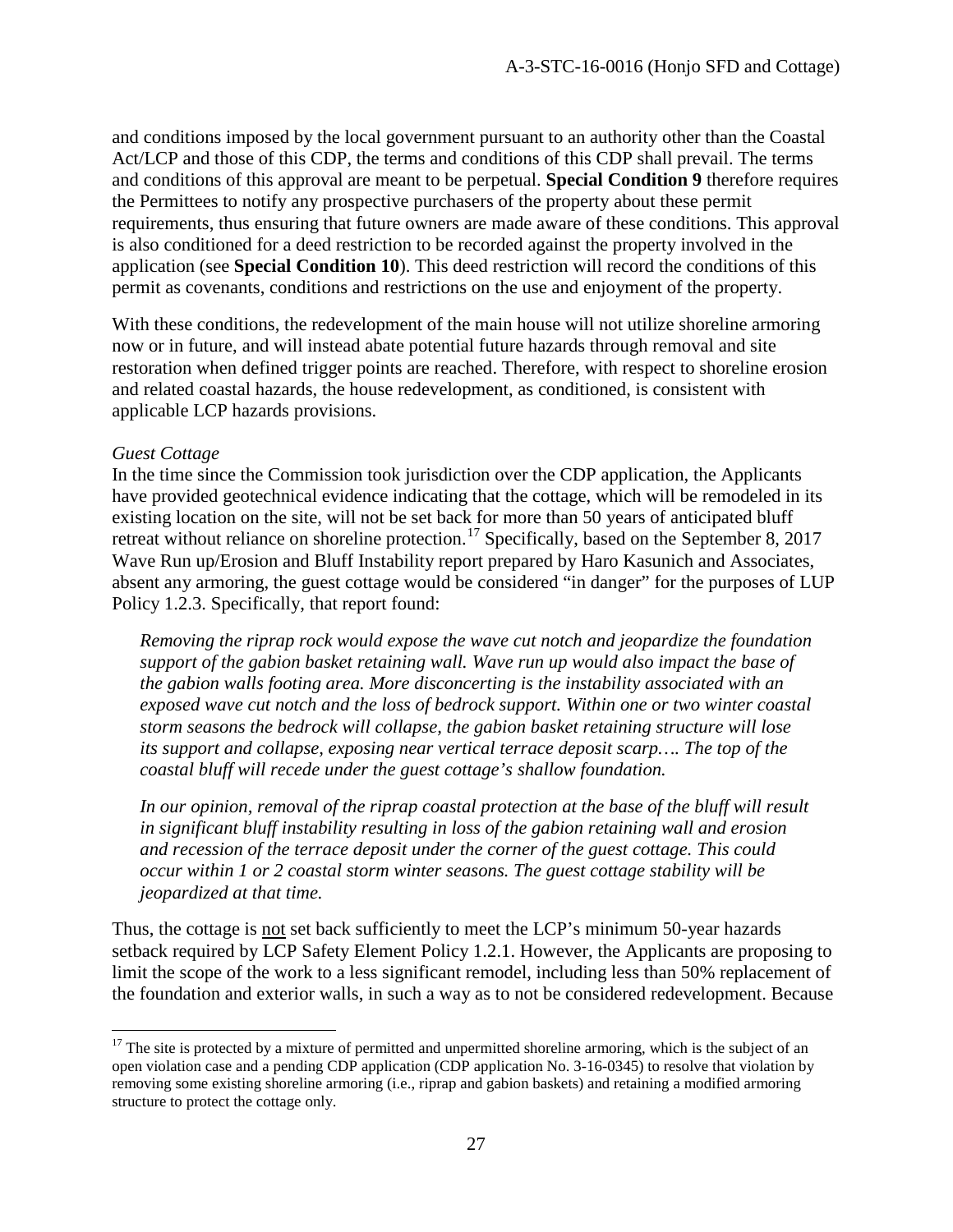the cottage was built prior to the Coastal Act, and because there is no evidence that it has been redeveloped since then, it can be considered an "existing structure" that is allowed shoreline armoring under the Coastal Act and LCP. In other words, it is not required to be set back to meet LCP geologic hazards and nonconforming use standards because it has not met the threshold to require it to be brought into such conformance. Specifically with regards to the cottage, the Applicants are proposing to limit the scope of the work to remodel, including less than 50% replacement of the foundation and exterior walls. It can therefore be considered an "existing structure" and, as such, is entitled to shoreline armoring under LCP Policy 1.2.3.<sup>18</sup> Thus, it is allowed armoring under certain circumstances (such as exist here, and such armoring is the subject of complementary CDP Application 3-16-0345 also on the Commission's July 12, 2018 agenda). And thus LCP Safety Element Policy 1.2.1 does not preclude the proposed cottage *remodel work*. Given this and the fact that the cottage is located in an area that is subject to coastal hazards due to the inherent nature of its blufftop and shoreline location (and as discussed in more detail above in the "Single-Family Residence" section), this approval of the cottage remodel (which will not constitute redevelopment – see below) is conditioned for the Applicants to assume all risks for developing at this location (see **Special Condition 3**).

However, although considered an existing structure now for purposes of shoreline armoring considerations, to the extent that the cottage is ever "redeveloped" it would no longer be entitled to armoring and the cottage would need to be sited and designed to ensure geologic and engineering stability without reliance on shoreline armoring, including the armoring associated with CDP 3-16-0345, which protects the remodeled cottage only. If such re-siting to a location consistent with the LCP's 50-year setback is not possible, the redeveloped cottage would then need to be removed in order to be consistent with the LCP standards outlined above. Thus to the extent that the cottage is ever redeveloped, or if it becomes infeasible to continue to protect the remodeled cottage with armoring due to sea level rise and associated wave run-up and overtopping, the cottage must also be conditioned to comply with the coastal hazard response conditions attached to the main house for the same reasons discussed above. **Special Condition 5** therefore outlines the parameters of what would constitute "redevelopment" of the cottage, prohibits shoreline armoring in the event redevelopment occurs (and waives any potential rights to it), and similarly requires a Removal and Restoration Plan once the cottage becomes unsafe for occupancy (whether remodeled or redeveloped), with setback triggers consistent with those for the single-family residence, as discussed above, and further requires removal of any armoring and restoration of the natural bluff and beach conditions.

**Special Condition 7** requires that any changes to the approved cottage remodel will require a new permit or permit amendment from the Commission. The Commission's action on this CDP has no effect on conditions imposed by the City of Santa Cruz pursuant to an authority other than the Coastal Act. Thus, **Special Condition 8** specifies that in the event of conflict between the terms and conditions imposed by the local government pursuant to an authority other than the Coastal Act/LCP and those of this CDP, the terms and conditions of coastal development permit A-3-STC-16-0016 shall prevail. The terms and conditions of this approval are meant to be perpetual. **Special Condition 9** therefore requires the Permittees to notify any prospective

 $\overline{a}$ 

<span id="page-27-0"></span><sup>&</sup>lt;sup>18</sup> Accordingly, and pursuant to CDP Application No. 3-16-0345, the Applicants are proposing to reconfigure the existing unpermitted armoring to the minimum necessary to protect the cottage only.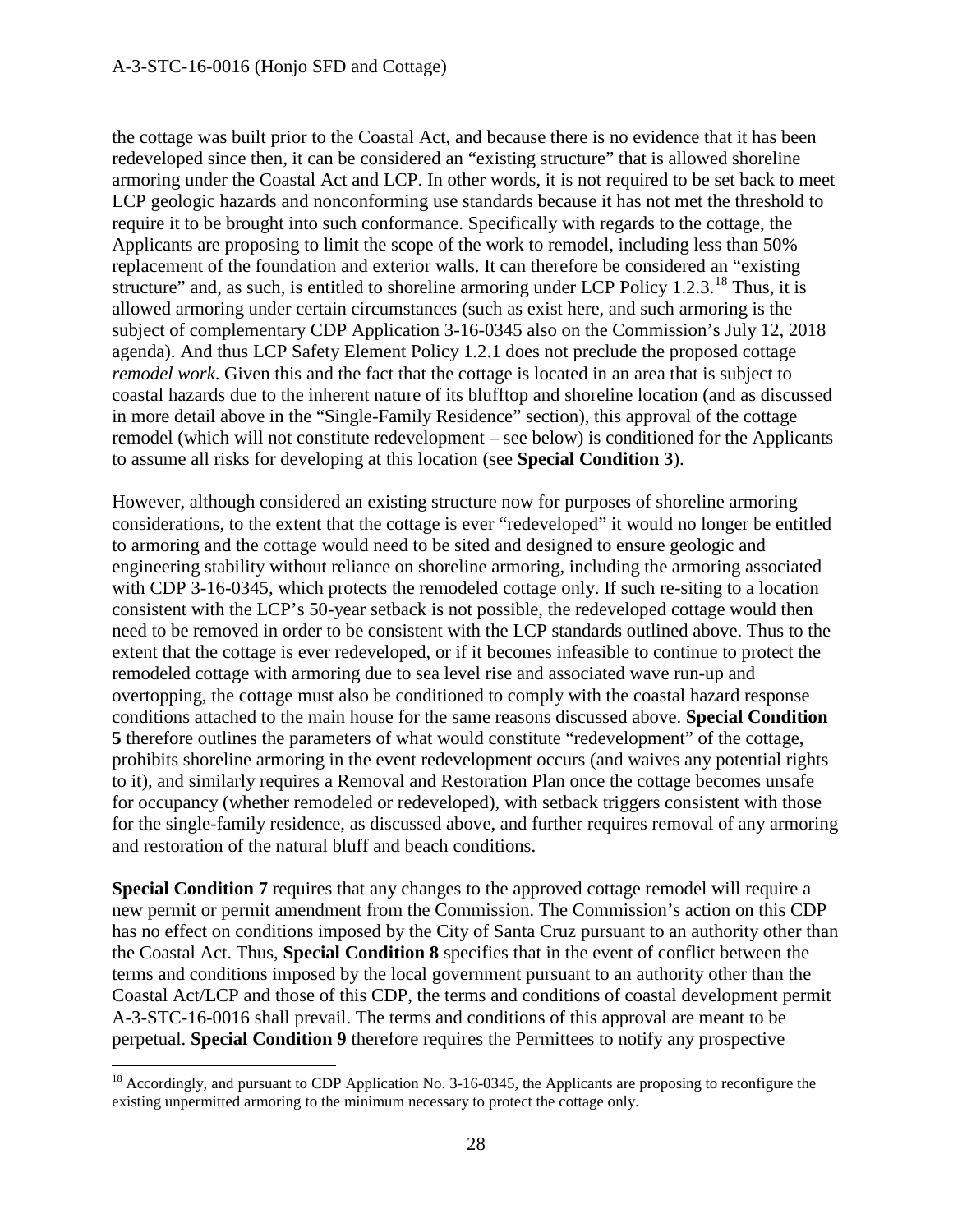purchasers of the property about these permit requirements, thus ensuring that future owners are made aware of these conditions. This approval is also conditioned for a deed restriction to be recorded against the property involved in the application (see **Special Condition 10**). This deed restriction will record the conditions of this permit as covenants, conditions and restrictions on the use and enjoyment of the property.

With these conditions, the remodeled cottage may rely on shoreline protection now or in the future as long as such armoring is able to adequately protect the cottage. If redeveloped, the cottage will need to be relocated to comply with the bluff setback requirements of the LCP. The Applicants will also need to abate potential future hazards through removal and site restoration when defined trigger points are reached, including for the remodeled cottage. Therefore, with respect to shoreline erosion and related coastal hazards, the cottage remodel, as conditioned, is consistent with applicable LCP hazards provisions.

#### *Geologic Conditions and Hazards Conclusion*

The proposed project includes complete replacement of the foundation elements for the main house and thus the main house is considered new/redeveloped for purposes of the LCP. Geotechnical information for the house has demonstrated that it is adequately set back to meet the LCP's 50-year setback requirement without reliance on armoring. In order to ensure that the main house complies with the LCP's requirement that new development does not alter bluffs or cliffs over the long term, and to ensure that natural coastal processes are allowed to continue, the project is conditioned to ensure that the main house will not be allowed shoreline protection. These conditions also require the Applicants to assume all of the risk for developing in an area of coastal hazards, to monitor bluff retreat and to remove development that becomes threatened by such hazards (such conditions also apply to the cottage). In short, development on the site would be removed over time at defined trigger points to allow natural shoreline processes to continue as they would otherwise, as much as possible, to avoid the loss of beach and other attendant impacts associated with shoreline structures and development to protect the approved house at the shoreline interface more broadly.

With respect to the cottage, the Applicants are proposing to limit the scope of the work to a remodel, including less than 50% replacement of the foundation and exterior walls, in such a way as to not be considered redevelopment. Because the cottage was built prior to the Coastal Act, and because there is no evidence that it has been redeveloped since then, it can also therefore be considered an "existing structure" that is allowed shoreline armoring under the Coastal Act and LCP. In other words, it is not required to be set back to meet LCP geologic hazards and nonconforming use standards because it has not met the threshold to require it to be brought into such conformance. Thus, it is allowed armoring under certain circumstances (such as exist here, and such armoring is the subject of complementary CDP Application 3-16-0345 also on the Commission's July 6, 2018 agenda). However, to the extent that the cottage is ever "redeveloped" it would no longer be entitled to armoring and it and the armoring would therefore need to be removed in order to be consistent with the LCP standards outlined above. Thus to the extent that the cottage is ever redeveloped it is conditioned to comply with the coastal hazard response conditions attached to the main house for the same reasons.

Thus, as modified and conditioned, the project can be considered consistent with the LCP with respect to coastal hazards.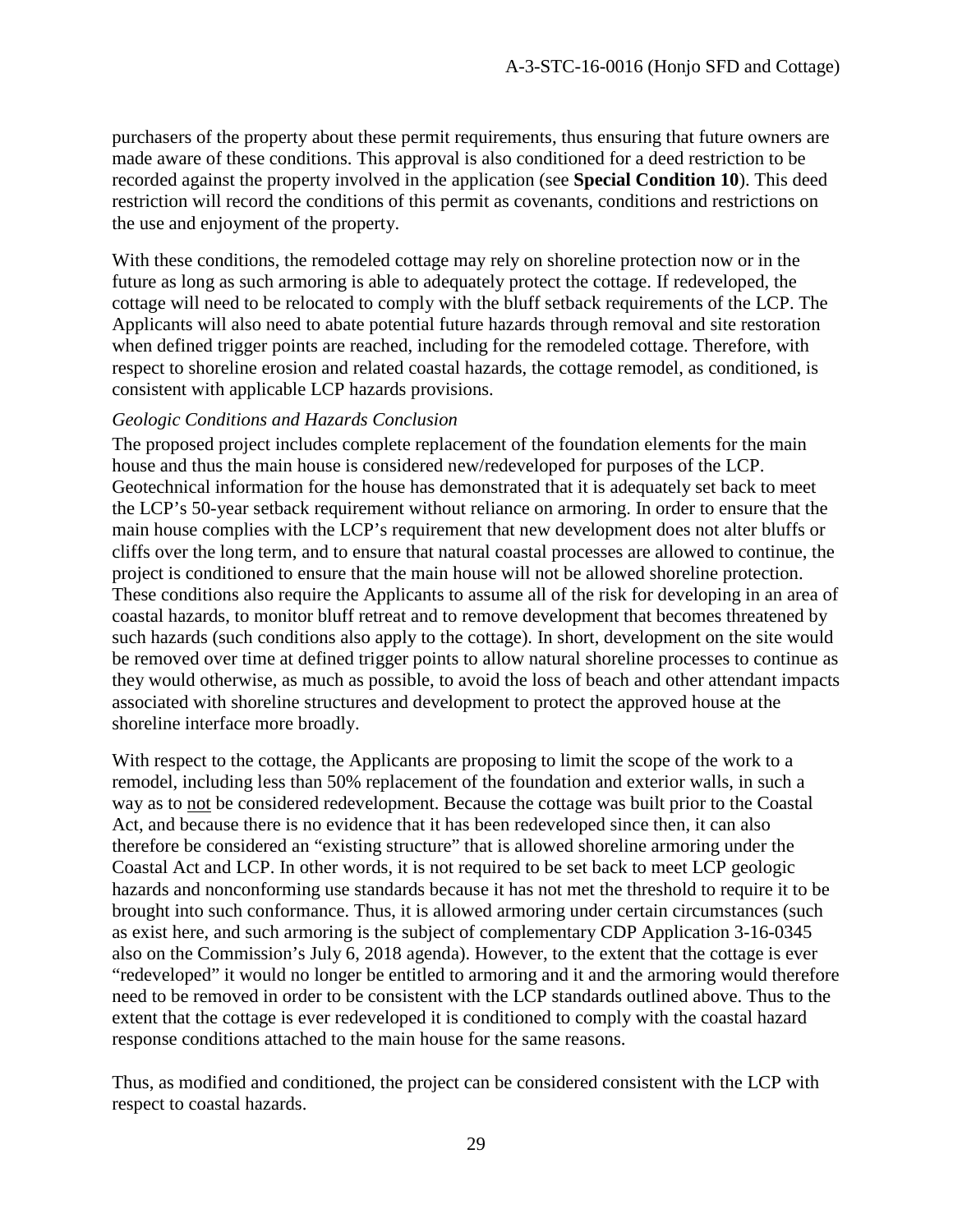# **D. NON-CONFORMING STRUCTURES AND USES**

#### **Applicable Provisions**

The project site is located within the OF-R zoning district, which does not allow residential structures or uses. Thus, the main house and the cottage are nonconforming under the LCP. The following LCP standards apply to nonconforming structures and uses, including with respect to improvements to such structures:

*IP Section 24.18.010 Purpose. The purpose of this chapter is to provide for the control, improvement and termination of uses or structures which do not conform to the regulations of this title for the district in which they are located. This section of the Zoning Ordinance is also part of the Local Coastal Implementation Plan.*

#### *IP Section 24.18.020 General Application (in relevant part).*

- *1. Any lawfully established building or structure, use of a building or structure, existing at the effective date of this title, or of any amendments thereto, that does not conform to the regulations for the district in which it is located, shall be deemed to be legally nonconforming and may be continued, except as otherwise provided in this chapter.*
- *2. Any legal nonconforming use may be continued, provided there is no increase in the intensity of such use.*
- *3. Any legal nonconforming building or structure shall not be made more nonconforming. …*
- *6. Nothing in this chapter shall prevent the strengthening or restoring to a safe condition of any part of any building or structure declared unsafe by the building official.*

*24.18.030 Nonconforming Structures - Enlargement and Alterations. A nonconforming structure may be enlarged or structurally altered, provided that it is not made more nonconforming. 1. Exception. When a single-family residence has nonconforming side or rear yards, additions to such structures shall be permitted on the first floor, while maintaining side and rear yards no less than existing yards, and provided a design permit is obtained.*

*24.18.040 Nonconforming Structures and Uses - Reconstruction. A nonconforming structure which is damaged or destroyed by fire, flood, wind, earthquake, or other disaster may be repaired or reconstructed. A nonconforming structure damaged to more than fifty percent of its value as determined by the chief building official shall require approval of a reconstruction permit (Chapter 24.08, Part 20). Buildings or structures damaged more than fifty percent as described above that are nonconforming only because of noncompliance with setbacks from a watercourse or wetland as required in Section Part 21 be reconstructed subject to a building permit only provided that the General Requirements in Section 24.08.2030 are met.* 

*24.18.080 Nonconforming Use - Maintenance, Repairs and Nonstructural Alterations to buildings (in relevant part). 1. Normal and routine maintenance or nonstructural*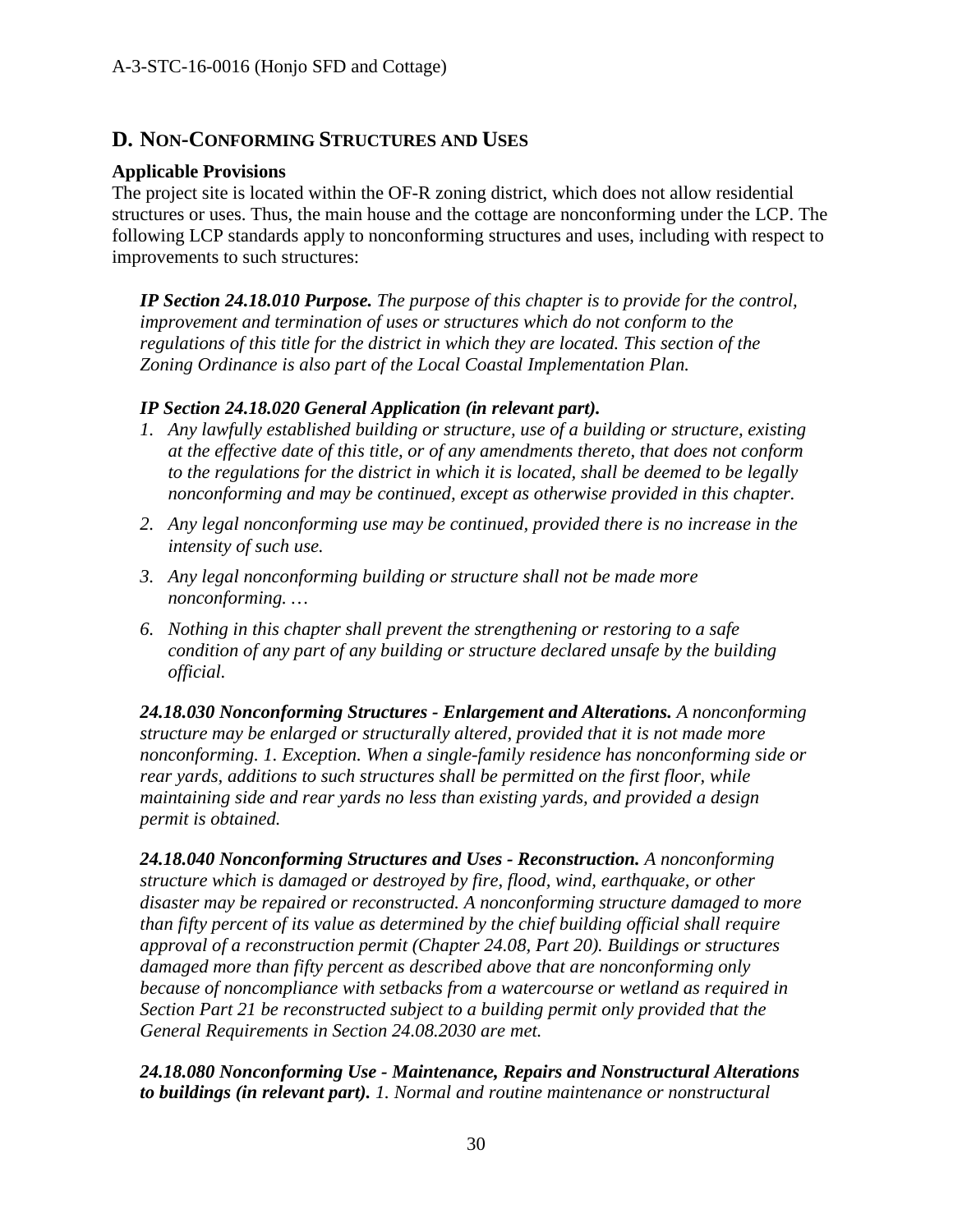*alterations of any structure for the purpose of preserving its existing condition, retarding or eliminating wear and tear or physical depreciation, rendering the space more usable, or complying with the requirements of law shall be permitted. …3. Buildings containing nonconforming residential uses may be altered to improve liveability, provided no structural alterations shall be made which would increase the number of dwelling units or the bulk of the building.* 

Per IP Section 24.18.010, the overarching purpose of the ordinance "is to provide for the control, improvement and termination of uses or structures which do not conform to the regulations of this title for the district in which they are located." In order to achieve this objective, the ordinance generally limits the scope and extent of allowable alterations to nonconforming structures to normal and routine maintenance for the purpose of preserving its "existing condition" (IP Section 24.18.080(1)), but allows for limited alterations to "improve livability" for nonconforming residential uses (IP Section 24.18.080(3)).

The parcel is zoned Ocean Front Recreation (OF-R). The purpose of the OF-R zoning district is (IP Section 24.10.1900):

*To ensure the protection of coastal resources and views; to provide public access and maintenance of public use; to assure that coastal development is consistent with the Coastal Land Use Plan and General Plan; and to promote the safe occupancy and the reasonable use of lands subject to continuous erosion, such as coastal cliffs and beaches.* 

This zoning district is applied to the entirety of the West Cliff Drive promenade, and serves to foster the recreational trail that fronts the City's western bluffs and beaches. Importantly, residential use is not a permitted use in this zoning district, and single-family dwellings are not allowed (IP Sections  $24.10.1910-20$  $24.10.1910-20$  $24.10.1910-20$ ).<sup>19</sup> Thus, the existing residential development on the site (both the main house and the cottage) are nonconforming.

<span id="page-30-0"></span> $\overline{a}$ <sup>19</sup> The parcel is also located in the SP-O and WCD-O. The purpose of the SP-O zone (IP Section 24.10.2400) is "to preserve and protect the coastal and environmental resources in the city of Santa Cruz. It is furthermore intended that the Shoreline Protection Overlay District accomplish the following: minimize cut, fill, earthmoving, riprap placement, grading operations, and other such man-made intrusions in coastal areas; to control erosion; to protect development from geological or other coastal related hazards; to protect public views; to protect and enhance shoreline access for the public; to protect paleontological resources; to generally implement the policies of the Local Coastal Land Use Plan. This district lies generally between the sea and the first public road paralleling the sea, or within three hundred (300) feet of the mean high tide line of the sea, whichever is the greater distance." And the purpose of the WCD-O zone (IP Section 24.10.4200) is "to promote quality residential development on and adjacent to West Cliff Drive that positively enhances the public space or realm along West Cliff Drive. The West Cliff Drive Overlay District will preserve, protect and enhance West Cliff Drive as an important social and environmental city and community space; reinforce the residential neighborhood character of the north side of West Cliff Drive; preserve the public view toward the ocean from streets which intersect with West Cliff Drive; and enhance the streetscape by requiring landscaping and modulation of building forms on buildings facing West Cliff Drive." Thus, the existing residence is nonconforming with respect to the standards of the OF-R zoning district, and raises issues as well with the requirements of the SP-O and WCD-O zones.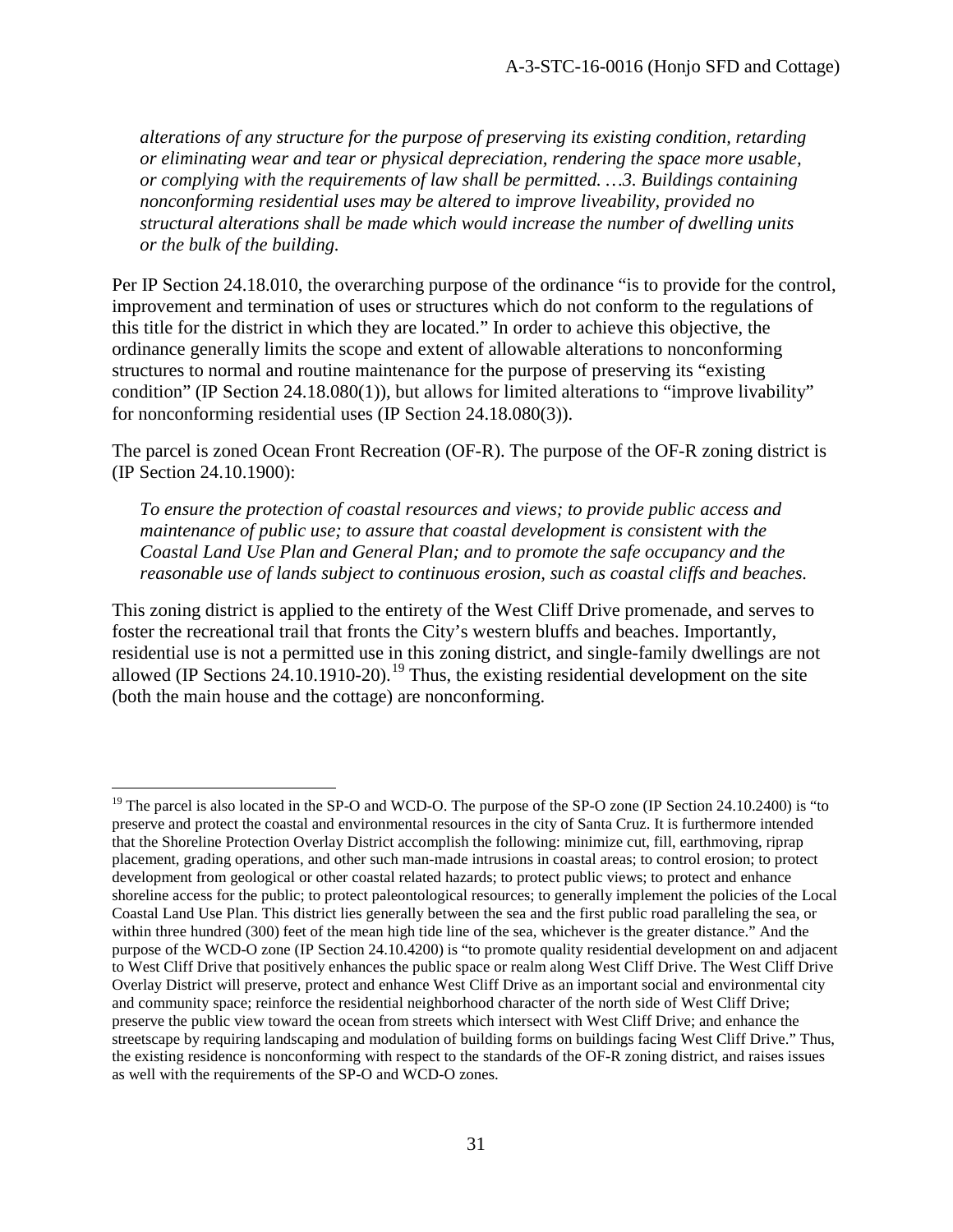#### **Consistency Analysis**

IP Section 24.18.030 allows for nonconforming structures to be enlarged or structurally altered, provided the structures are not made more nonconforming. IP Section 24.18.020(2) allows for legal nonconforming uses to continue, provided there is no increase in the intensity of use. IP Section 24.18.020(3) requires that legal nonconforming structures not be made more nonconforming. In this case, the proposed project would not result in any expansion in the intensity of use or the footprint of either the main house or the guest cottage. Thus, the proposed project is consistent with IP Sections 24.18.030 and 24.18.020(2). As stated above, the structures and use are nonconforming because they are located in the OF-R zoning district, which does not allow for residential structures or uses. The proposed project would not affect any change in the level of nonconformity with respect to the OF-R zoning district, and thus the proposed project is consistent with IP Section 24.18.020(3).

As stated above, IP Section 24.18.080(1) allows normal and routine maintenance to nonconforming structures to preserve their condition. IP Section 24.18.080(3) further allows that nonconforming residential uses may be altered to improve livability, provided no structural alterations are made that would increase the number of dwelling units or the bulk of the building. In this case, many of the proposed changes to the main house and the cottage (which were both built in the 1940s) involve activities to improve livability, including painting, window and door repair, siding and trim replacement, re-roofing, plumbing and electrical repairs, as provided for by IP Section 24.18.080(1). The more significant structural alterations being made to the main house and cottage will not increase the number of dwelling units or substantially increase the bulk of the structures,<sup>[20](#page-31-0)</sup> consistent with IP Section 24.18.080(3). However, these activities, especially with respect to foundational work, rise to the level of more than normal and routine maintenance. That said, IP Section 24.18.080(3) allows for alterations to nonconforming residential structures to improve livability and IP Section 24.18.020(6) allows for improvements to nonconforming structures beyond normal and routine maintenance if determined necessary to correct an "unsafe" condition, and specifically states that "nothing in this chapter shall prevent the strengthening or restoring to a safe condition of any part of any building or structure declared unsafe by the building official." With respect to the foundations, the Applicants relied on an email from the Deputy Building Official Eric Simonson, stating as follows:

*I have reviewed the Geotechnical recommendations from Haro, Kasunich as well as the letter from the structural engineer Paul Endres. It would appear based on both letters and site visits from staff that, the foundation supporting these structures are failing due to poor soils conditions the original 1940's buildings are sitting on as well as lack of proper reinforcement in the concrete. I agree with the information provided and believe the foundation system of these structures needs attention as soon as possible to improve the structural integrity and safety of the occupants.* 

Moreover, in the time since the Commission took jurisdiction of the CDP, the Applicants have submitted supplemental materials and evidence indicating the need for foundation work for both structures. Accordingly, the Commission finds that the required findings under 24.18.020(6) to

<span id="page-31-0"></span> $\overline{a}$  $^{20}$  The height of the main house will be increased by six inches to provide for the new foundation, which is necessary for safety reasons. The height of the cottage will remain the same as existing.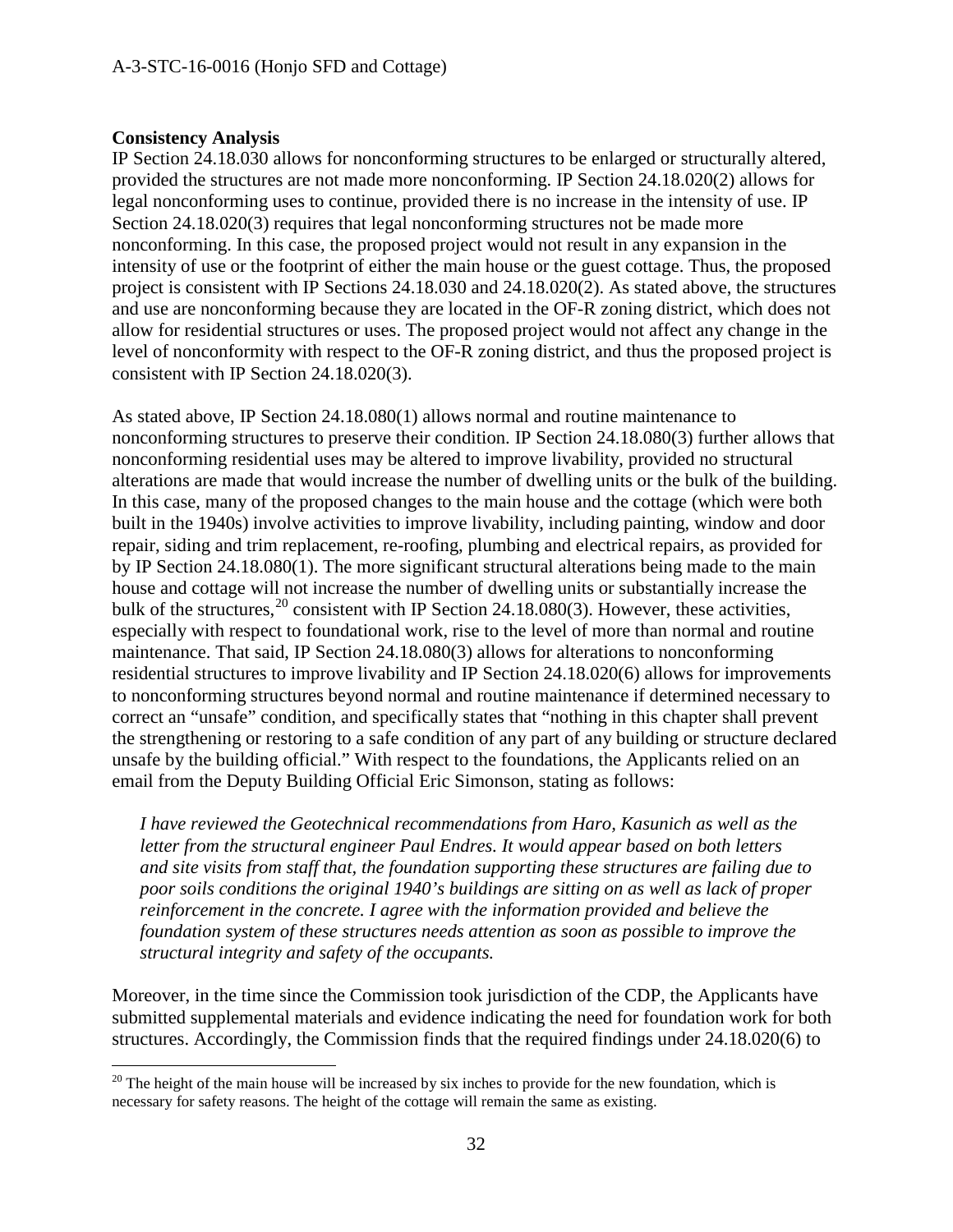allow the proposed foundation work (as modified and described in **Special Condition 1(a)** for the cottage to not constitute redevelopment) can be made in this instance.

Finally, IP Section 24.18.040 allows for nonconforming structures that are damaged by fire or natural disasters to be repaired or reconstructed under certain circumstances and criteria. This IP section must be read in the context of other LCP provisions, however. As discussed in the "Coastal Hazards" section above, the main house can be redeveloped in its existing location, consistent with the LCP's minimum 50-year setback requirement. Thus, if the main house was damaged or destroyed by fire or a natural disaster, it could potentially be rebuilt in its same location if it could still meet this required setback. However, if the cottage were significantly damaged or destroyed by fire or natural disaster, any major repair or reconstruction of the cottage would make it a new development, which would need to conform to the LCP's minimum 50-year setback requirement. If this could not be accomplished, then the cottage would need to be relocated to meet the requisite setback and the shoreline armoring that protected the prior cottage would need to be removed from the site and the area restored (see **Special Condition 5**) because the shoreline armoring would no longer be protecting an "existing structure." In other words, IP Section 24.18.040 would allow for major repair or reconstruction of the cottage, but since the cottage would constitute new development at that point it would otherwise need to meet LCP requirements, including the 50-year minimum setback standard without armoring.

In conclusion, for all the above-stated reasons, and in particular because of the special conditions applied to address coastal hazard concerns (and that must be understood together with the LCP's non-conforming provisions), the project as conditioned can be found consistent with the LCP's nonconforming regulations.

# **E. PUBLIC ACCESS AND RECREATION**

#### **Applicable Provisions**

Coastal Act Section 30604(c) requires that every coastal development permit issued for any development between the nearest public road and the sea "shall include a specific finding that the development is in conformity with the public access and public recreation policies of [Coastal Act] Chapter 3." The proposed project is located seaward of the first through public road (East Cliff Drive). Coastal Act Sections 30210 through 30213, 30221 and 30223 specifically protect public access and recreation. In particular:

*30210. In carrying out the requirement of Section 4 of Article X of the California Constitution, maximum access, which shall be conspicuously posted, and recreational opportunities shall be provided for all the people consistent with public safety needs and the need to protect public rights, rights of private property owners, and natural resource areas from overuse.* 

*30211. Development shall not interfere with the public's right of access to the sea where acquired through use or legislative authorization, including, but not limited to, the use of dry sand and rocky coastal beaches to the first line of terrestrial vegetation.* 

*30212. Public access from the nearest public roadway to the shoreline and along the coast shall be provided in new development projects except where: (1) it is inconsistent*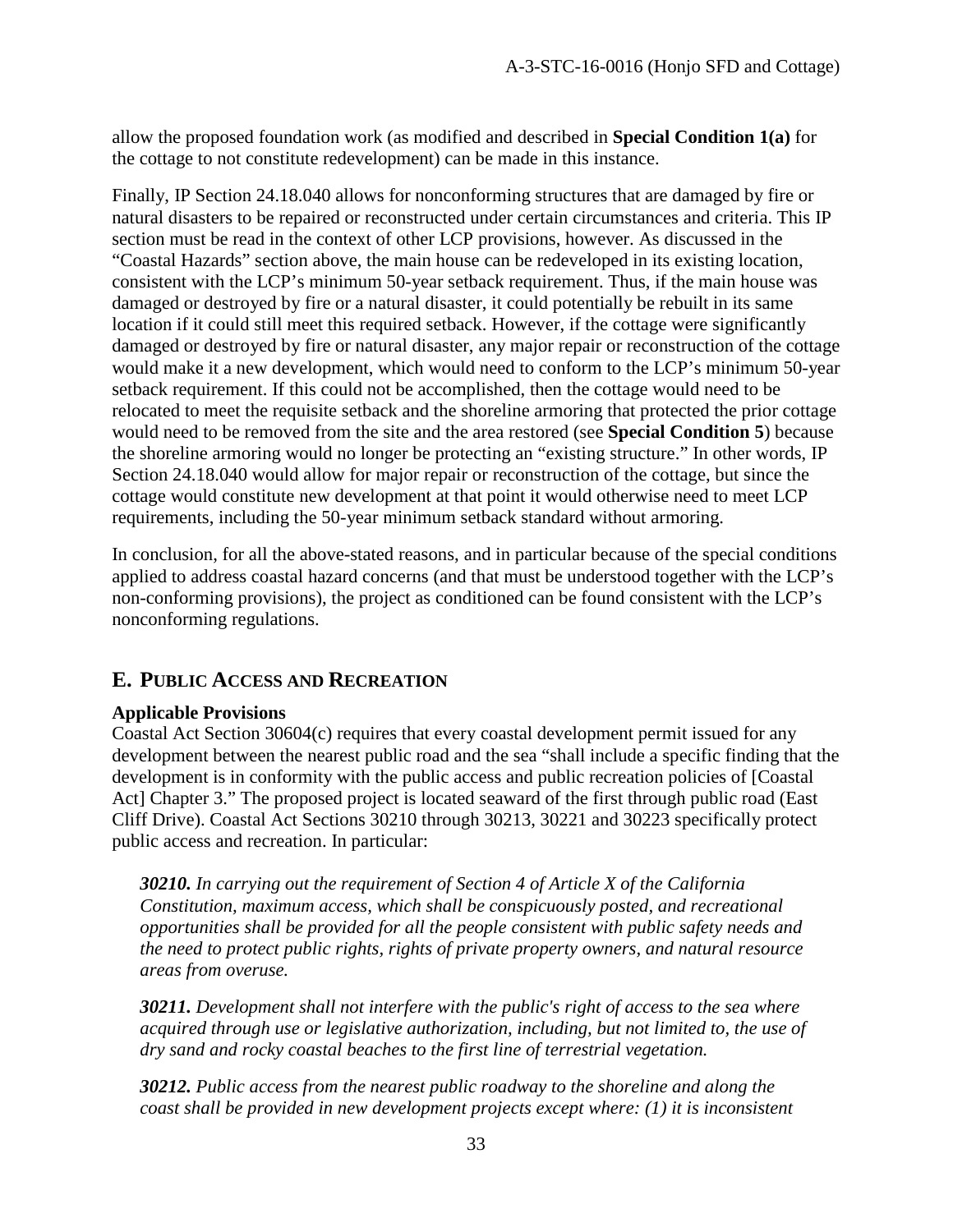*with public safety, military security needs, or the protection of fragile coastal resources, (2) adequate access exists nearby, or, (3) agriculture would be adversely affected….*

*30213. Lower cost visitor and recreational facilities shall be protected, encouraged, and, where feasible, provided. Developments providing public recreational opportunities are preferred. …*

*30221. Oceanfront land suitable for recreational use shall be protected for recreational use and development unless present and foreseeable future demand for public or commercial recreational activities that could be accommodated on the property is already adequately provided for in the area.* 

*30223. Upland areas necessary to support coastal recreational uses shall be reserved for such uses, where feasible.* 

Coastal Act Section 30240(b) protects sensitive habitat, as well as parks and recreation areas, such as the adjacent beach, and the West Cliff Drive recreational trail and corridor:

*30240(b). Development in areas adjacent to environmentally sensitive habitat areas and parks and recreation areas shall be sited and designed to prevent impacts which would significantly degrade those areas, and shall be compatible with the continuance of those habitat and recreation areas.*

These overlapping policies clearly protect access to and along the shoreline and to offshore waters for public access and recreation purposes, particularly free and low-cost access. Projects along the immediate shoreline (such as this project on the bluff between the West Cliff Drive recreational trail and the ocean and adjacent to the beach) that affect significant coastal public recreational access areas have the potential to adversely impact public access and recreation. Section 30210 of the Coastal Act requires the Commission to provide the general public maximum access and recreational opportunities, while respecting the rights of private property owners. Section 30211 prohibits development from interfering with the public's right of access to the sea. In approving new development, Section 30212 requires new development to provide access from the nearest public roadway to the shoreline and along the coast, save for certain limited exceptions, such as if there is existing adequate access nearby. Finally, the Coastal Act Section 30210 direction to maximize access represents a different threshold than to simply provide or protect such access, and is fundamentally different from other like provisions in this respect. In other words, it is not enough to simply provide access to and along the coast, and not enough to simply protect access; rather such access must also be maximized. This terminology distinguishes the Coastal Act in certain respects, and provides fundamental direction with respect to projects along the California coast that raise public access issues, like this one.

### **LCP Public Access and Recreation Policies**

Similar to the Coastal Act, the LCP requires that public recreational access be protected, enhanced, and maximized consistent with the Coastal Act, and explicitly identifies coastal bluffs and beaches as an area where non-recreational structures and uses aren't appropriate. Applicable policies include:

*Land Use Element Policy 3.5. Protect coastal recreational areas, maintain all existing*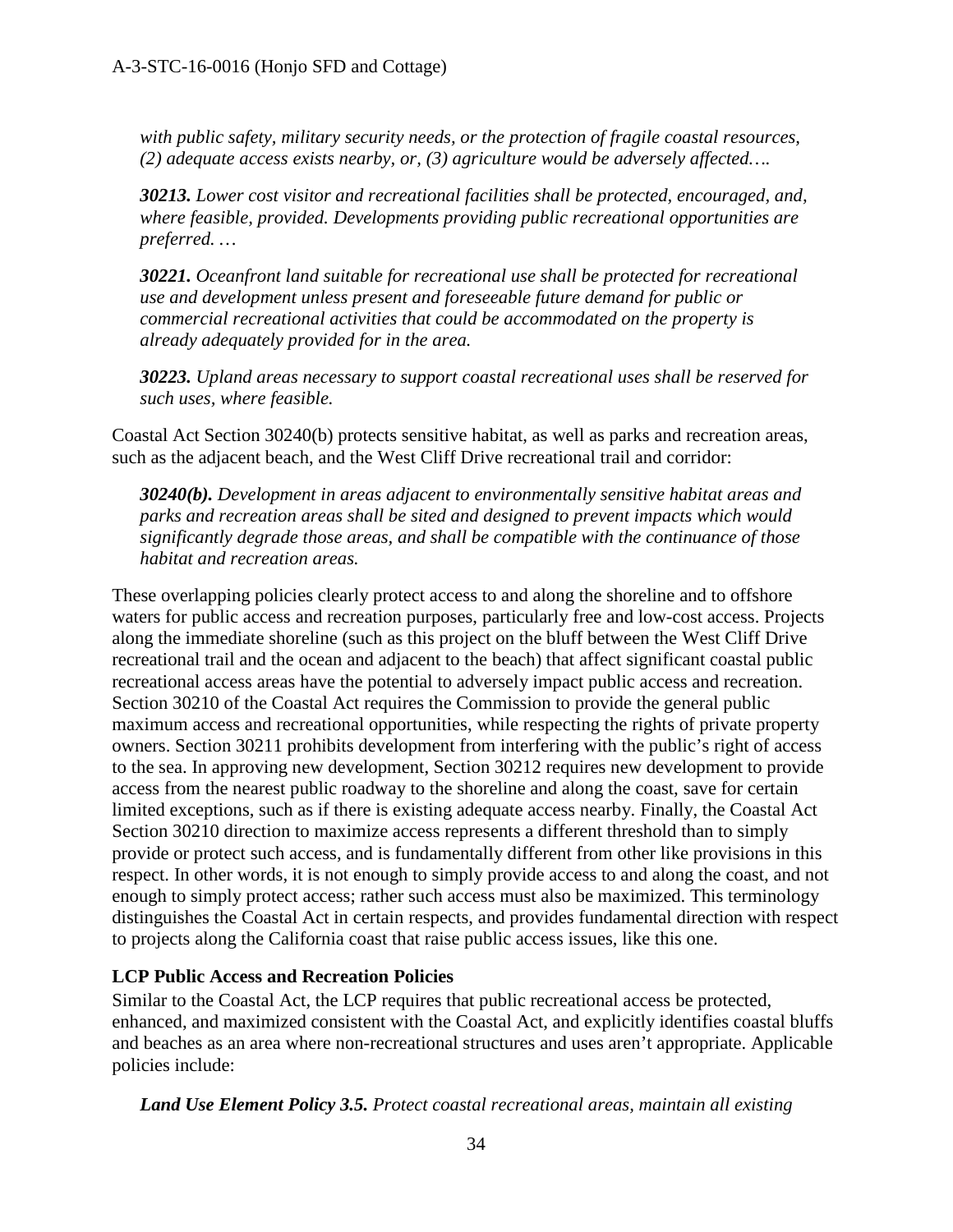*coastal access points open to the public, and enhance public access, open space quality and recreational enjoyment in a manner that is consistent with the California Coastal Act.*

*Land Use Element Policy 3.5.1. Protect coastal bluffs and beaches from intrusion by non-recreational structures and incompatible uses and along the shoreline, requires new development or remodeling to be sited and designed so as to avoid a "wall" of buildings.* 

*Land Use Element Policy 3.5.2. Ensure that development does not interfere with the public's right to access the ocean (where acquired through use or other legislative authorization)* 

#### **Consistency Analysis**

The City of Santa Cruz is one of the most popular visitor destinations in the State. The City is located in a region defined by a nearly one billion dollar tourist industry,  $2^{1}$  and where there are significant and unique visitor offerings like the ever-popular Santa Cruz Beach Boardwalk (the only major amusement park left along the coast of California, and the oldest amusement park in the State). The Boardwalk and other visitor attractions bring some four million tourists to the City annually.<sup>22</sup> Given the City's relative proximity to the inland population centers of the greater Bay Area and the Central Valley, annual visitation to the City shows no signs of letting up, and Santa Cruz is poised to remain one of the most significant visitor draws in the entire state for years to come.

West Cliff Drive and the adjacent multiuse bicycle-pedestrian path are perhaps two of the most iconic attributes of the City of Santa Cruz, providing residents and visitors alike with numerous coastal related recreational opportunities. Located just upcoast of the Boardwalk area, and connected to it via a separated bike and pedestrian pathway area, West Cliff is a primary visitor destination within the City. The road and adjacent recreational path provide public access to the pocket beaches along West Cliff Drive as well as multi-modal transportation and coastal enjoyment opportunities via walking, jogging, biking and skating along the coastal bluffs, or just simply taking in the view or sitting on one of the many blufftop benches. West Cliff Drive also provides access for surfers and beachgoers as well as access to Natural Bridges and Lighthouse Field State Parks, which are both keystones to the region's tourism economy. The City's iconic Mark Abbott Memorial Lighthouse at Lighthouse Point fronting West Cliff Drive is home to the Santa Cruz Surfing Museum, and is the jumping off point for the world renowned waves at Steamer Lane just offshore. In short, West Cliff Drive is not only important to local residents, but it is a significant visitor draw in and of itself.

The public access and recreation policies of the Coastal Act protect access to and along this important piece of the shoreline, and to offshore waters for public access and recreation purposes. Similarly, LCP policies recognize the importance of West Cliff Drive in providing

<span id="page-34-0"></span> $\overline{a}$ <sup>21</sup> Visit California, "Economic Impact by State, Region, & County" (2016). Travel-related spending in Santa Cruz County was \$849.1 million, while travel-generated tax revenue was \$69.9 million, and travel-generated employment was 9,500 persons in fiscal year 2016 (the most recent year for which data are available), much of which is due to visitors specifically to the City of Santa Cruz.

<span id="page-34-1"></span> $22$  City of Santa Cruz Economic Development Department 2018.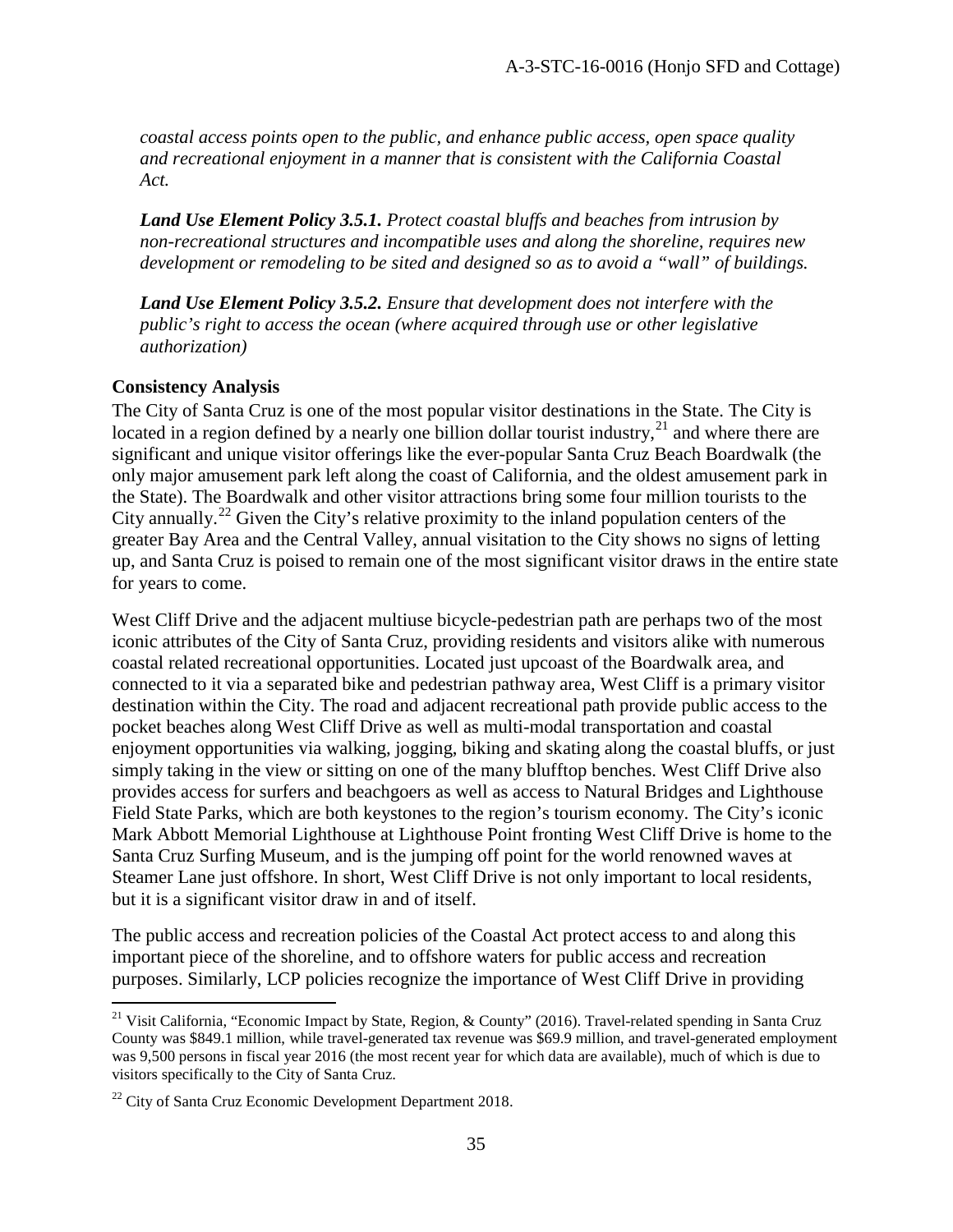such coastal access by ensuring that the quality of public access, safety and recreational enjoyment remains high. For example, LCP Land Use Element Policy 3.5 requires that all existing coastal access points be maintained. Land Use Element Policy 3.5.2 requires that development not interfere with the public's right to access the ocean where acquired through use or other legislative authorization. In addition, LCP Land Use Element Policy 3.5.1 explicitly identifies coastal bluffs and beaches as an area where non-recreational structures and uses are not appropriate. With respect to the latter, and when understood in relation to the LCP's nonconforming provisions, the LCP appears to allow for the project on this blufftop area even though it is non-recreational in nature, but these policies (and the Coastal Act policies that also apply) clearly stand for the premise that such development must be understood in this policy context, and must be made to have the least impact on public access as possible, particularly given the public access importance of the West Cliff Drive corridor.

Toward this end, the project proposes new and replacement fencing along the upcoast property line as well as along the blufftop. The proposed blufftop fencing has the potential to impact current and historic access on adjacent City property that connects to trails on the project site that lead to the pocket beach and offshore surfing areas located below and seaward of the project site. Some of the existing fencing appears to extend onto adjacent City-owned property as shown on the property survey. As shown on the landscaping plans, the existing fencing does not cross these trails. However, the proposed new blufftop fencing would be 3½ feet tall and its location and placement could impact access to the trails that lead to the pocket beach. Thus, in order to bring the project into conformance with the above-cited policies, **Special Condition 1(c)** requires that existing access trail continuity be maintained, and **Special Condition 1(d)** requires that the proposed blufftop fencing be eliminated, and that all other fencing be relocated to within the site's property lines. Any such relocated fencing shall be sited and designed to avoid impacting public views as much as possible, including by limiting its height and allowing through views, and shall be made up of materials that match the environment (e.g., low wooden spilt rail fencing). The intent in this regard is to allow purpose-driven fencing (and not simply propertyline fencing because it lies on a property line), but to disallow extraneous fencing that could have public access and public view (see next finding) impacts.

During construction the project will: require the movement of large equipment, workers, materials, and supplies in and around the shoreline area and public access points; include large equipment operations in these areas; result in the temporary public access impacts form construction activities; and generally intrude and negatively impact the aesthetics, ambiance, serenity, and safety of the recreational experience at this locations. These public recreational use impacts have been (through the Applicants' proposed best management practices) and can be minimized through construction parameters that limit the area of construction, limit the times when work can take place (to avoid both weekends and peak summer use months when recreational use is highest), clearly fence off the minimum construction area necessary, clearly delineate and avoid to the maximum extent feasible public use areas, and restore all affected public access areas at the conclusion of construction. A construction plan is required to implement these measures (see **Special Condition 2**).

Finally, consistent with the policies outlined above, **Special Condition 6** provides that the approval of this CDP shall not constitute a waiver of any public rights that may exist on the property and that the Permittees shall not use this CDP as evidence of a waiver of any public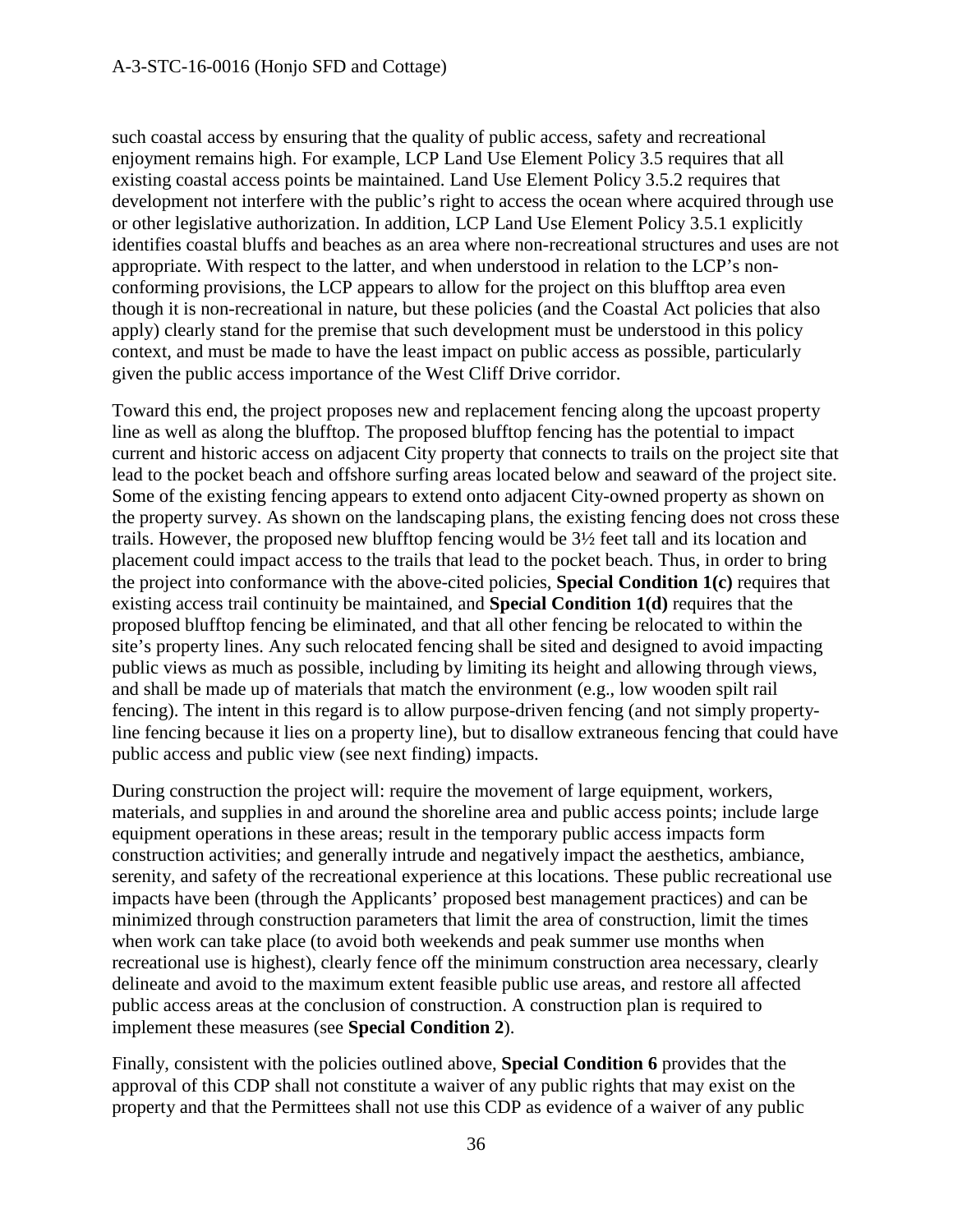rights that may exist on the property now or in the future.

As conditioned, the project can be found consistent with the Coastal Act and LCP public access and recreation policies cited above.

### **F. VISUAL RESOURCES**

#### **Applicable Provisions**

The City of Santa Cruz LCP includes strong protections for visual and scenic resources along the coast and requires that coastal protective structures be sensitive to the natural setting and minimize the alteration of the natural shoreline:

*Community Design Element Policy 2.1.2: Minimize the impact of grading and development on important natural features such as bluffs and foothills.* 

*Community Design Element Policy 2.1.3: Protect the Monterey Bay National Marine Sanctuary and the shoreline and views to and along the ocean, recognizing their value as natural and recreational resources.*

*Community Design Element Policy 2.2.1: Develop siting, scale, landscaping and other design guidelines to protect visually sensitive areas and ensure that development is compatible with the character of the area. Areas to be protected include… bluffs, scenic coastal areas…* 

#### **Consistency Analysis**

As described in the preceding Public Access and Recreation section (incorporated herein by reference), West Cliff Drive and the multiuse path help define the character of Santa Cruz and provide a quintessential "Santa Cruz" experience for residents and visitors where they can enjoy accessing the shoreline area and its related coastal resources. Such coastal resources include the incredible vistas provided along West Cliff Drive that comprise uninterrupted views from the road and the recreational trail to the ocean, where the Applicants' residential development is the only intervening residential development along the entire two-and-a-half-mile-long recreational trail. For example, the LCP's Community Design Element states:

*Beaches and coastal bike, pedestrian and automobile routes such as West Cliff Drive provide highly scenic and popular places for residents and visitors. The visual quality of the shoreline, as well as clearly delineated public access to and along it, is essential to maintaining a strong community character.* 

The existing residential development is an impediment to through public views across the site, and it adversely affects the overall public viewshed given its location on the seaward side of the recreational trail. However, it has been in this location since the 1940s, and thus the public inherited this impact when the Coastal Act, and subsequently the LCP, were adopted with provisions to protect against such public view impacts. In that context, the general analytic approach under the LCP is to understand the changes to the public view associated with the proposed project. The project has been designed to be completely located within the footprint of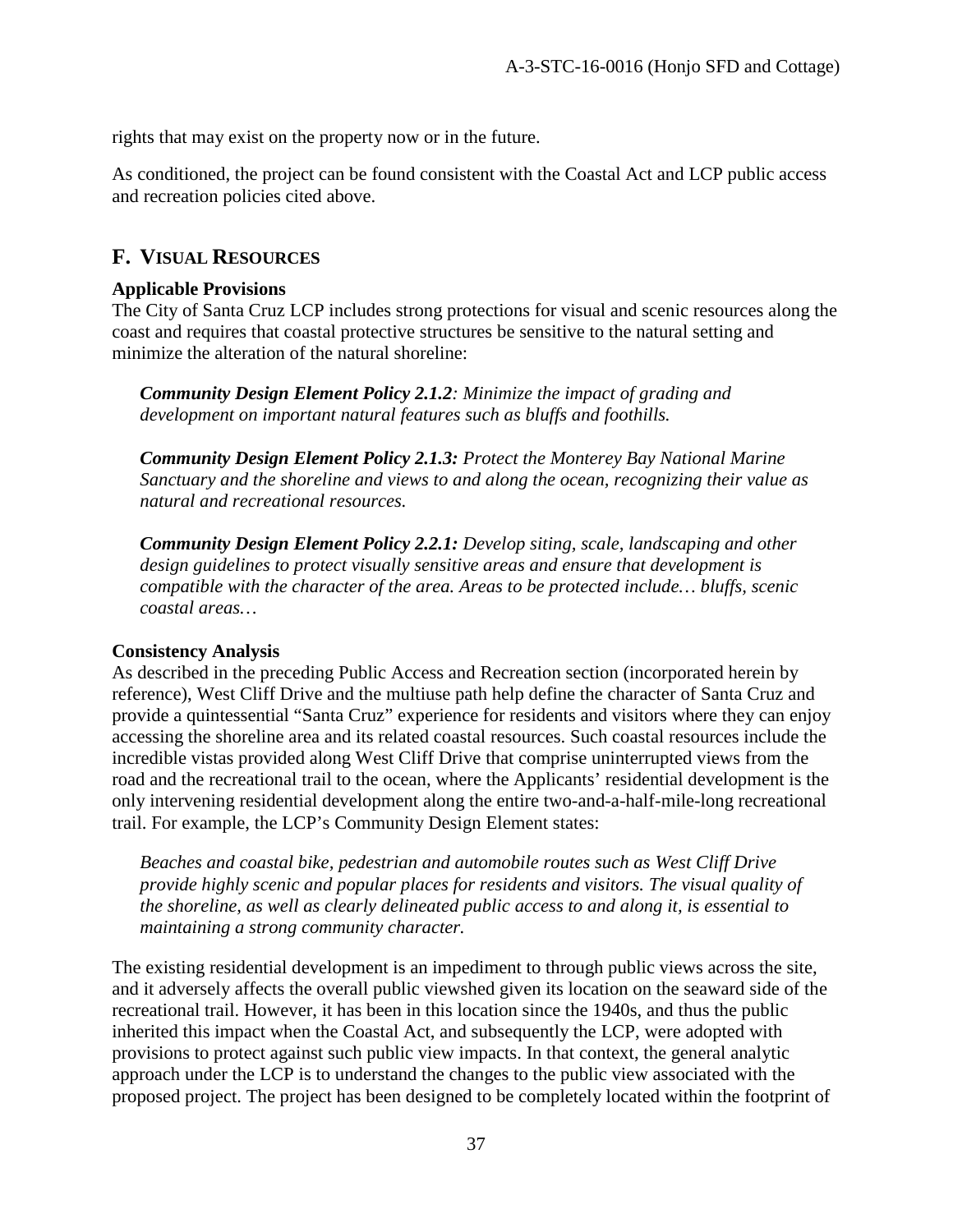the existing development, with no additions or increase in massing (except for the six inches of added height to the main house due to foundation upgrades), and thus is not likely to result in significant new public view blockage.

However, the project includes a new blufftop fence, and other related fencing proposed to be 3½ feet tall that will both block and otherwise adversely impact public views. To protect against additional and/or modified fencing incursions into the public view, **Special Condition 1(d)**  requires that the proposed blufftop fencing be eliminated, and that all other fencing be relocated to within the site's property lines. Any such relocated fencing shall be sited and designed to avoid impacting public views as much as possible, including by limiting its height and allowing through views, and shall be made up of materials that match the environment (e.g., low wooden spilt rail fencing). The intent in this regard is to allow purpose-driven fencing (and not simply property-line fencing because it lies on a property line), but to disallow extraneous fencing that could have public view impacts.

As to other effects on the public view, the proposed new wood siding for both the main house and the cottage will have a torched finish, which will look different than the existing structure, but will not significantly change the existing impact on public views. To ensure that all development meets this standard, **Special Condition 1(e)** requires that the redeveloped main house and remodeled cottage be designed to protect public views as much as possible, including through the use of colors and natural materials, non-glare windows, and minimization of lighting.

Construction is expected to last about 18 months and will cause aesthetic impacts to users of the West Cliff Drive multiuse path from the presence of large equipment, workers, materials, and supplies at the site. To offset these visual impacts, **Special Condition 1(b)** requires the removal of all existing non-native plants (including all iceplant) on the site and the replanting of these areas with appropriate California native coastal bluff species, where vegetation in public view from the West Cliff Drive recreational path is limited to low-lying species (i.e., no more than one-foot tall at maturity and/or as maintained at that height).

The site includes three mature trees that contribute to the visual ambience of this section of coast. **Special Condition 2(d)(5)** requires protection of these three mature trees during construction via the use of appropriate fencing or other barricades.

Overall, the project as conditioned can be found consistent with the above-cited LCP public viewshed policies.

# **G. MARINE RESOURCES**

#### *Applicable Provisions*

The LCP protects the marine resources and habitat offshore of this site. Applicable LCP policies include:

*Environmental Quality Policy 2.1: Meet or exceed State Water Resources Control Board standards for discharge of sewage and storm waters to Monterey Bay.*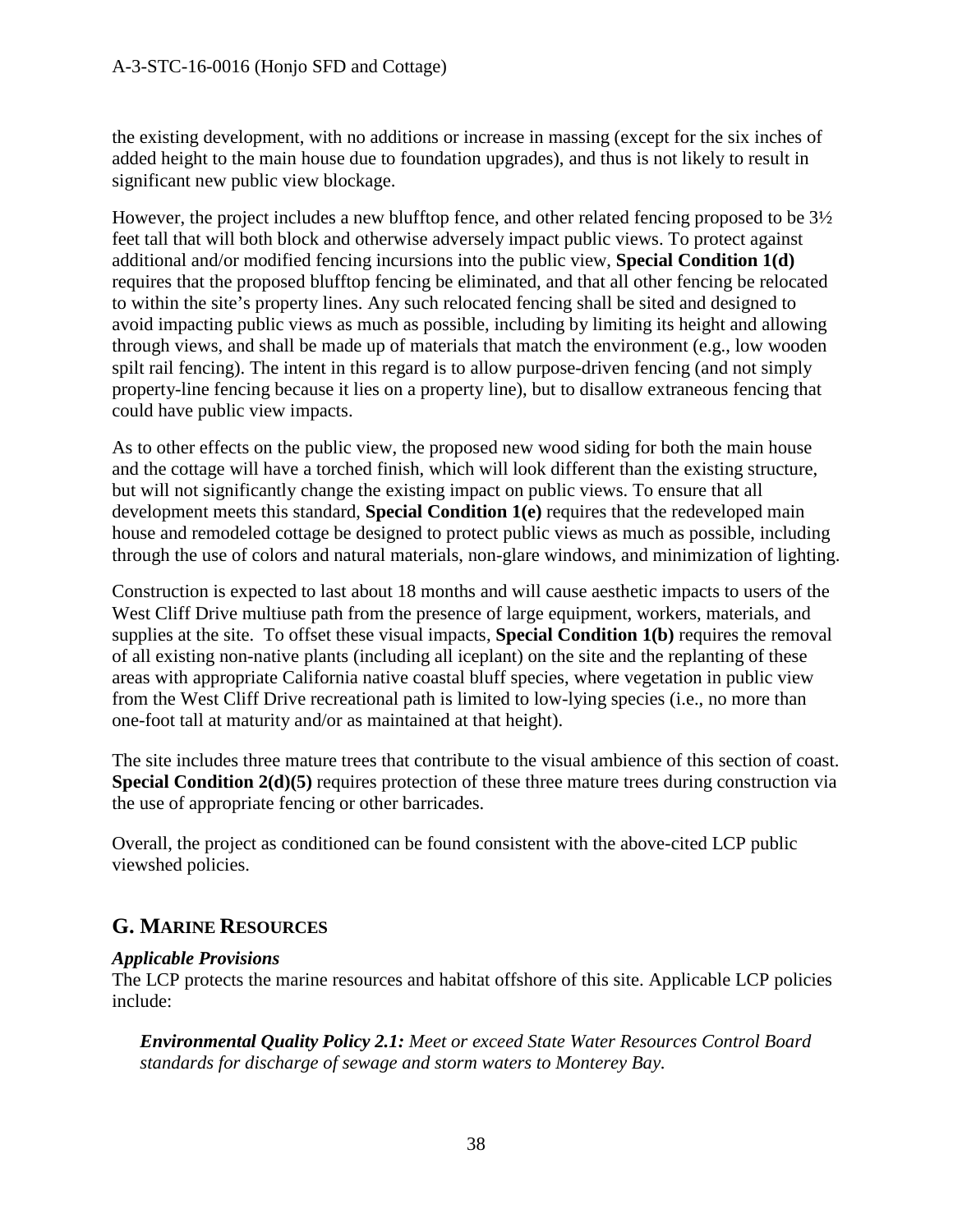*Environmental Quality Policy 2.3: Ensure that new development or land uses near surface water and groundwater recharge areas do not degrade water quality.* 

*Environmental Quality Policy 2.3.1: Design and site development to minimize lot coverage and impervious surfaces, to limit post-development runoff to predevelopment volumes, and to incorporate storm drainage facilities that reduce urban runoff pollutants to the maximum extent possible.* 

As discussed above, the project is located on an oceanfront, blufftop parcel and is the only residence located seaward of West Cliff Drive overlooking the Monterey Bay National Marine Sanctuary, which is recognized for its unique and abundant marine life. The Sanctuary is home to some 26 Federal and State Endangered and Threatened species and a vast diversity of other marine organisms. And the area offshore here is a popular surfing and beach activity destination. As such, the Commission recognizes the marine and recreational resources involved with the proposed project as sensitive coastal resources that are of high state and federal importance. The proposed project has the potential to negatively impact marine resources, both during construction and after, due to runoff from inclement weather as well as from normal residential activities, such as landscape watering or driveway washing, that could direct typical residential pollutants into the ocean.

Runoff (even filtered but untreated runoff) that flows directly to the Pacific Ocean could negatively impact marine and recreational resources and water quality by contributing additional urban contaminants to ocean waters. Urban runoff is known to carry a wide range of pollutants including nutrients, sediments, trash and debris, heavy metals, pathogens, petroleum hydrocarbons, and synthetic organics such as pesticides. Urban runoff can also alter the physical, chemical, and biological characteristics of water bodies to the detriment of aquatic and terrestrial organisms.[23](#page-38-0) Such impacts would be at the expense of one of the state's and nation's great treasures, the Monterey Bay National Marine Sanctuary, the largest of the thirteen such federally protected marine sanctuaries in the nation. Such impacts raise questions of consistency with the above-referenced LCP policies protecting these resources.

Thus, to protect marine resources and offshore habitat, the project is conditioned to require that all post-project runoff be directed to inland storm drains, and no runoff is allowed to extend seaward of the blufftop edge, whether by pipe or surface flow, or by project design. (**Special Condition 1(g)**.) Construction of the project may also negatively impact water quality due to potential for foreign materials to enter marine waters during construction. To address these concerns, **Special Condition 2** further requires that these impacts be contained through construction parameters that limit the area of construction, clearly fence off the minimum construction area necessary, require good water quality construction practices, and require treatment and control BMPs, including for all drain inlets and all areas drainage may go . As conditioned, the project is consistent with the above referenced policies regarding protection of

 $\overline{a}$ 

<span id="page-38-0"></span> $23$  Pollutants of concern found in urban runoff include, but are not limited to: sediments; nutrients (nitrogen, phosphorous, etc.); pathogens (bacteria, viruses, etc.); oxygen demanding substances (plant debris, animal wastes, etc.); petroleum hydrocarbons (oil, grease, solvents, etc.); heavy metals (lead, zinc, cadmium, copper, etc.); toxic pollutants; floatables (litter, yard wastes, etc.); synthetic organics (pesticides, herbicides, PCBs, etc.); and physical changed parameters (freshwater, salinity, temperature, dissolved oxygen).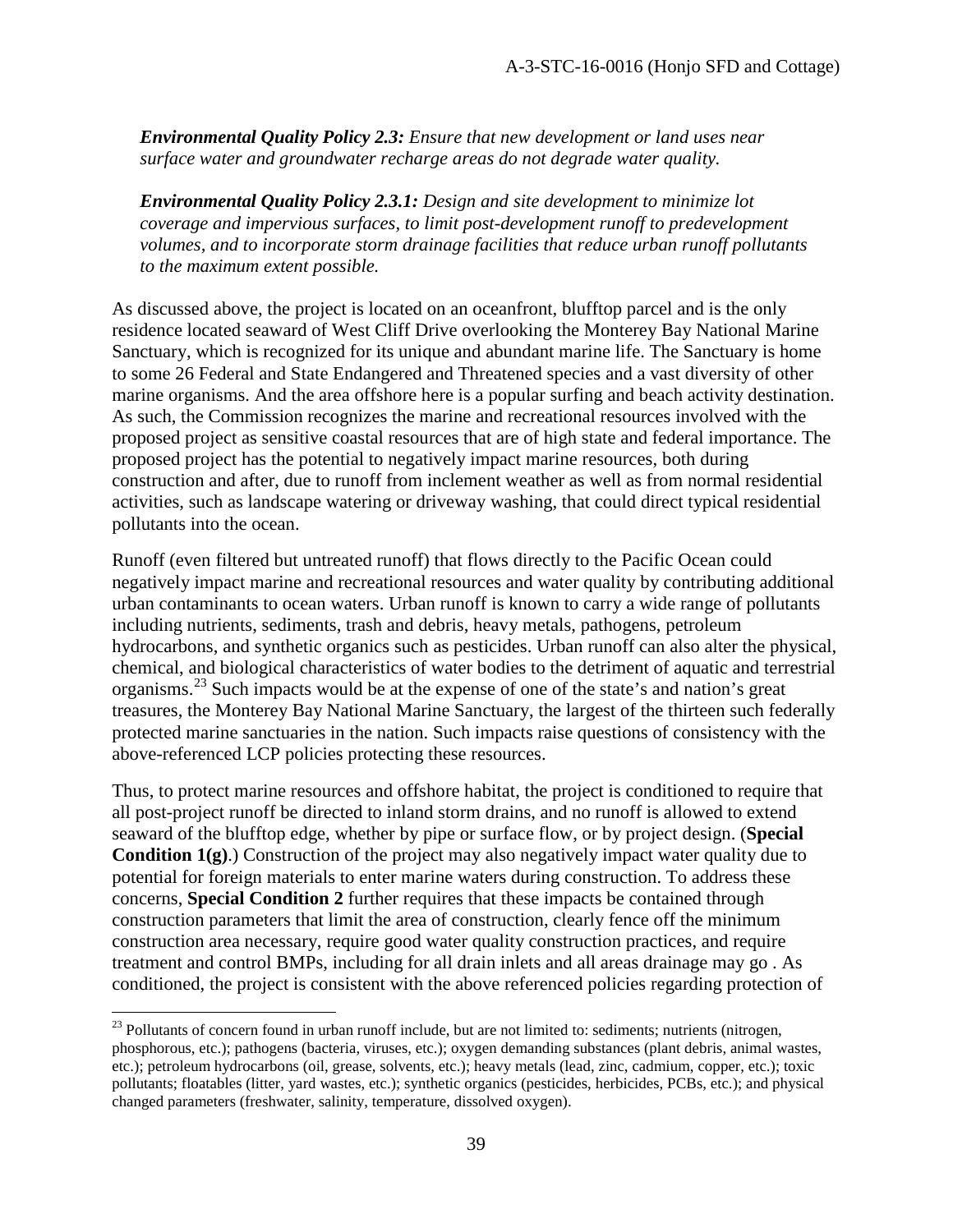marine resources and offshore habitat.

# **H. CALIFORNIA ENVIRONMENTAL QUALITY ACT (CEQA)**

Section 13096 of the California Code of Regulations requires that a specific finding be made in conjunction with CDP applications showing the application to be consistent with any applicable requirements of CEQA. Section 21080.5(d)(2)(A) of CEQA prohibits a proposed development from being approved if there are feasible alternatives or feasible mitigation measures available which would substantially lessen any significant adverse effect that the activity may have on the environment.

The City of Santa Cruz, acting as the CEQA lead agency, found the project to be exempt from CEQA on January 6, 2016 on the basis that the project qualifies for the "Existing Facilities" exemption pursuant to Section 15301 Class 1(d) of CEQA (the City concluded that the project involves "restoration or rehabilitation of deteriorated or damages structures, facilities, or mechanical equipment to meet current standards of public health and safety"). The Coastal Commission's review and analysis of land use proposals has been certified by the Secretary of the Natural Resources Agency as being the functional equivalent of environmental review under CEQA (CCR Section 15251(c)). The preceding CDP findings discuss the relevant coastal resource issues with the proposal, and the permit conditions identify appropriate modifications to avoid and/or lessen any potential for adverse impacts to said resources.

As such, there are no additional feasible alternatives or feasible mitigation measures available which would substantially lessen any significant adverse environmental effects which approval of the proposed project, as conditioned, would have on the environment within the meaning of CEQA. Thus, if so conditioned, the proposed project will not result in any significant environmental effects for which feasible mitigation measures have not been employed consistent with CEQA Section 21080.5(d)(2)(A).